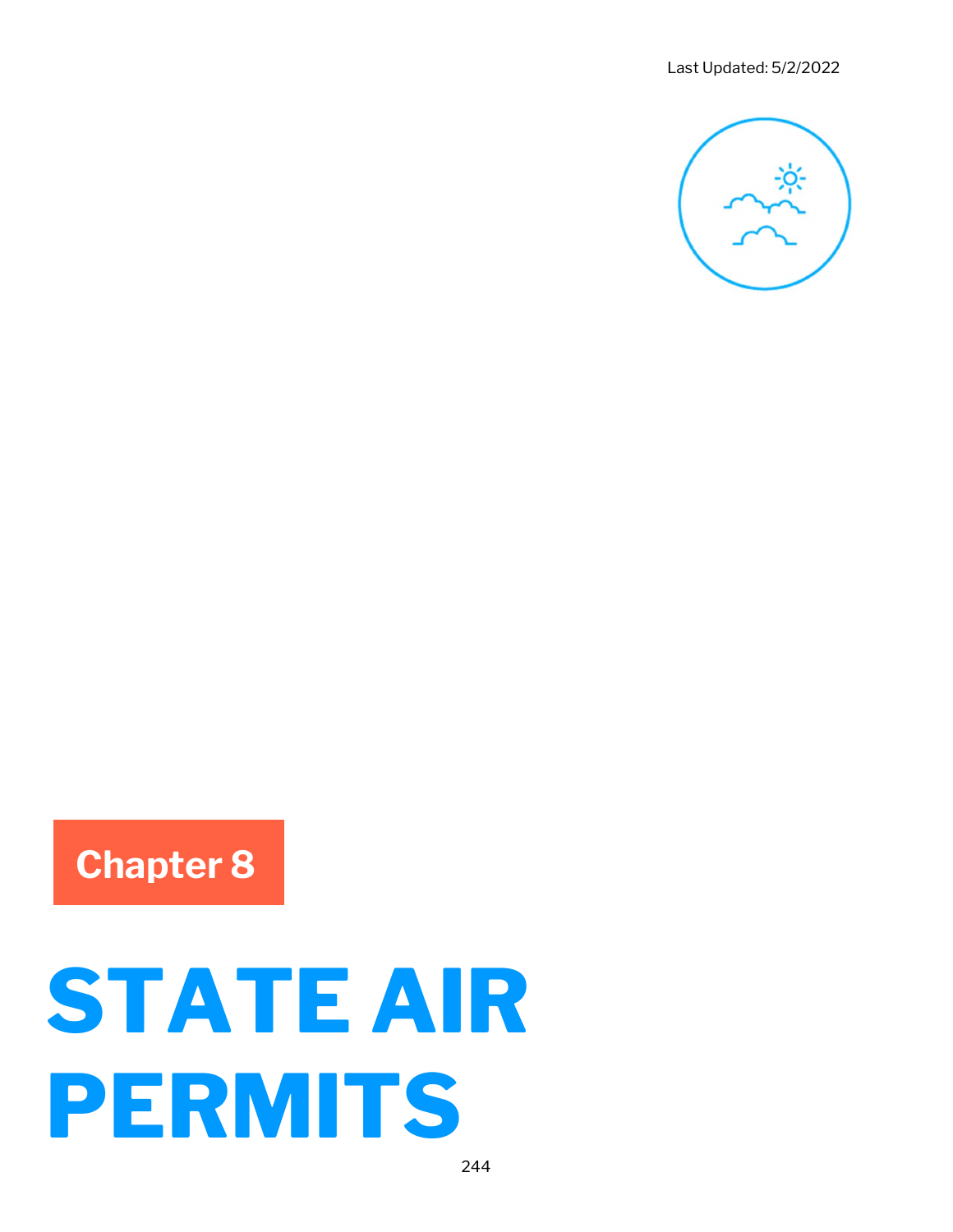### CHAPTER EIGHT: CLEAN AIR ACT PERMITTING

#### **Overview**

#### What is the Clean Air Act and what approvals are required?

LNG export facilities are substantial sources of air pollution. For instance, Cheniere Energy calculates that, when completed in the next year or so, its Sabine Pass LNG facility will emit up to 6,500 tons of nitrogen oxides ("NOx") and 5,200 tons of carbon monoxide ("CO"), ranking in the top two or three largest sources of these emissions in the state of Louisiana. As such, LNG export facilities easily qualify as major sources of air pollution under the Clean Air Act and must obtain appropriate Clean Air Act construction and operating permits. This chapter sets out what permits are required and a general overview of the Clean Air Act as it applies to LNG export facilities.

The primary goal of the Clean Air Act is to achieve compliance with National Ambient Air Quality Standards (NAAQS), which are federal standards set by EPA establishing the allowable concentration in the air for six "criteria" pollutants: ground-level ozone (or smog) (regulated as volatile organic compounds (VOCs) and  $NOx^{937}$ , particulate matter (PM) (regulated as PM10 and PM2.5), sulfur dioxide (SO<sub>2</sub>), nitrogen dioxide (NO<sub>2</sub>), carbon monoxide (CO) and lead. For example, and in vastly simplified terms, the current NAAQS for ozone is a maximum of 0.070 parts per million (ppm); if the concentration of ozone is above that for a given area, that area is in "nonattainment;" areas below the standard are in "attainment."

Although EPA sets the NAAQS, states have primary responsibility for achieving compliance with the NAAQS. They do so by establishing "state implementation plans" (SIPs), which are legal requirements that govern, in relevant part, how new and existing sources of air pollution are regulated. SIPs must be approved by EPA, and once approved, they become federally enforceable, meaning that they can be enforced by EPA and members of the public via the Clean Air Act's citizen suit provision. Note that most SIP requirements are state regulations that have been approved by EPA. Though a state might revise its state regulations, such revision does not alter what is in the SIP unless and until the regulation is approved by EPA.

Among other things, SIPs must implement preconstruction permit programs in accordance with the Act's New Source Review (NSR) provisions. For now, it suffices to say that NSR permits implement limits on emissions of criteria pollutants and serve to assure sources will not cause or contribute to NAAQS exceedances.

Critically, the permitting requirements applicable to a new source will be vastly different if the source will be a "major," or large, source, versus a "minor" source. Various emission thresholds determine major versus minor status; moreover, otherwise major sources may opt to be "synthetic" minor sources by accepting limits that must keep their potential emissions below the applicability threshold. "Minor" sources are subject to "minor NSR," however the Clean Air Act and federal regulations say very little about what a state's minor NSR program must include, other than to require that minor NSR programs must assure NAAQS compliance and that the public must have an opportunity to comment on draft minor NSR permits. In sharp contrast, major sources are subject to

<sup>937</sup> Ground level ozone in the atmosphere is formed by a reaction of VOCs and NOx in the presence of sunlight. As such, there are not specific air quality standards ("NAAQS") for VOCs or NOx, except for NO<sub>2</sub>, but VOCs and NOx are regulated due to their contribution to ozone formation.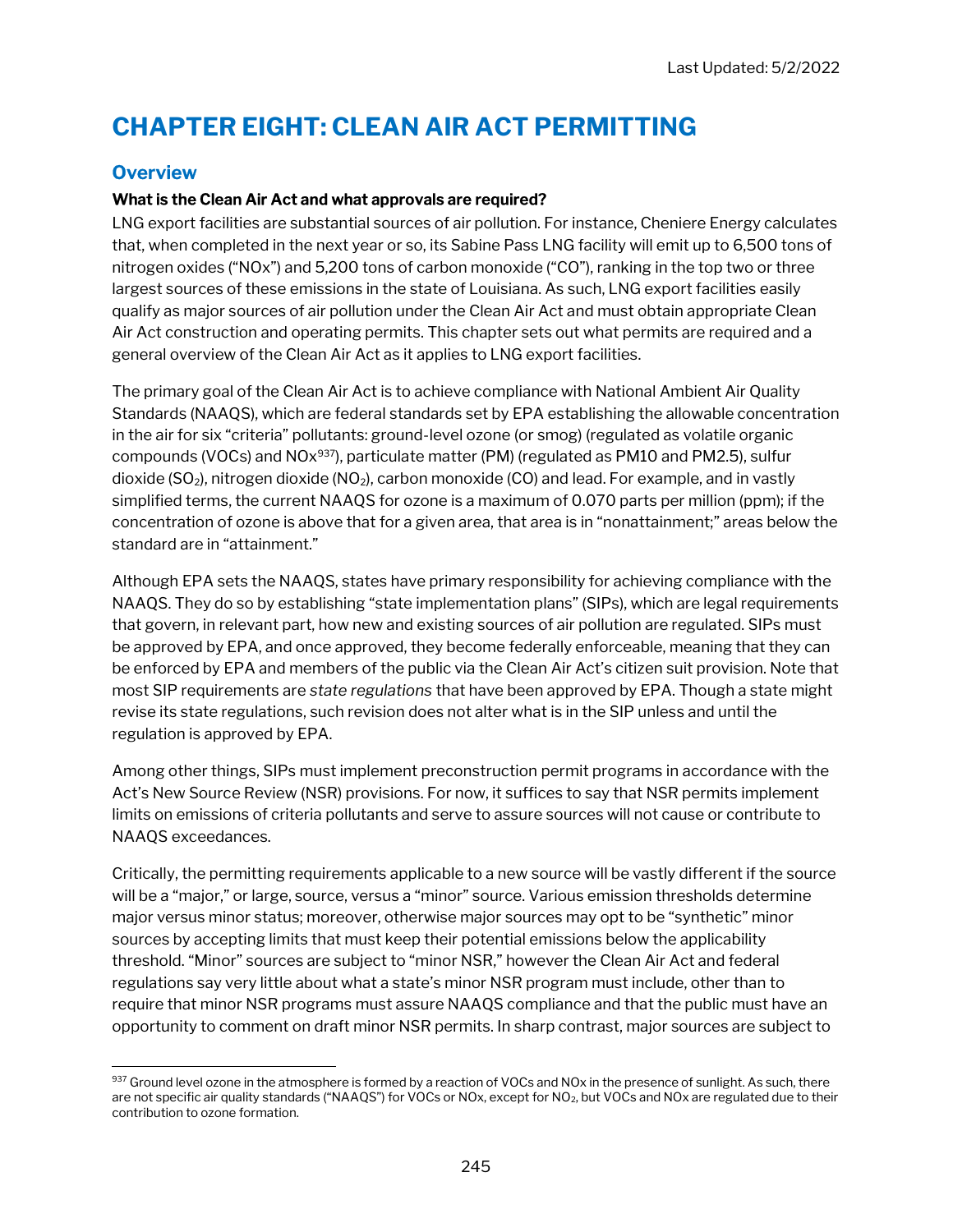detailed federal statutory and regulatory requirements. As noted above, LNG export facilities are large sources and will typically be permitted as major sources.

More specifically, "major" NSR requirements differ depending on whether the area where a proposed source will be located is attaining the NAAQS. Pollutants for which an area is in nonattainment are subject to Nonattainment New Source Review, or "NNSR." Pollutants for which the area is in attainment are subject to "Prevention of Significant Deterioration," or "PSD." PSD always applies to at least some of the pollutants emitted because no area is in nonattainment for all of the NAAQS. NNSR only applies to those pollutants for which the area in which the source is proposed to be located is nonattainment; in other words, a source that is subject to NNSR for one or more nonattainment pollutants will remain subject to PSD for attainment pollutants.

Although the NAAQS and SIPs can fairly be called the backbone of the Clean Air Act, there are numerous other pollution control requirements under the Act that may apply to a new LNG source. Those programs are briefly described below and expanded in depth later:

- EPA's Technology Based Standards. The Act and EPA's regulations establish two similar technology-based standards applicable to new sources. These standards differ from NSR in that they apply to individual units or processes within a proposed facility and are standardized across an industry or beyond; for instance, all new emergency generators are subject to the same standards regardless of where they are located (i.e. emergency generators at a hospital in Los Angeles and emergency generators at an LNG plant in Louisiana will be subject to the same standards).
	- $\circ$  New Source Performance Standards (NSPS). NSPS, found at 40 C.F.R. part 60, are the standards implemented for criteria pollutants. For instance, and of relevance to LNG facilities, all new stationary combustion turbines must meet the NSPS emission limits for criteria pollutants like PM as set out in Subpart KKKK of the NSPS rules (40 C.F.R. § 60.4300). LNG facilities may trigger several other NSPS Subparts, discussed below.
	- o National Emission Standards for Hazardous Air Pollutants (NESHAP). Where NSPS focuses on criteria pollutants, NESHAP regulates hazardous air pollutants (HAPs). HAPs are pollutants listed by Congress or EPA as especially toxic and/or carcinogenic even in small quantities and are not regulated by NAAQS and SIPs (other than lead, which is both a criteria pollutant and a HAP). As to LNG facilities, several NESHAPs are applicable, for instance, stationary combustion turbines are subject to a NESHAP (40 C.F.R. § 63, Subpart YYYY). Standards promulgated after 1990 are referred to as "Maximum Achievable Control Technology" or "MACT" standards.
- **Title V Operating Permits.** Frustrated with endemic non-compliance and complex, disparate permitting schemes, Congress in 1990 enacted Title V of the Clean Air Act, which established a federal operating permit program requiring every major source and some smaller sources to obtain a permit that comprehensively spells out all of the source's Clean Air Act obligations. This is the Title V permit, and despite the frequent description as a "federal" operating permit, states again typically take the lead in this permitting, although EPA exercises direct oversight. Critically, a Title V permit must identify each Clean Air Act requirement that applies to a source and require monitoring, recordkeeping, and reporting sufficient to assure compliance with all such requirements. Title V permits are typically only required after a facility has begun operating, but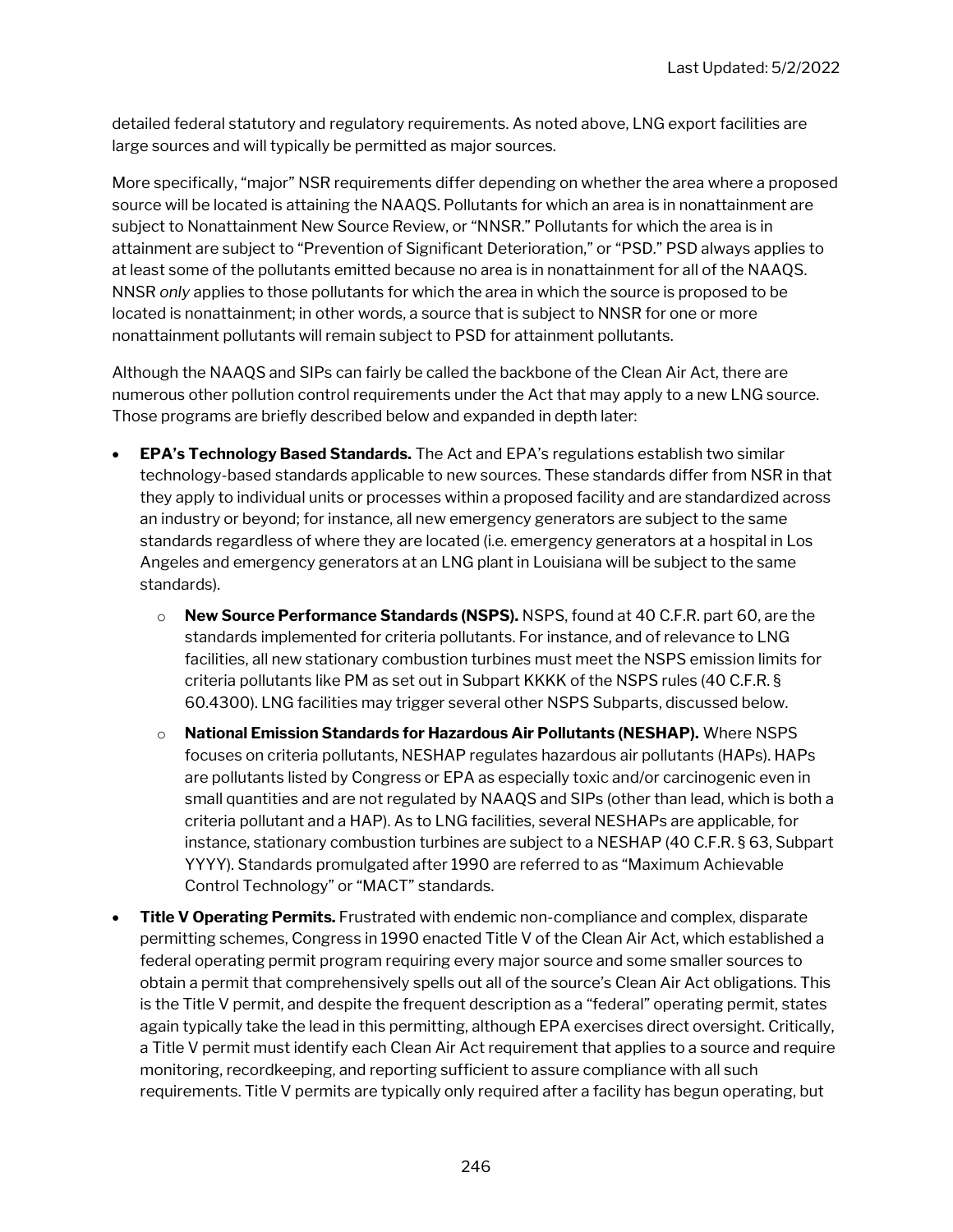several states—including Louisiana and Texas—have certain Title V requirements that must be met either before construction or before operations can commence, so Title V permitting will be addressed by this guide.

#### Who Implements the Clean Air Act? States vs. EPA

The Clean Air Act is an oft-cited example of "cooperative federalism" in that "air pollution control at its source is the primary responsibility of States and local governments, but that federal leadership is essential for the development of cooperative Federal, State, regional, and local programs to prevent and control air pollution."<sup>938</sup> In practice, this means that most work related to LNG air permits will be at the state level. For example, most LNG air permits will be drafted and issued by state agencies, in accordance with regulations issued by those same agencies; those regulations, however, typically follow EPA's regulations, and EPA usually must approve state regulations before they are legally in force as part of the overall Clean Air Act structure.

In Texas, the key agency with authority to issue Clean Air Act permits is the Texas Commission on Environmental Quality (TCEQ), and in Louisiana, it is the Louisiana Department of Environmental Quality (LDEQ). In addition to permitting, state agencies also frequently take the lead in compliance oversight and enforcement.

Despite the emphasis on state implementation, there are several important ways that advocates can seek EPA's intervention in permitting a new LNG facility. As discussed below, EPA retains explicit oversight of all Title V operating permits and must object to defective permits, although because Title V permits are operating permits as opposed to construction permits, this oversight may not be especially powerful when confronted with a new LNG facility seeking permission to construct. EPA also holds informal oversight over the NSR permitting programs implemented by states; EPA can review draft NSR permits and offer comments to state permitting authorities, and has legal authority to stop a facility's construction if the facility has not complied with NSR preconstruction permitting requirements.

Finally, note that some offshore LNG facilities may be permitted directly by EPA. This is discussed further in Section 8.D.

#### Why challenge an LNG export plant's Clean Air Act permits?

A motivated advocate is likely to identify defects in a facility's air permit application as well as its draft permit. There are numerous incentives for an applicant to cut corners: skimping on proposed pollution controls will save money, for instance. And even well-intentioned state agencies are generally understaffed, so permit writers may not have the time or incentive to deeply review a complex air permit application to assure the proposed facility will comply with the Act. That said, advocates should understand that it is extremely difficult—though not impossible—to defeat a proposed facility's application for an air permit. Simply put, a state agency will issue an air construction permit once the applicant has demonstrated that the proposed facility will meet all applicable federal and state requirements. In most cases, it is at least possible for an applicant to make that demonstration, even if it fails to do so on the first try. For example, if an applicant receives pushback regarding the adequacy of its proposed pollution controls, it can redesign the facility. If the applicant fails to demonstrate that its emissions will not cause or contribute to a NAAQS violation, it

<sup>938 42</sup> U.S.C. § 7401(a).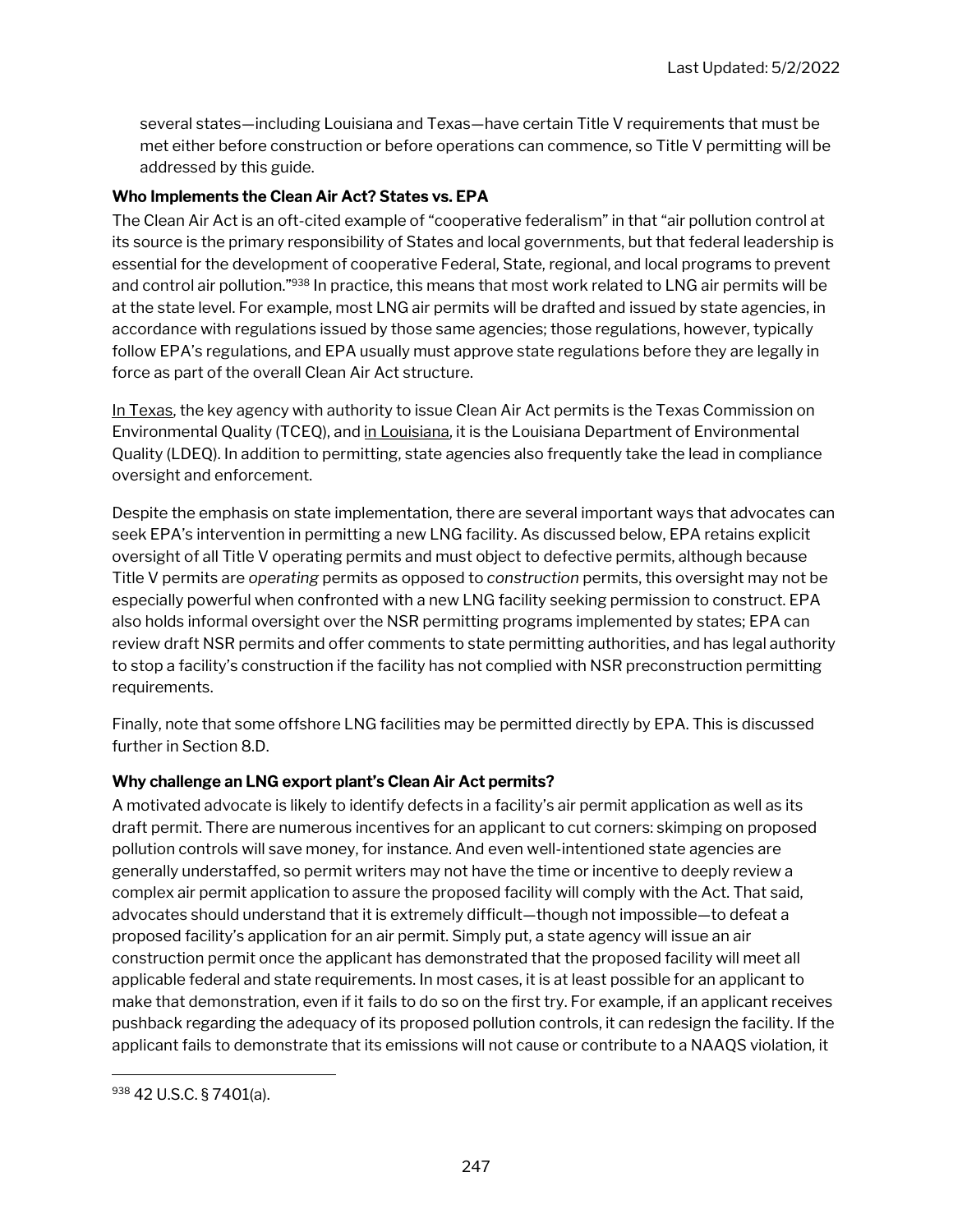can accept additional limits that constrain its operations in a way that would avoid such violation. Nonetheless, a challenge to a facility's air permit often succeeds in forcing an applicant to take significant additional measures to ensure that its emissions do not adversely impact air quality, including utilizing more effective (and often much more expensive) air pollution controls, performing additional air quality modeling, preparing a more robust analysis of environmental impacts, and being made subject to more rigorous air pollution monitoring requirements. Occasionally, when faced with having to pay the full cost of Clean Air Act compliance, an applicant will withdraw its application or simply fail to move forward with construction after receiving a final permit.

Finally, air permit challenges can be a useful organizing tool for advocates. Well-attended public hearings with key community leaders voicing opposition, large numbers of public comments detailing public concerns about a project, and legal challenges can generate substantial publicity and demonstrate widespread community opposition to a proposed facility. Even if a state agency like TCEQ ultimately issues the air permit, other entities that may hold discretion over approving a new facility may be more likely to vote against a project given the widespread public concern regarding air pollution issues.

#### How is this chapter organized?

This chapter describes the portions of the Clean Air Act most relevant to LNG export facilities, followed by helpful resources and advice on how to approach reviewing an LNG air permit.

- Section 8.B examines major NSR Permits that most LNG facilities will need;
	- $\circ$  Subsection 8.B.9 should be highlighted as it details particular major NSR issues likely to arise in LNG permitting;
- Section 8.C details minor rather than major NSR, which may apply to some smaller LNG plants or supporting projects;
- Section 8.D discusses air permitting for offshore facilities;
- Section 8.E looks at hazardous and toxic air pollutants (HAPs and air toxics) and the NESHAP and state air toxics requirements that apply to LNG facilities;
- Section 8.F briefly describes the applicable New Source Performance Standards;
- Section 8.G examines Title V federal operating permits;
- Section 8.H provides an overview how to prepare effective comments on air permits and gives advice on how to review a complex permitting record;
- Section 8.I details the air pollution and air pollution control technology relevant to LNG export facilities, and
- Section 8.J lists resources for learning more about all of the above topics, how to find important information and documents, and other helpful resources.

#### Major New Source Review Construction Permits

#### Who needs a major NSR permit?

Perhaps the single most important Clean Air Act question a new facility must confront is whether it will be a major NSR source or a minor (including synthetic minor source, discussed below). The costs and hurdles of building a major source are far more substantial than minor sources, and many types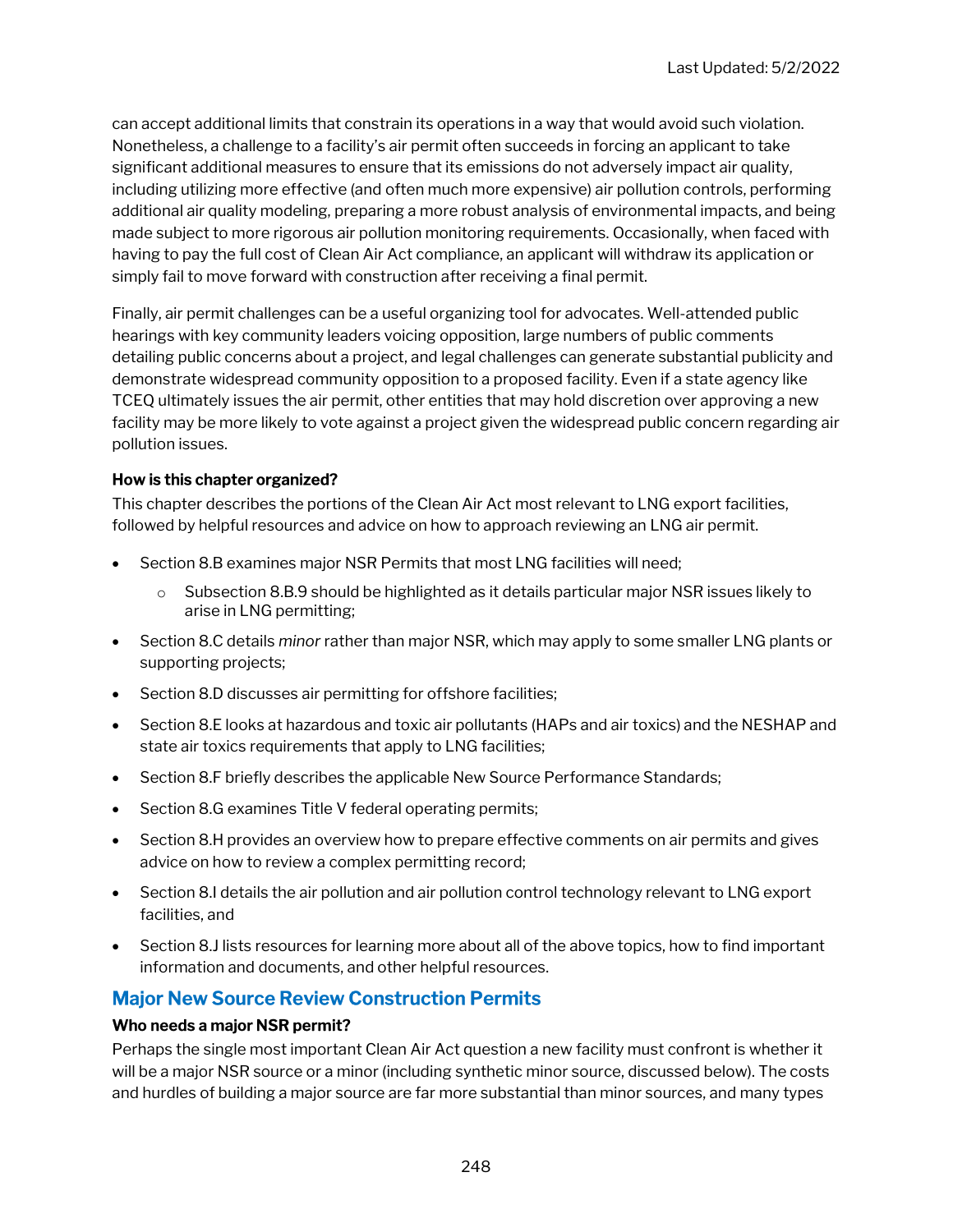of sources will even try to design their facility specifically to avoid major NSR. For our purposes, however, most LNG export facilities are so high-emitting that they have no choice but to be permitted as major NSR sources. That said, we provide a brief overview of NSR applicability determinations here.

#### EXISTING RESOURCE: EPA'S (DRAFT) NSR MANUAL

This chapter provides an overview of NSR permitting and specific issues relevant to LNG facilities. Advocates looking to learn more about NSR issues should look at EPA's NSR Workshop Manual, released as a draft in 1990 and never finalized. Although the Manual is not considered legally binding, it is recognized as a good resource for EPA's interpretation of NSR requirements. Many of those interpretations have been included in other EPA's documents or decisions that are binding, such as decisions by EPA's Environmental Appeals Board or in Title V petition orders. Be aware, however, that EPA has made changes to its rules and guidance since 1990, including extensive regulatory revisions promulgated in 2002 that altered the methodology for determining whether a facility modification triggers NSR.

The manual is currently available at: https://www.epa.gov/nsr/nsrworkshop-manual-draft-october-1990.

In the context of LNG export facilities, major NSR applicability is determined by two factors: location and the planned facility's potential emission rates for the six criteria pollutants (PM, NOx, CO, SO2, VOCs, and Lead). Location is important because areas that are in nonattainment have lower thresholds for major source applicability than areas that are in attainment.

In attainment areas, and as applicable to LNG facilities, a major source is any new facility that has the "potential to emit" (PTE, more on this below) 250 tons or more of any criteria pollutant per year.<sup>939</sup> In nonattainment areas, the default major source threshold is 100 tons per year of any pollutant that is causing the nonattainment (for instance, VOCs and NOx are both precursors of ozone, so if any area is in nonattainment for ozone, either VOCs or NOx could individually trigger the major source threshold). Further, there are more stringent thresholds depending on the severity and type of the nonattainment.

Potential to emit, or PTE, is term of art with specific, legal meaning defined in several places across the Act and in regulations. The relevant definition for NSR is set out as follows: "Potential to emit means the maximum capacity to emit a pollutant under [the source's] physical and operational design."<sup>940</sup> Further, "any physical or operational limitation on the capacity of the source to emit a pollutant, including air pollution control equipment and restrictions on hours of operation or on the type or amount of material combusted, stored, or processed" can be included in calculating PTE if it is legally and practicably

enforceable, such as a permit limit on production throughput that is accompanied by adequate monitoring to ensure compliance with the limit.<sup>941</sup>

<sup>939</sup> For larger LNG export facilities that have turbines with a combined heat input rating of 250 MMBtu/hr or greater, the PSD threshold is actually 100 tpy, however, practically speaking, those larger facilities will have emissions that exceed either threshold. See 40 C.F.R. § 52.21(b)(1)(i)(a).

<sup>940</sup> 40 C.F.R. § 52.21(b)(4).

<sup>941</sup> EPA, Guidance on Limiting Potential to Emit in New Source Permitting, at 6 (June 13, 1989).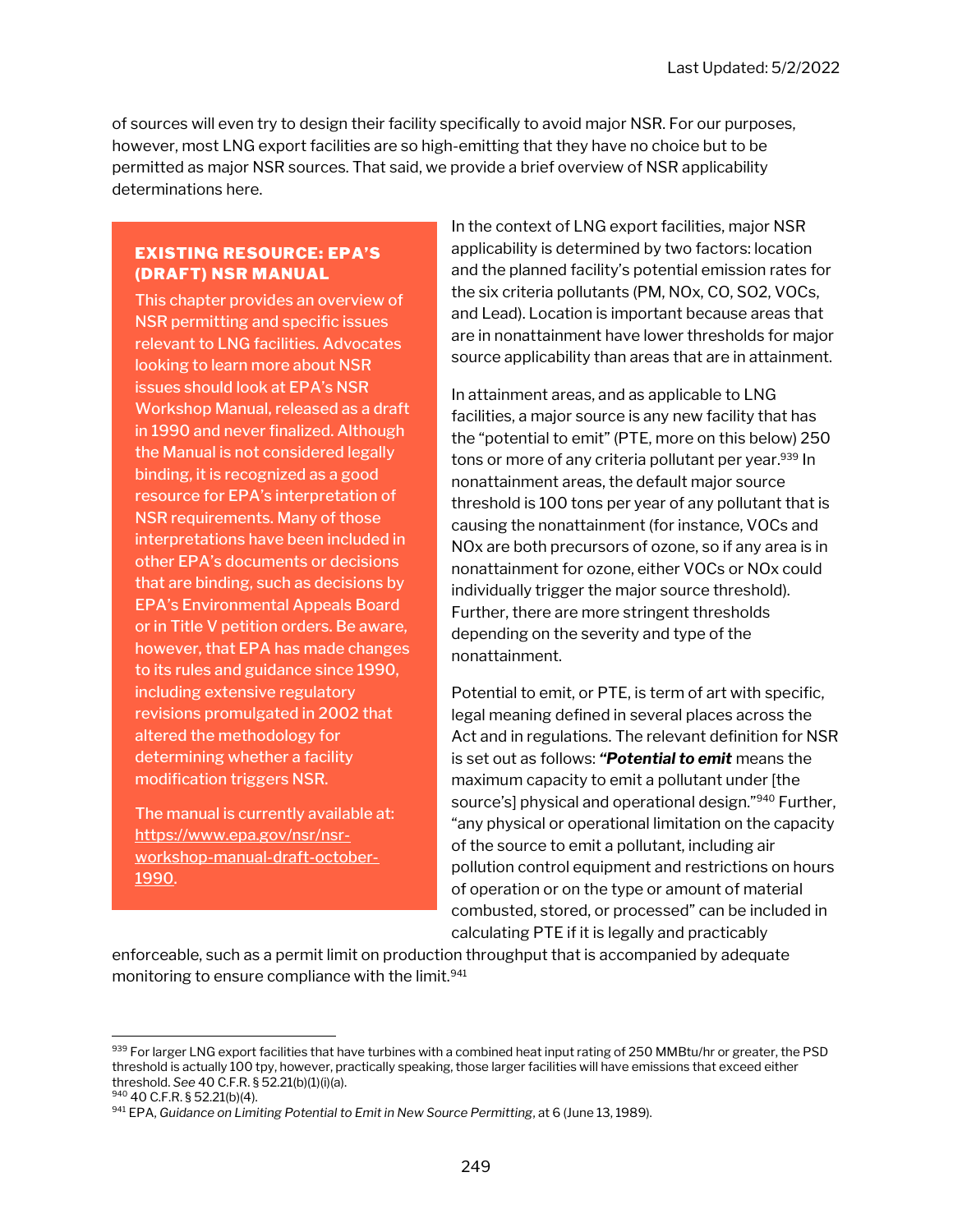Finally, **modifications** can also require a major NSR permit. For sources that are already major and in attainment areas, the thresholds are set out below:

- Carbon monoxide: 100 tons per year (tpy)
- Nitrogen oxides: 40 tpy
- Sulfur dioxide: 40 tpy
- Particulate matter: 25 tpy of particulate matter emissions. 15 tpy of  $PM_{10}^{942}$ emissions
- PM<sub>2.5</sub>: 10 tpy of direct PM<sub>2.5</sub> emissions; 40 tpy of sulfur dioxide emissions (as a precursor to  $PM_{2.5}$ ); 40 tpy of nitrogen oxide emissions unless demonstrated not to be a  $PM_{2.5}$  precursor
- Ozone: 40 tpy of volatile organic compounds or nitrogen oxides
- Lead: 0.6 tpy
- Fluorides: 3 tpy
- Sulfuric acid mist: 7 tpy
- Hydrogen sulfide (H2S): 10 tpy
- Total reduced sulfur (including  $H_2S$ ): 10 tpy
- Reduced sulfur compounds (including  $H_2S$ ): 10 tpy

The thresholds for a modification to trigger Nonattainment NSR are generally the same as the PSD thresholds—except that lower thresholds apply in serious, severe, and extreme nonattainment areas.<sup>943</sup>

Finally, with respect to facility modifications, advocates should be aware that there are myriad ways for a facility to escape having its modification be classified as "major" even if the modification in question would, at first look, appears to result in a significant emission increase. For example, a facility can utilize a process called "netting" whereby sources may make modifications that would otherwise need a major source NSR permit by claiming credits for prior emission reductions at the same facility. The rules governing how to determine whether a facility modification is subject to major NSR are complex and beyond the scope of this guide. Advocates who believe that a facility modification has been improperly excluded from major NSR are strongly encouraged to consult with an experienced Clean Air Act attorney.

#### How do I know when a major NSR permit application has been submitted for a proposed LNG export plant?

As a general rule, it may be difficult to know when a major NSR permit application for a new proposed LNG plant has been submitted to a permitting agency. Although there are requirements for public notice and comment once an agency has prepared a draft permit it proposes to issue, many states have no notice requirements for the public to learn when an application has merely been submitted, although Texas is a notable exception, as explained below.

 $942$  PM<sub>10</sub> refers to particulate matter 10 microns or smaller in diameter. PM<sub>2.5</sub>, mentioned below, refers to particles 2.5 microns or smaller in diameter.

<sup>943</sup> See 40 C.F.R. § 51.165(a)(1)(x).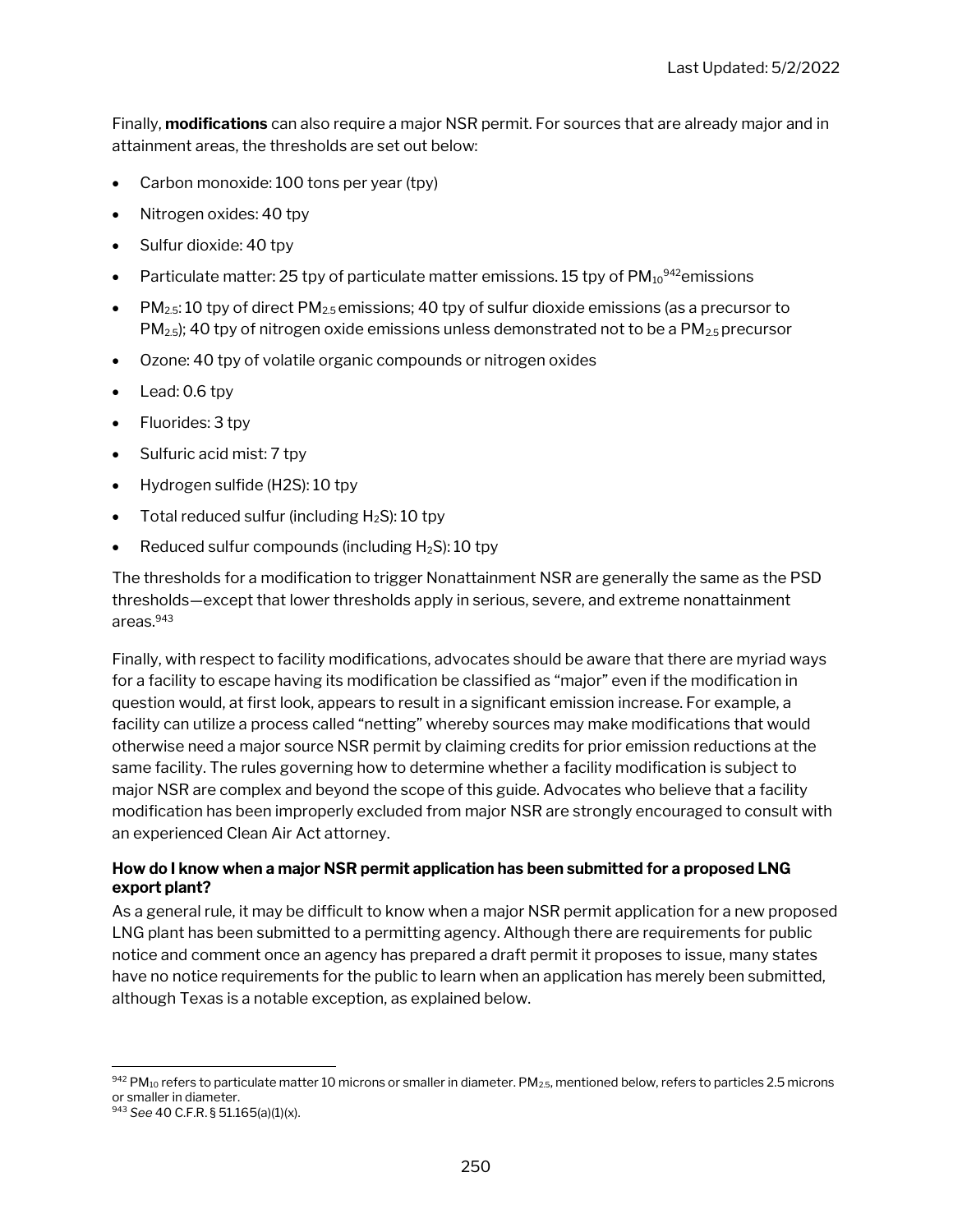The lack of notice on applications is problematic because reviewing lengthy and complex applications can be daunting even for experienced Clean Air Act attorneys, so the more time available to review and organize in advance of the draft permit, the better.

Fortunately, there are ways advocates can learn of and obtain new applications. If an advocate is aware of a proposed new LNG export facility, perhaps from other, non-Clean Air Act, permitting processes, or from the industry itself, here's what they should do:

- Monitor online databases. Many states, including both Louisiana and Texas, maintain reasonably up-to-date online portals where documents, including permit applications, are uploaded (see Section 8.J.1). Be aware, however, that these databases may not be complete or updated sufficiently, so reliance on such databases alone may not be adequate to catch all new facilities.
- File public records requests.
- Talk to the agency. Most agency staff are willing to at least tell members of the public if an application has been received and how to obtain it. Often, they will direct you to file a public records request, but on occasion, a staff member will provide you with an electronic copy by email.

Texas Notice of Application: Texas does issue public notices when TCEQ receives a major source NSR application, but only after TCEQ has determined the application is administratively complete, and TCEQ has up to 90 days after receipt of an application to make this determination. The public notice is specifically referred to as the "Notice of Receipt of Application and Intent to Obtain Air Permit." Advocates can use  $TCEQ$ 's website<sup>944</sup> to search for all public notices for a given time period, county, zip code, and so on. See the section below on public notice requirements for information on how to sign up for mailing lists to receive such notices.

#### Will I have an opportunity to comment on a proposed plant's major NSR permit application?

In most states the only formal opportunity to comment on a proposed plant's major NSR permit application will be once the agency has reviewed the application and drafted a permit. However, although the draft permit itself is the subject of the comment period, defective or incomplete applications that result in deficient permits are fair game for comments filed on the draft permit. In fact, reviewing and commenting only on the draft permit is likely to miss significant issues; reviewing the facility's application(s) is vital to spotting issues in the permit. For instance, a permit application may mention the possibility of the facility being equipped with more effective pollution controls, but the permit may require lesser controls because the applicant successfully argued that the more effective controls are not legally required. If you review the application and become aware of the issue, you might be able to successfully rebut the applicant's arguments and persuade the permitting agency to require the more effective controls.

Some states, including Texas, do provide a formal public comment period on major NSR permit applications. TCEQ allows for public comments and requests for public meetings as soon as it deems a new application "administratively complete" (see below Section 8.B.6.i). The "completeness determination" typically occurs many months before a draft permit is issued. Note that the deadline

<sup>944</sup> TCEQ, Search for Public Notices, https://www14.tceq.texas.gov/epic/eNotice/index.cfm.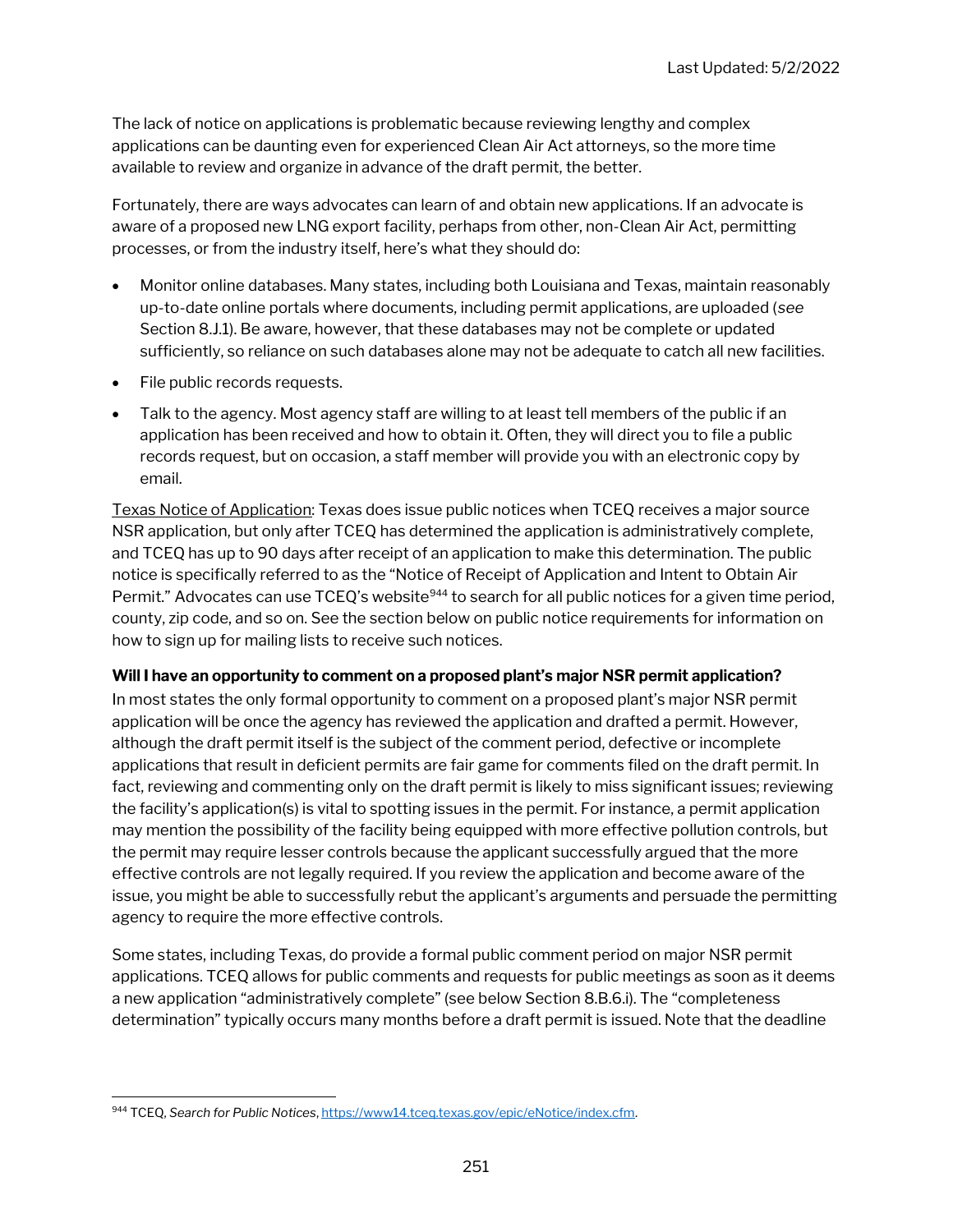for comments or meeting requests is not finalized at this stage, but rather will be set once TCEQ issues a subsequent public notice and opportunity for comment on the draft permit.

Regardless of whether the state provides a formal opportunity to comment on a permit application, nothing prevents you from providing the permitting authority with comments informally. Especially prior to the State finding that the application is "administratively complete," if you discover that an application is missing critical information (which is often the case) you should consider asking state officials to find that the application is incomplete. An incompleteness finding delays the deadline by which the state must act on the application and, as a practical matter, likely delays the point at which agency staff begin preparing a draft permit.

Be aware that in most cases, an applicant will submit its protocol for modeling the proposed facility's impacts on ambient air quality (the "modeling protocol") long before submitting its permit application—most likely about six to ten months beforehand. There is no formal opportunity to comment on the modeling protocol, but to the extent that you find out that a protocol has been submitted, it is helpful to submit any comments on the protocol early in the permitting process before the modeling is undertaken. While you can certainly comment on deficiencies in the modeling protocol when you comment on the draft permit, it will be difficult at that late stage to persuade the State to require the applicant to make substantial changes to its modeling protocol and redo its modeling.

To effectively comment on a modeling protocol, you almost certainly will want to enlist a modeling expert. One area that might be useful to focus on is the applicant's protocol for compiling the emissions inventory to be used for modeling the proposed facility's ambient air quality impacts. To correctly model compliance with the NAAQS, an applicant must partake in a two-step process—a process considered controversial by environmental advocates, discussed in Section B.9.i.d. First, an applicant will screen the project's emissions to determine whether they exceed "Significant Impact Levels" (SILs), and only if the emission exceed the SILs will an applicant need to model both the project's emissions and those of nearby sources.<sup>945</sup>

Often, at this second step, applicants try to take shortcuts, simply relying on state emissions inventories that may only include estimated actual emissions and often are woefully inaccurate. Early in the process, you could advocate for the state to require the applicant to undertake a more rigorous analysis of actual emissions in the area, which the applicant can identify by taking the time to review individual permits to determine each facility's allowable emissions. An expert could advise you as to the specific nuances of the state in which you are operating and the particular information sources that an applicant proposes to utilize in putting together the regional emissions inventory to be used for modeling.

#### When is a Permit Application Complete?

It is important to understand the significance of the administrative completeness (or sometimes "technical completeness") determination. Major NSR applications are vast documents and must contain many types of information. It is common for an applicant to submit an incomplete application. Agencies therefore usually do not start the permitting "clock" until they complete an initial review of the application to ensure it at least contains the minimal types of information that will enable the

<sup>945 40</sup> C.F.R. Part 51, Appendix W, § 9.2.3.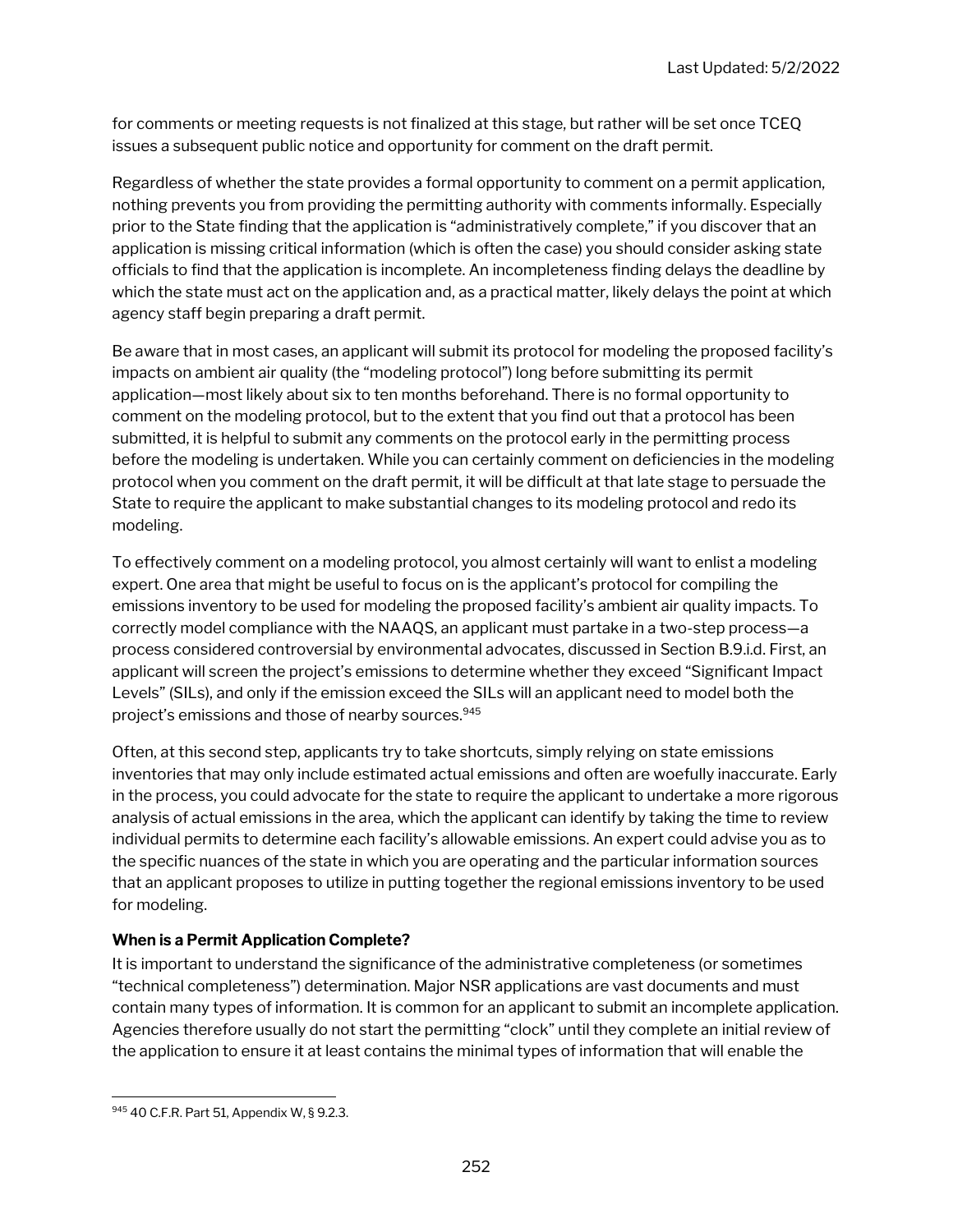agency to review and prepare a draft permit. If an applicant fails to supplement an incomplete application, the agency will not take any further action on the application.

Below, and in broad strokes, are the minimal requirements for a complete major NSR permit application relevant to a new LNG export facility in Louisiana; most other state's requirements will be similar:

- The facility's physical location (with high specificity) and process description;
- The facility's projected emissions rates;
- The bases for estimating emission rates (i.e. emission factors, process throughput, and other detailed calculations);
- List of applicable Clean Air Act requirements;
- Co-location determination: are there any other facilities that really should be permitted jointly with this one? Or is this potentially a modification of an existing source?
- Control technology determination(s), i.e. what emissions level reflects the use of best available control technology (BACT) (required for attainment-area pollutants) or lowest achievable emissions rate (LAER) (required for nonattainment area pollutants) and why?
- Air quality analysis, including air dispersion modeling to demonstrate compliance with NAAQS;
- Additional impacts analysis (impacts to soils, vegetation, and visibility);
- Signed certificate of compliance with applicable requirements;
- Certificate of a Registered Professional Engineer.

It is vital to note that the mere fact that an agency has determined that an application contains all of the necessary information **does not** mean the application is actually complete. The completeness determination by an agency is a high-level review, and advocates should be on the lookout for omissions of key information that is necessary to inform the permit writer and the public of how the facility will be built and operated. For example, a "complete" application may omit technological or economic information necessary to justify BACT determinations. A permit issued based on an incomplete application is likely defective and vulnerable to legal challenge.

Even after a permit application has been deemed complete, agencies may realize they need additional information, and will make formal or informal requests for additional information. Likewise, it is common for applicants to realize they need to make changes to the application and to submit application amendments.

In a perfect world, the NSR permit application would be a single, self-contained document with all of the necessary information in one place. In reality, however, the "application" may really consist of numerous documents, amendments, and even communications like emails. Advocates should therefore view the "application" as more of an administrative record rather than a single document.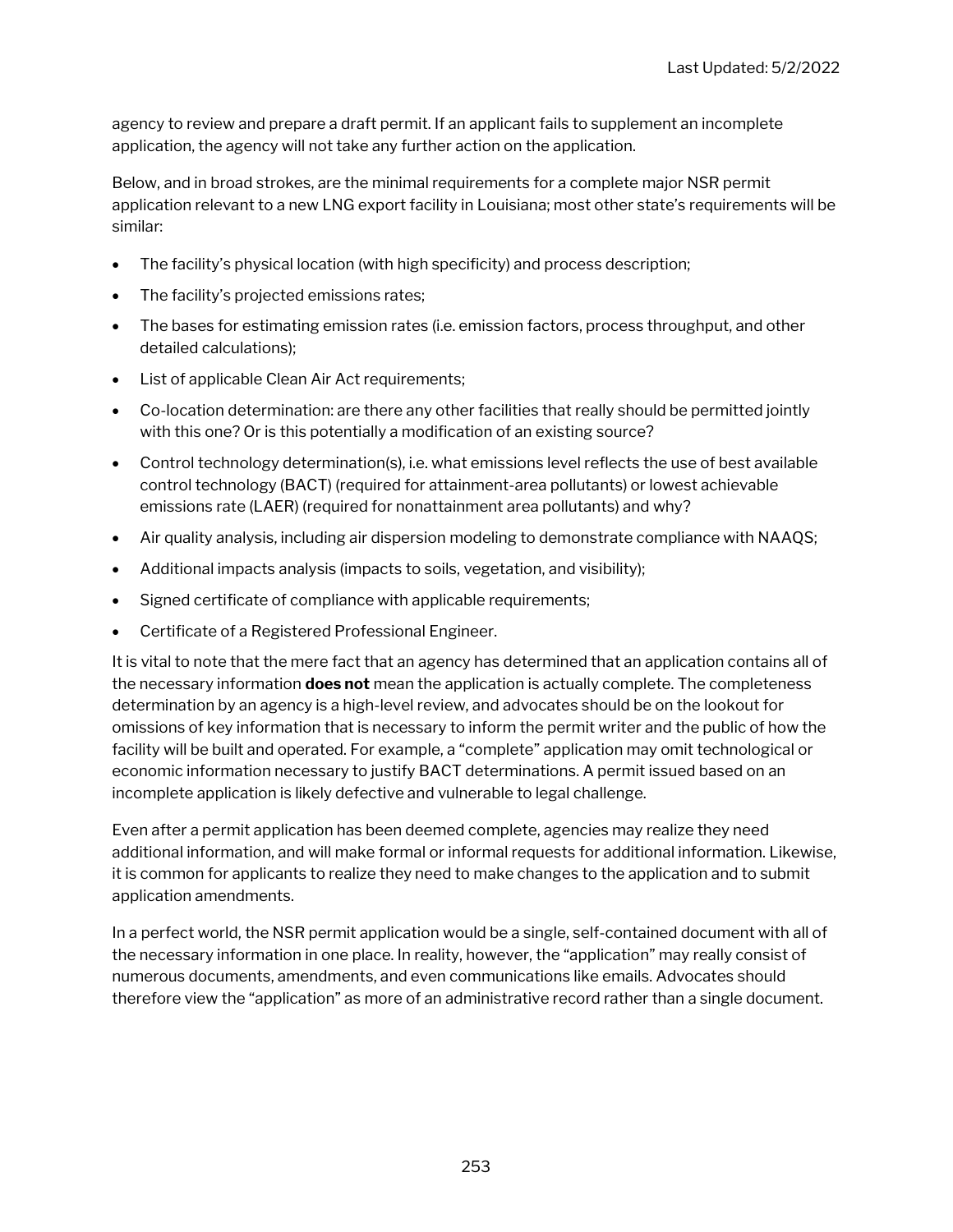#### How much time does a permitting authority have to act on a major NSR permit application?

In most states, including Texas and Louisiana, the deadlines applicable to permit processing are found in their SIPs—specifically, in state NSR regulations that have been approved by EPA.<sup>946</sup> Although these deadlines are legal requirements, in practice states frequently miss these deadlines. The relevant regulations for Texas and Louisiana are set out below:

#### Texas Major NSR Permitting Schedule (30 TAC § 116.114)

- 1. Upon receipt of an application, TCEQ has 90 days to inform the applicant whether the application is complete or deficient. If it is deficient, the clock stops until the applicant provides the missing information; if it is complete, then the schedule continues.
- 2. If the application is deemed complete initially, then TCEQ has 180 days to issue a preliminary decision in the form of a draft permit or permit denial; if the initial application was not initially deemed complete but was supplemented, TCEQ has 150 days from the date the permit was eventually deemed complete to make a preliminary decision.
- 3. The rules do not set out explicit deadlines for issuing permits when public comments are received; in practice, substantive comments can cause the agency to miss the aforementioned dates.

#### Louisiana Major NSR Permitting Schedule and Deadlines (LAC 33:III.509(Q))

- 1. Upon receipt of an application, LDEQ has 60 days to notify the applicant whether the application is complete or deficient (note that if LDEQ fails to timely notify the applicant one way or the other, the application is deemed complete). If the application is deficient, the applicant must respond to the notice of deficiency to supplement the application within 30 days.
- 2. Louisiana's rules are somewhat ambiguous on what happens once an application is deemed complete. Specifically, the rules state that "[w]ithin one year after receipt of a complete application, [LDEQ] shall make a preliminary determination whether construction shall be approved..."<sup>947</sup> The ambiguity arises because it is unclear whether the one-year deadline is triggered as of the date of receipt or the date the completeness determination is made.
- 3. Regardless, once a preliminary determination is made, LDEQ will make the draft permit and determination available for public notice and comment. As in Texas, there are no specific deadlines for when the final permit must issue if comments are received.

#### How do I know when a draft major NSR permit is available for public comment?

Once you know an application has been submitted, it is comparatively easy to know when a draft major NSR permit is available for public comments. At a minimum, all states must provide for public notice and comment on draft major NSR permits, and most states maintain mailing lists (often via email and regular mail) that advocates may sign up for to receive notices and other updates. Most agencies also have online websites listing recent public notices.

<sup>946</sup> If a state is operating under "delegated" EPA authority (a list of such states is provided at Section 8.B.12), or EPA is directly acting as the permitting agency (likely offshore permitting, Section 8.D), then a one-year deadline to issue or deny applies. See more information here: https://www.epa.gov/sites/default/files/2015-07/documents/timely.pdf. 947 LAC 33:III.509(Q)(2).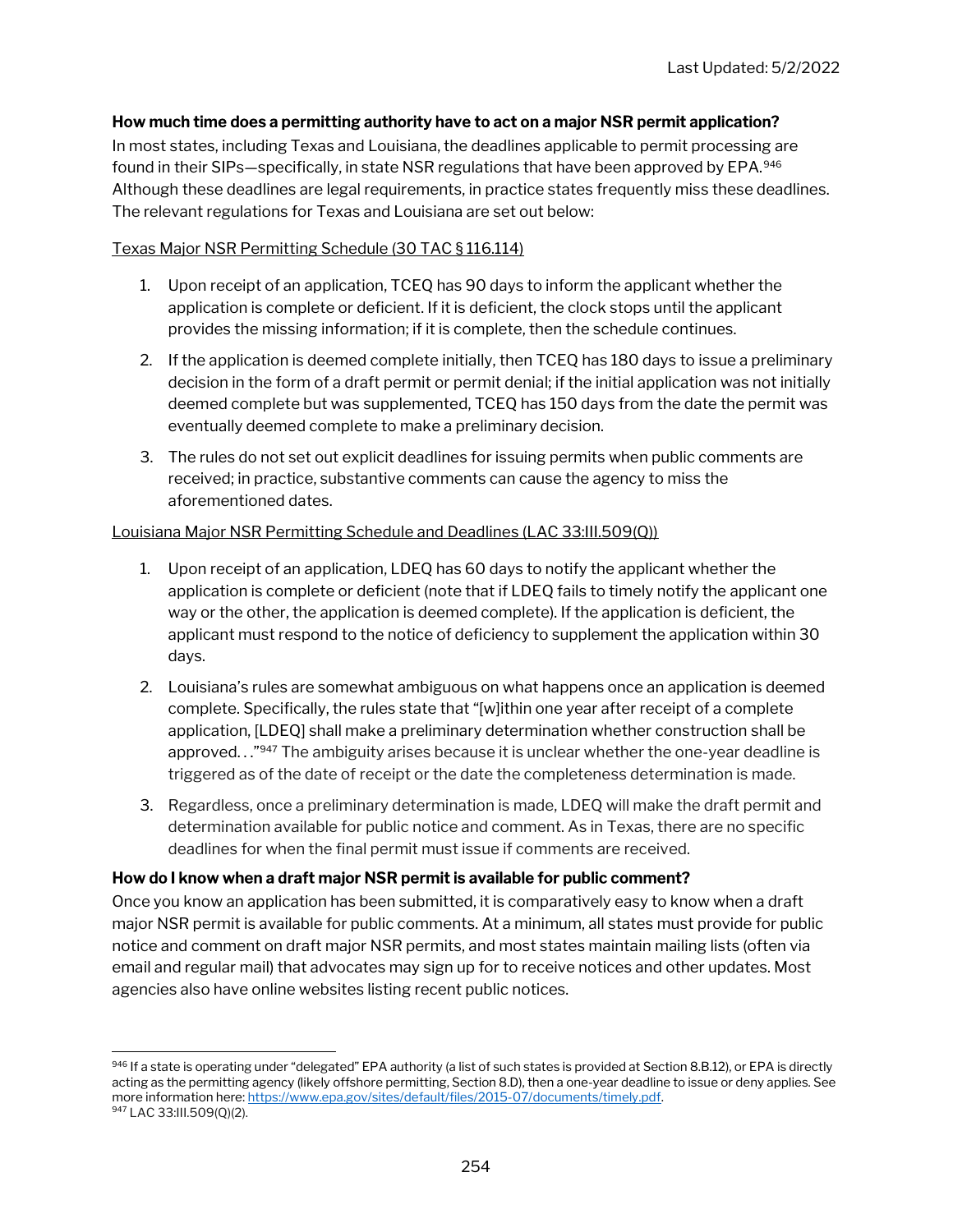#### a. Texas Public Notice Requirements for Major NSR Permits

Texas' public notice requirements for Major NSR permits can be found at 30 TAC § 39, Subchapters H & K.<sup>948</sup> Specifically, Texas' SIP requires public notice and comment at several stages of the permitting process:

- Notice of Receipt of Application and Intent to Obtain Permit, 30 TAC § 39.418: once TCEQ determines that an application is complete, TCEQ shall mail the determination and the Notice of Receipt of Application and Intent to Obtain Permit to those on the mailing list (see below for details on mailing lists). Notice must also be published in a local newspaper and on sign postings at the site, pursuant to 30 TAC Chapter 39K.
	- $\circ$  Comment deadline: TCEQ's public notice deadlines can be confusing, so it's best practice to look at the public notice itself to ascertain when TCEQ has set the deadline. In general, however, for major NSR permits, the deadline will be 30 days after publication of the Notice of Application and Preliminary Determination, set out below. This means there will be a long but unspecified period where the Notice of Receipt is open for public comment.<sup>949</sup>
- Notice of Application and Preliminary Determination, 30 TAC § 39.419: "After technical review is complete for applications subject to the requirements [of major NSR, both PSD and NNSR], the executive director shall file the executive director's draft permit and preliminary decision, the preliminary determination summary and air quality analysis, as applicable, with the chief clerk and the chief clerk shall post these on the commission's website."
	- $\circ$  Comment deadline: 30 days after **newspaper publication** of the public notice.<sup>950</sup> This can be problematic for advocates, as the publication of the notice in a local newspaper is left to the applicant, meaning the exact start and end time of the notice period can be hard to ascertain. Specifically, the notice must be published "in a newspaper of general circulation in the municipality in which the facility is located or is proposed to be located or in the municipality nearest to the location or proposed location of the facility.<sup>"951</sup> Advocates can call the applicant at the number listed in the public notice to ascertain whether publication has occurred. Alternatively, proof of publication is also usually posted on TCEQ's Commissioner's Integrated Database, but this may not be posted until days or weeks after publication, meaning advocates lose valuable time.
		- $\circ$  Also note that in some instances, applicants must also publish a newspaper notice in an alternative language; this is determined by whether the nearest elementary or middle school to the facility is implementing a bilingual education program.<sup>952</sup> If newspaper notice is required in more than one language, the alternative language notice may be in a different newspaper than the English-language notice; in this instance, the 30-day deadline runs from whichever notice was published last.

TCEQ Mailing lists: advocates may sign up for two types of mailing lists in Texas. First, TCEQ maintains mailing lists specific to each proposed facility, so if you know the name of a proposed

<sup>948</sup> Shortcut to the SIP: https://www.epa.gov/sips-tx/current-texas-sip-approved-regulations#39H.

<sup>949</sup> See 30 TAC § 55.152.

<sup>950</sup> 30 TAC § 55.152(a)(1).

<sup>951</sup> 30 TAC §39.603(d).

<sup>952</sup> For a quick guide to bilingual public notice requirements, see TCEQ's "Easy Steps to Determine if Public Notice in an Alternative Language is Required," https://www.tceq.texas.gov/assets/public/permitting/air/Bilingual/alternatelanguagechecklist.pdf.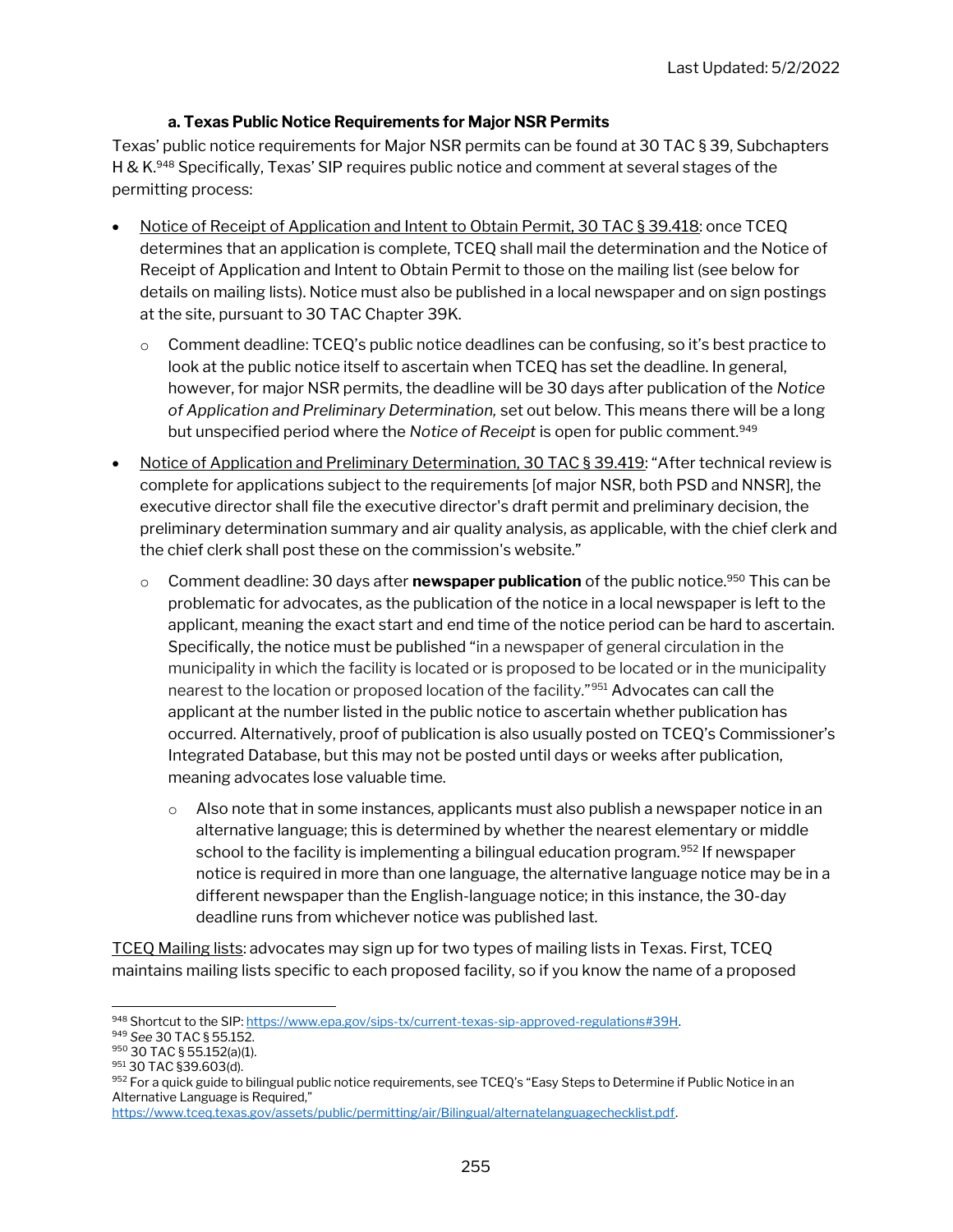facility, you may request to be added to that mailing list. Alternatively, TCEQ also maintains mailing lists on a county basis; for instance, you can ask to receive all public notices for facilities in Harris County. Requests for either type of mailing list must be made in writing to chiefclk@tceq.texas.gov. In practice, these notices are also posted on TCEQ's website at: https://www14.tceq.texas.gov/epic/eNotice/.

#### b. Louisiana Public Notice Requirements for Major NSR Permits

Louisiana's public notice requirements for PSD sources can be found at LAC 33:III.509(Q). Confusingly, Louisiana's regulations do not set out specific public notice requirements for nonattainment NSR permits, but practically speaking any LNG export facility located in a nonattainment area (and only one parish on the coast of Louisiana is in nonattainment—St. Bernard Parish) is likely to trigger PSD or minor NSR permitting requirements (which will also require public notice and comment, discussed in Sections 8.B.3 and 8.C.2, respectively).

Louisiana's rules also do not establish a specific time period for public comment periods on draft PSD permits, however the public notice document will set forth a precise deadline. Based on a review of public notices, LDEQ typically provides for around 35 days of public comment. Note that if the time period is less than 30 days, it is unlawful.<sup>953</sup>

LDEQ maintains both a regular mailing list and an electronic mailing list, to sign up visit https://internet.deq.louisiana.gov/portal/SUBSCRIBES/PUBLICNOTIFICATION or contact the Public Participation Group in writing at LDEQ, P.O. Box 4313, Baton Rouge, LA 70821-4313, by email at DEQ.PUBLICNOTICES@LA.GOV or by contacting the LDEQ Customer Service Center at (225) 219- LDEQ (219-5337). Likewise, public notices are posted to LDEQ's website at: https://deq.louisiana.gov/public-notices.

#### How much time will I have to comment on a draft major NSR permit? Can I get an extension?

Permitting authorities must provide at least 30 days of public notice and comment on draft Major NSR permits,<sup>954</sup> and in practice 30 days is typically what states choose to implement. Note that if the 30-day period ends on a weekend or holiday, most states will roll the deadline to the next working day, but it is imperative that you confirm this in writing with the permitting authority. It is also vital to check whether the deadline is 5 pm, midnight, or some other unnecessarily arbitrary time (at least one state has a 4:30 pm deadline, which seems designed to trip up unsuspecting advocates). In Louisiana and Texas, as of this writing, the deadline is midnight.

Extensions are granted at the discretion of the permitting authority. In practice, agencies are usually willing to grant an extension request when there is significant public interest, the facility or permit is particularly complex, or other extenuating circumstances exist. Regardless, it doesn't hurt to ask. Requests for extensions are typically made by a brief letter sent to the appropriate contacts at the agency setting out the reasons that a request would benefit the public or is otherwise warranted. Unfortunately, it is often the case that extension requests aren't granted until the end of the initial comment period, and you don't want to rely on the agency granting your request. Thus, even if you request an extension, be prepared to submit at least a basic set of comments by the initial comment deadline.

<sup>953 40</sup> C.F.R. § 52.21(q) states that PSD permits must follow the public notice and comment requirements of 40 C.F.R. § 124, which, in turn, includes a requirement for at least 30 days of public comment. 40 C.F.R. § 124.10(b)(1). 954 40 C.F.R. § 124.10(b)(1).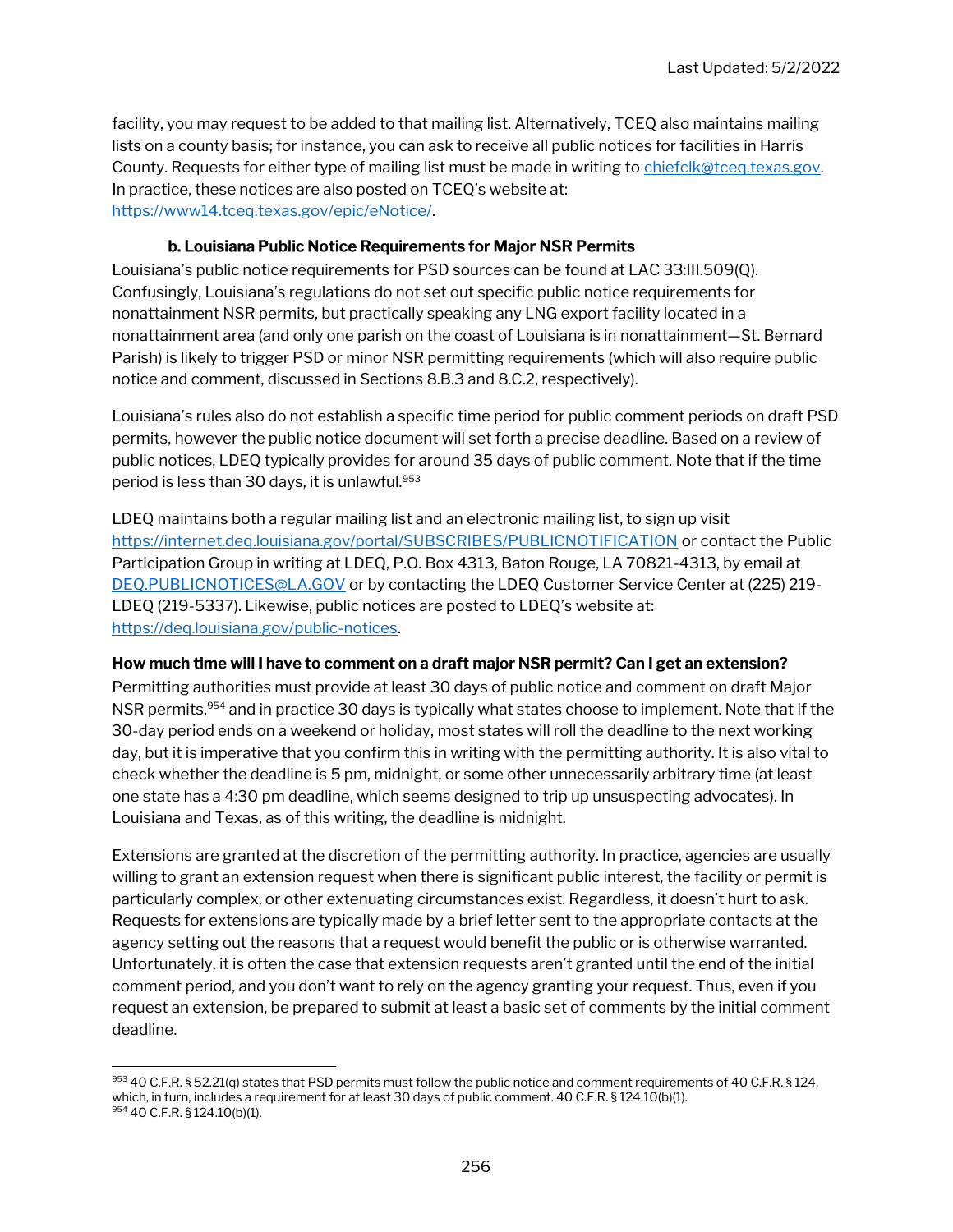Additionally, in many states, requesting a public hearing (discussed below) may also result in an extension of the deadline for written comments. In Texas, for instance, if a public hearing is granted during or after the close of the public comment period, TCEQ typically reopens or extends the written comment deadline until the date of the public hearing.

#### Is there an opportunity for a public hearing on a draft major NSR permit?

Permitting authorities must hold a public hearing when there is "a significant degree of public interest."<sup>955</sup> Many states choose to hold public hearings on all major NSR permits, but others will only do so when requested, including both Louisiana and Texas (discussed below).

So, what are public hearings and why or when should advocates request one?

Public Hearing Format: The legal purpose of a public hearing is to provide members of the public with an opportunity to present oral comments to the permitting agency that will be entered into the administrative record for the permit action. The agency must document all oral comments that it receives. The agency is obligated to consider and respond to any substantive and significant comments in deciding what action to take on the permit application.

The exact format of the public hearing will vary from state to state, but a typical public hearing will contain similar elements. Often the state agency will make a brief presentation before the public hearing begins in which it will describe the proposed facility, the draft permit, and, typically, the agency's rationale for why the permit will protect public health and the environment. Sometimes this presentation will be followed by a question-and-answer session, but not always. Note that if the agency gives a presentation and/or hosts a Q&A session, the official "public hearing" does not begin until after that is over. Once the hearing officially begins, all meeting attendees can provide oral comments on the draft permit if they wish to do so. It is important to confirm when the hearing officially begins so that you know that your oral comments will be in the administrative record. Also, though oral comments will be incorporated into the administrative record, it is good practice to bring a written copy of whatever you plan to say in your oral comments and hand them to the stenographer before you speak. Though not required, this will ensure that your comments are properly recorded and make it more likely that you will receive a substantive response from the agency when it takes final action on the permit application. Preserving a record of your comment is important because, in most cases, you can only challenge an agency's final decision based on issues that were raised in public comments on the draft permit.

 Typically, someone who wishes to make an oral comment at a public hearing must sign up on a speaker list when they arrive at the hearing. The public notice announcing the hearing should provide instructions for how to sign up. If you anticipate that there will be a lot of people at a hearing, tell advocates that they should sign up or arrive early if they want to speak near the beginning.

<sup>955</sup> For a discussion of what qualifies as a "significant decree of public interest," see In re Sierra Pacific Indus. (Anderson Processing Facility), PSD Appeal Nos. 13-01, 13-02, 13-03 & 13-04, Order Remanding in Part and Denying Review in Part (EAB, July 18, 2013) (available on the website of EPA's Environmental Appeals Board at https://yosemite.epa.gov/oa/EAB\_Web\_Docket.nsf/05819647854bacb0852578db004a8fe9/1432397d2de2b8f885257ba c005d9283!OpenDocument&Highlight=2,sierra,industries).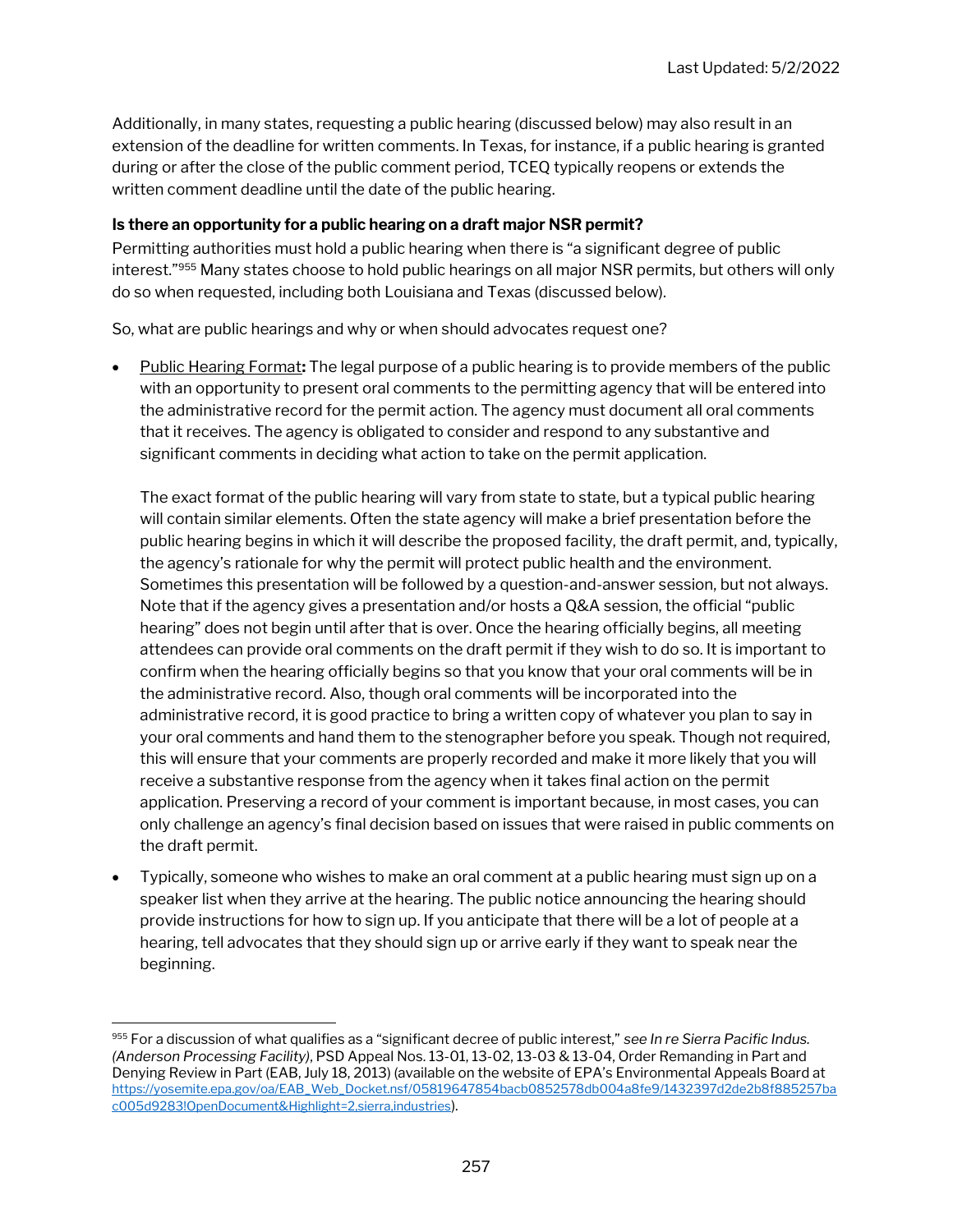- Who will be there? The agency will typically bring a handful of representatives, including usually the individual(s) responsible for reviewing the application and writing the permit, as well as managers and public relations and/or environmental justice representatives. The applicant will usually send representatives to speak or even present, and sophisticated corporations also tend to invite numerous supporters, such as local politicians, representatives from the local chambers of commerce, and company employees, to vouch for the benefits of the project. Finally, of course, are members of the public. To get the most out of a public hearing, be sure to enlist as many advocates as possible to attend. You can assist those who are willing to speak by arming them with suggested talking points if they are interested. If you have a lot of people attending who are opposed to the facility but won't be speaking, make sure that one of the speakers asks members of the audience to raise their hands if they oppose the project, and have the speaker describe what portion of the audience is opposed, etc. Aside from encouraging community members to attend, you should also consider whether any elected officials would be willing to attend the hearing and express opposition to the project. Finally, if you think that you will have a sufficient number of advocates present, you should notify the media and be prepared to speak with them. You might hold a press event prior to the hearing at a location that provides a good visual background, e.g., protesters on the steps of city hall.
- What is the value of a public hearing? Generally speaking, the types of issues covered by this guide that relate specifically to the draft permit are best made in writing; oral comments are usually limited to around three to five minutes, making a presentation on legal or technical arguments concerning the permit difficult. However, public hearings can be useful for several reasons:
	- $\circ$  Showing that the community is paying attention and seeking a just and stringent permit;
	- $\circ$  Providing members of the community who are uncomfortable preparing written comments with an opportunity to present their concerns orally;
	- $\circ$  Focusing the agency's attention on key legal or technical arguments made in written comments;
	- $\circ$  If Q&A is allowed prior to the hearing, that can be a valuable opportunity to delve into how the agency has reviewed and processed the permit. For instance, if you have found vulnerabilities in the permit record, why not ask if the agency has considered the issue? If yes, they may save you time by explaining their rational, and if not, it highlights the agency's lack of thoroughness and oversight;
	- $\circ$  As an organizing tool to bring together members of the public who may have concerns about the facility;
		- $\circ$  Providing an opportunity for media coverage of the community's concerns.
- Are there risks to requesting a public hearing? There can be. The primary one is requesting a public hearing and not having community members show up or speak. Advocates should only request a public hearing when it is clear that the community is sufficiently engaged—and not overly intimidated—to attend and speak publicly.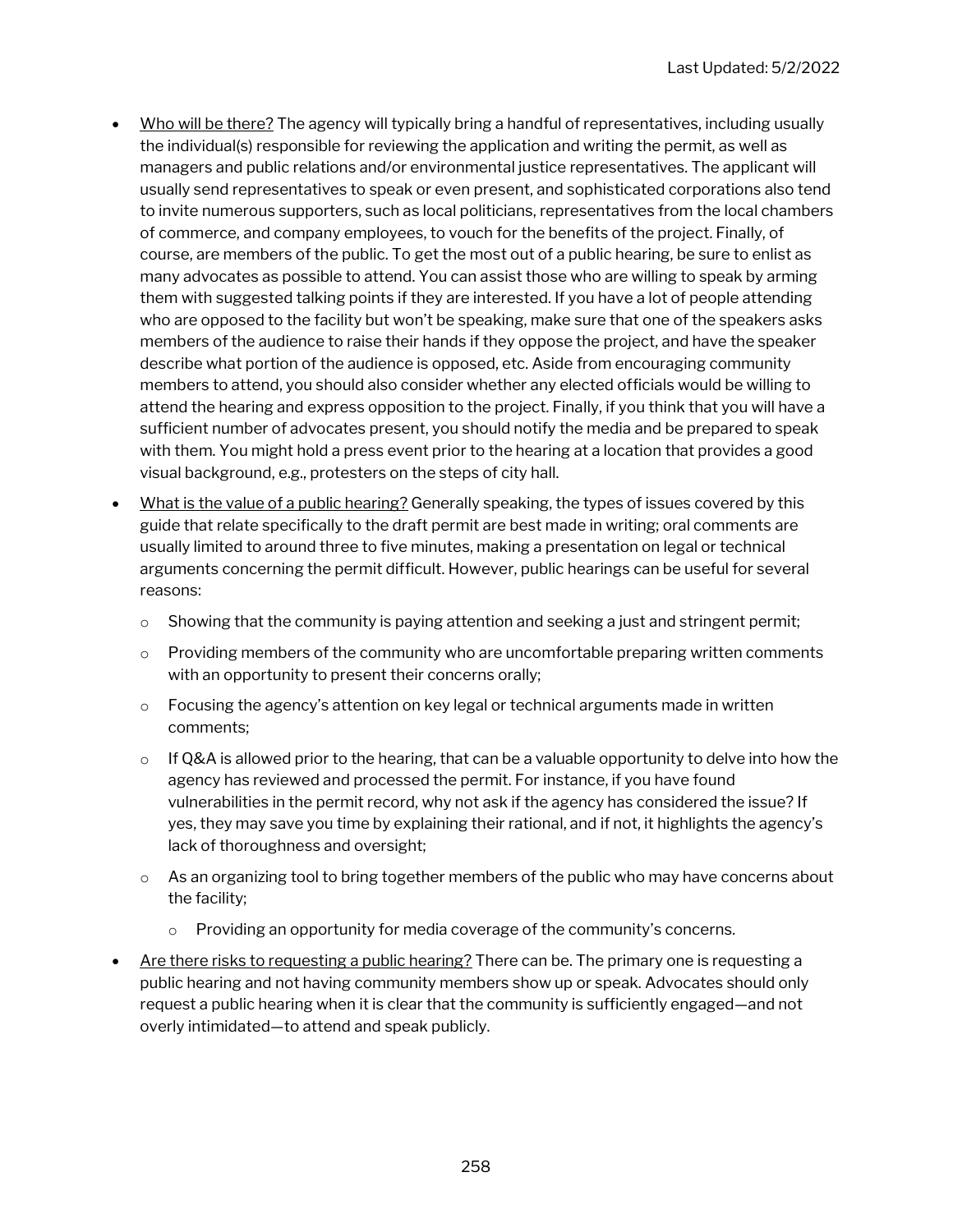#### Texas and Louisiana specific guidance:

- Texas public meetings: In Texas, public hearings are specifically referred to as public 'meetings;' requests for a public 'hearing' will be interpreted as a request for a contested case hearing, discussed below, so advocates must be precise with the language of their requests. Public meetings will only be held when requested. The public notice will contain instructions on how to request a public meeting.
- Louisiana hearings: Although Louisiana's SIP appears to require public hearings on all major PSD permits,<sup>956</sup> in practice it appears LDEQ only holds hearings for permits when requested or when they anticipate significant public interest. Advocates may request a hearing once the public notice for a draft permit is released, and the public notice will contain instructions for how to do so (including online and by email).

If advocates do wish to request a hearing, it is worth contacting the agency before the draft comes out if you have specific requests regarding when and where the hearing should be held. If the agency already intends to hold a public hearing on a draft permit, it likely will announce the time and location of the hearing in the same notice used to announce the availability of the draft permit for public comment.

#### What are the key issues I should cover in my comments on a draft major NSR permit?

Major NSR permits and the permit record can seem daunting. This section details key issues that tend to arise in major NSR permits, first in a general manner, and then in a more detailed look at LNGspecific NSR issues.

#### a. Prevention of Significant Deterioration requirements

Most LNG export facilities are permitted as major NSR sources, so they will need to obtain a PSD permit addressing all criteria pollutants for which the area where the source is proposed to be located is in attainment. As noted above, all areas in the U.S. are classified as attainment for at least some criteria pollutants, so a proposed major source will always be subject to PSD for at least some pollutants. This section addresses issues to watch for in the PSD portion of a permit.

#### i. Applicability Determinations

As discussed above, most LNG export facilities have been permitted as major NSR sources, so more often than not there won't be significant issues around whether NSR applies to a proposed new facility.<sup>957</sup> Further, the question of whether a minor or synthetic minor source should really be a major source is covered in the minor NSR section below.

Even with major NSR sources, however, there are still issues to watch for regarding major NSR applicability determinations. The main one involves support facilities. Here's an example: if a minor source pretreatment facility is to be built four miles from a major source liquefaction export facility, both owned by the same company, and they will be connected by a pipeline, are they two sources or one for purposes of NSR permitting? This isn't a hypothetical, but the questions faced by EPA and

<sup>956</sup> LAC 33:III:509(Q)(2)(c).

<sup>957</sup> One notable exception is Freeport LNG in Texas, which uses electric motors rather than combustion turbines in the LNG trains; as a result, it emits vastly lower levels of air pollution compared to similar-sized LNG export facilities that utilize combustion turbines.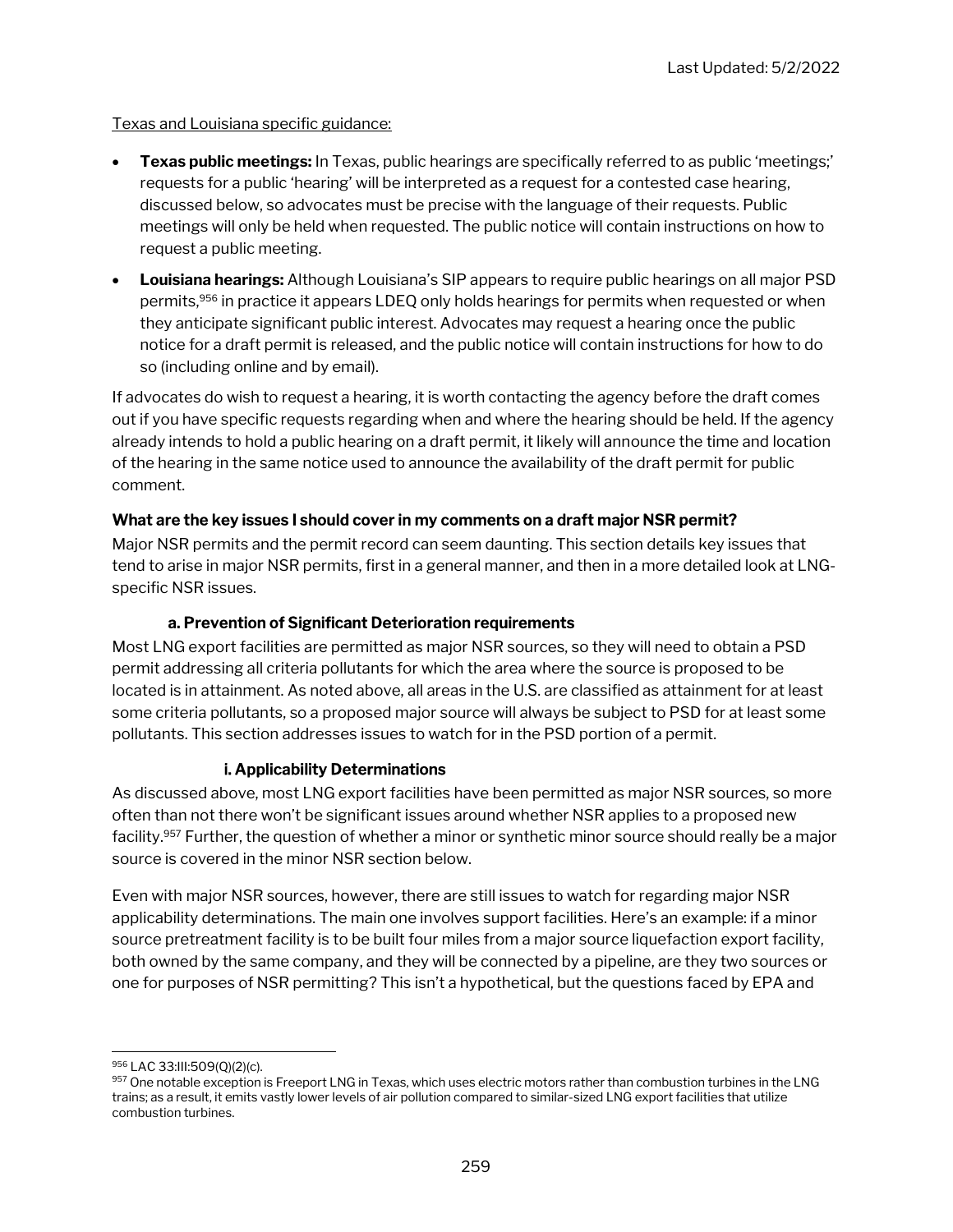TCEQ when permitting Freeport's LNG operations in Texas, and the answer is critical for several reasons.

By attempting to separate projects into discrete permits, industry can evade key NSR requirements. In the foregoing example, the pretreatment facility–if permitted individually–would be a minor source not subject to major NSR, and the combined emissions of the two sources would not need to be considered together in the NSR impacts analyses for the export facility.

This question is referred to as "project aggregation" (or sometimes "source aggregation"), and here are the broad elements that must be met for two or more projects to be considered one source:

- 1. Do they share the same industrial grouping? This is determined by whether the facilities share the same first two digits of the four-digit Standard Industrial Code (SIC). LNG facilities fall into the SIC code beginning with '13' for oil and gas extraction, so any other operation within that '13' group will qualify, and
- 2. are located on "one or more contiguous or adjacent properties," and,
- 3. they are "under the control of the same person (or persons under common control)."

40 C.F.R. § 52.21(b)(6)(i). Although the first prong is straightforward, the second two have been subject to shifting guidance and rulemaking in recent years. Key issues:

Definition of adjacent: As of February 2022, "adjacent" is defined for the oil and gas industry to mean on the same "surface site," as defined in 40 C.F.R. § 63.761,<sup>958</sup> or within 1/4 mile of each other.<sup>959</sup> This ¼ mile rule was implemented in 2016 by EPA to apply specifically to the oil and gas industry. Prior to that, much further distances could be considered adjacent (for instance, the four miles at issue in the Freeport permit above was considered adjacent in 2015 when the permitting was conducted, but likely would not be considered adjacent currently).

Definition of control and common control: Here's how EPA recently summarized the common control question:

"EPA first determines whether the facilities are commonly owned, e.g., one company is a parent company to the other or one company owns part of the other company. Common control can also be established if an entity has the power to direct or cause the direction of the management and policies of another entity. This direction could be as a result of the ownership of stock, or voting rights, by the existence of a contract, lease, or other type of agreement between the facilities, or through another means."<sup>960</sup> EPA recently issued a Final Action further clarifying its interpretations of source aggregation,<sup>961</sup> which is a good starting point for advocates looking to learn more.

#### ii. Best Available Control Technology (BACT) Determinations

One of the most contentious realms of major NSR permitting, and therefore an area ripe for scrutiny, is the BACT determination (and much of what is discussed in this section also is relevant to LAER

<sup>958 40</sup> C.F.R. § 63.761 defines "surface sites as any combination of one or more graded pad sites, gravel pad sites, foundations, platforms, or the immediate physical location upon which equipment is physically affixed." 959 81 Fed. Reg. 35,622, 35,623 (June 3, 2016).

<sup>960</sup> Letter from Gregg M. Worley, EPA, to James Capp, EPA, at 2, Dec. 16, 2011, https://www.epa.gov/sites/default/files/2015-07/documents/ps2011.pdf.

<sup>961 83</sup> Fed. Reg. 57,324 (Nov. 15, 2018), https://www.regulations.gov/document/EPA-HQ-OAR-2003-0064-0175.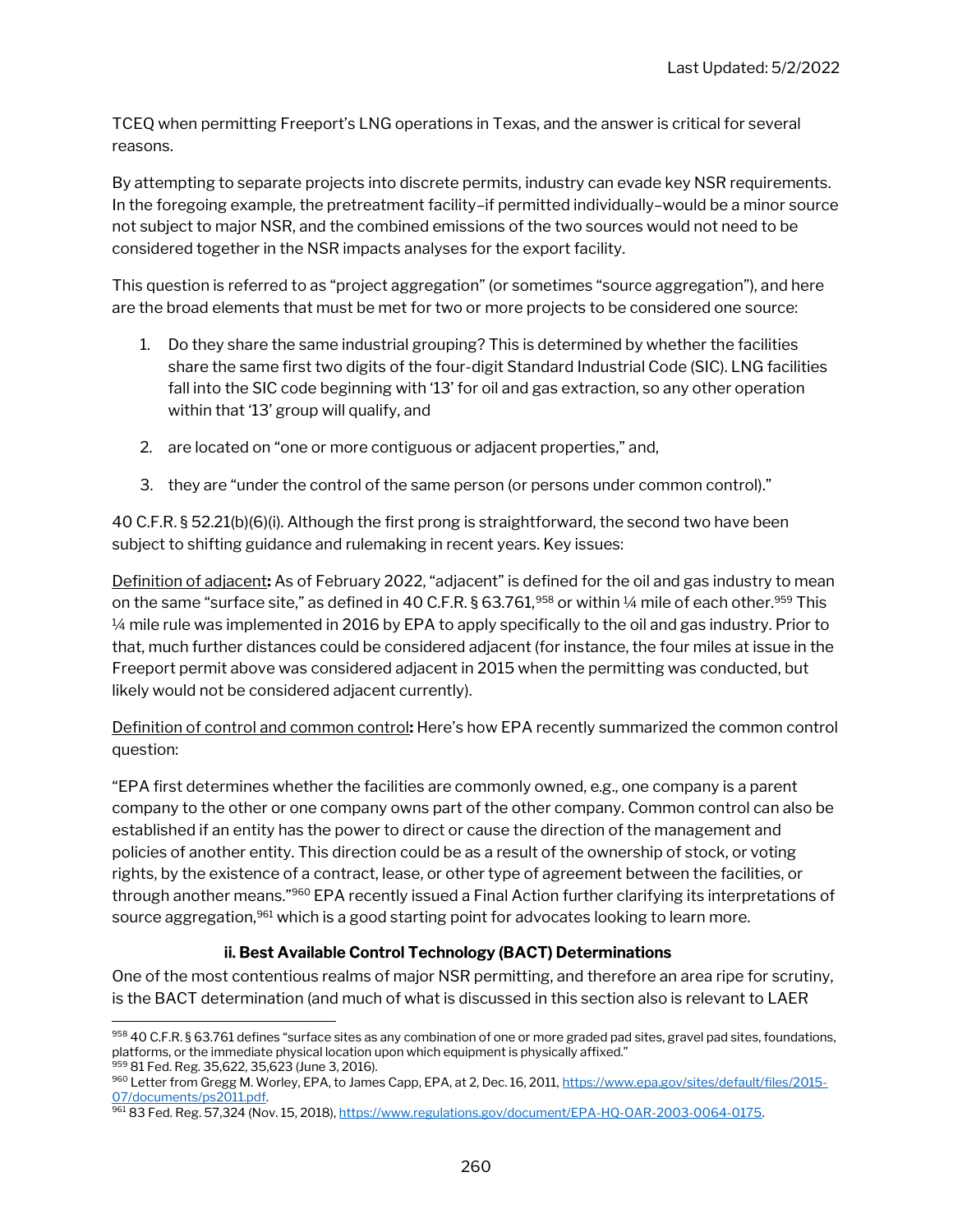determinations for NNSR). Generally, the more stringent the BACT determination is, the more money the source will need to spend to comply; on the other hand, BACT is meant to require exactly what it stands for: the best available control technology. Herein lies the tension between sources, agencies, and advocates.

Despite its name, BACT is not truly a particular control technology, but instead a short-term emission limit based on the use of a given control technology or operating practice. Here is the most central part of the definition of BACT:

Best Available Control Technology means an emissions limitation (including a visible emission standard) based on the maximum degree of reduction for each pollutant subject to regulation under the Act which would be emitted from any proposed major stationary source or major modification which the Administrator, on a case-by-case basis, taking into account energy, environmental, and economic impacts and other costs, determines is achievable for such source . . .

40 C.F.R. § 52.21(b)(12). See below for a more detailed description, but in short, BACT should be the lowest emission limit that has been achieved at a similar source such as combustion turbines. The burden then falls on the applicant to demonstrate why its unique, source-specific design or operating conditions render that emission limit infeasible either technologically or due to considerations of energy, environmental, or economic impacts.

In most states, the foregoing analysis is conducted in a five-step, "top down" approach pursuant to EPA guidance: <sup>962</sup>

- Step one. Assemble all available, potential control technologies and the related emission limits achieved or believed to be achievable. This can include both controls and operating practices, including a combination of controls, and the scope is not limited to control technologies in use in the United States.
- Step two. Eliminate those potential control technologies that are not technically feasible.
- Step three. Rank the remaining options in order of control effectiveness.
- Step four. Conduct a case-by-case consideration of energy, environmental, and economic impacts—starting with the option ranked most effective for controlling emissions. In the absence of unusual circumstance, the presumption is that cost and other impacts that have been borne by one source in a given category may be borne by another source in the same source category. Cost is usually expressed as cost-per-ton of emissions reduced. If the top option is rejected, evaluate the next most effective control option.
- Step five. The most effective option not rejected is BACT.

Ways to challenge a proposed BACT determination include:

 $\bullet$  At step 1: The proposed determination ignores technology in use at other similar facilities (including those in other countries) or other industries that can be transferred to this industry. Sources and states sometimes claim that they can refuse to consider control technologies that

<sup>962</sup> This description of BACT and the following "Ways to challenge a proposed BACT determination" were adapted from material drafted by Patton Dycus for Clean Air Act Toolkit, and are excerpted here with permission.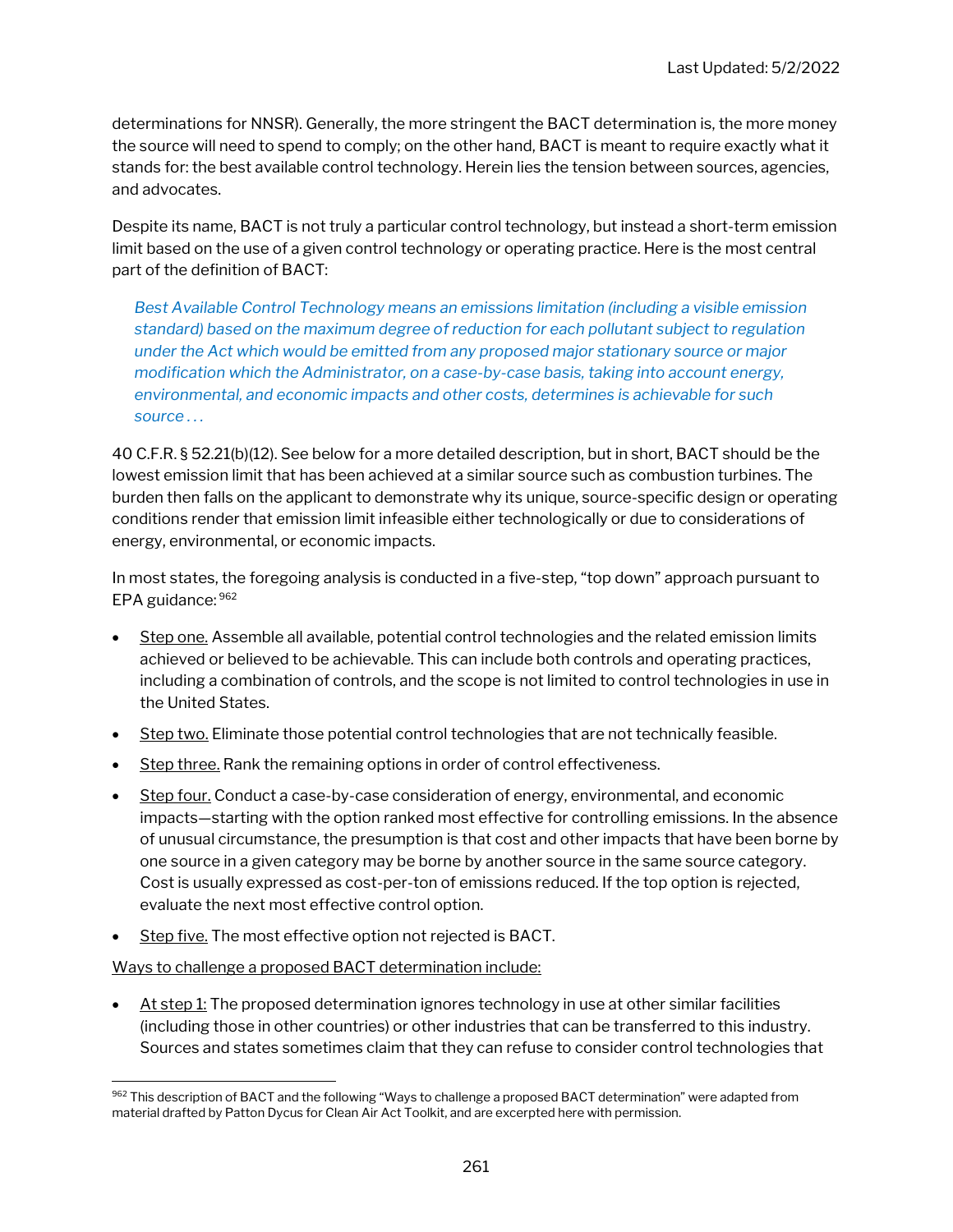are used by identical processes located at synthetic minor facilities, as these controls are not used as BACT, but this incorrect and should be challenged. In addition, it is not that unusual for the proposed BACT determination to involve no controls (but instead, best operating practices). Scrutinize such determinations carefully.

- At step 2. The technical infeasibility determination is unfounded.
- At step 4. A technology is improperly found cost-ineffective because costs are inflated (perhaps by counting the cost of controls that are already required to control other pollutants), the emission control efficiency assumption is too low (increasing the cost/ton of pollution removed), or the amount of uncontrolled emissions is underestimated.

Texas, meanwhile, does not use the top-down method, but instead a "three-tier" process. Note that while EPA does not require the top-down method, EPA will only accept other methods so long as the procedure produces the same results as the traditional EPA-endorsed top-down methodology.<sup>963</sup> In addition, TCEQ has specifically stated that the three-tier method must produce exactly the same results as the top-down method, and not merely be "likely" to produce the same results.<sup>964</sup>

TCEQ's three-tier process is briefly summarized here, but a full guide is available at this footnote.<sup>965</sup>

- Tier I: Evaluates emission limits or performance levels established as BACT in recent major NSR permits; this step roughly presumes that "technical practicability and economic reasonableness of a particular emission reduction option may have already been demonstrated in prior reviews for the same process and/or industry."<sup>966</sup> Note that Tier I also should also "take into consideration any new technical developments, which may indicate that additional emission reductions are economically or technically reasonable."<sup>967</sup>
- Tier II: If no BACT requirements have been established for particular process or industry, the process moves to Tier II, which considers BACT limits in recent NSR permits for "similar air emissions streams in a different process or industry."<sup>968</sup>
- Tier III: This tier applies only if the first two have failed to identify applicable BACT limits. Tier III is a "a detailed technical and quantitative economic analysis of all emission reduction options available for the process/industry under review."<sup>969</sup> In practice, it is rare for a source to reach Tier III, and it is especially unlikely that an LNG export facility would do so.

#### iii. Air Quality Modeling

Applicants for PSD permits must conduct air dispersion modeling to demonstrate that their emissions will not cause or contribute to exceedances of the NAAQS (or otherwise degrade air quality, see PSD Increments<sup>970</sup>). Air dispersion modeling is a complex and technical process, and

<sup>963</sup> TCEQ, Response to Texas Chemical Council's Comments on Air Permit Reviewer Reference Guide (APDG 6110) Air Pollution Control: How to Conduct a Pollution Control Evaluation, at 4 (undated), https://www.tceq.texas.gov/assets/public/permitting/air/Guidance/NewSourceReview/rtc-texas-chem.pdf. <sup>964</sup> Supra, 4.

<sup>965</sup> TCEQ, Air Permit Review Reference Guide (APDG 6110) Air Pollution Control: How to Conduct a Pollution Control Evaluation (2011), https://www.tceq.texas.gov/assets/public/permitting/air/Guidance/NewSourceReview/airpoll\_guidance.pdf. 966 Supra, 11.

<sup>967</sup> Supra.

<sup>968</sup> Supra.

<sup>969</sup> Supra.

<sup>970</sup> Here's how EPA explains PSD increments: "PSD increment is the amount of pollution an area is allowed to increase. PSD increments prevent the air quality in clean areas from deteriorating to the level set by the NAAQS. The NAAQS is a maximum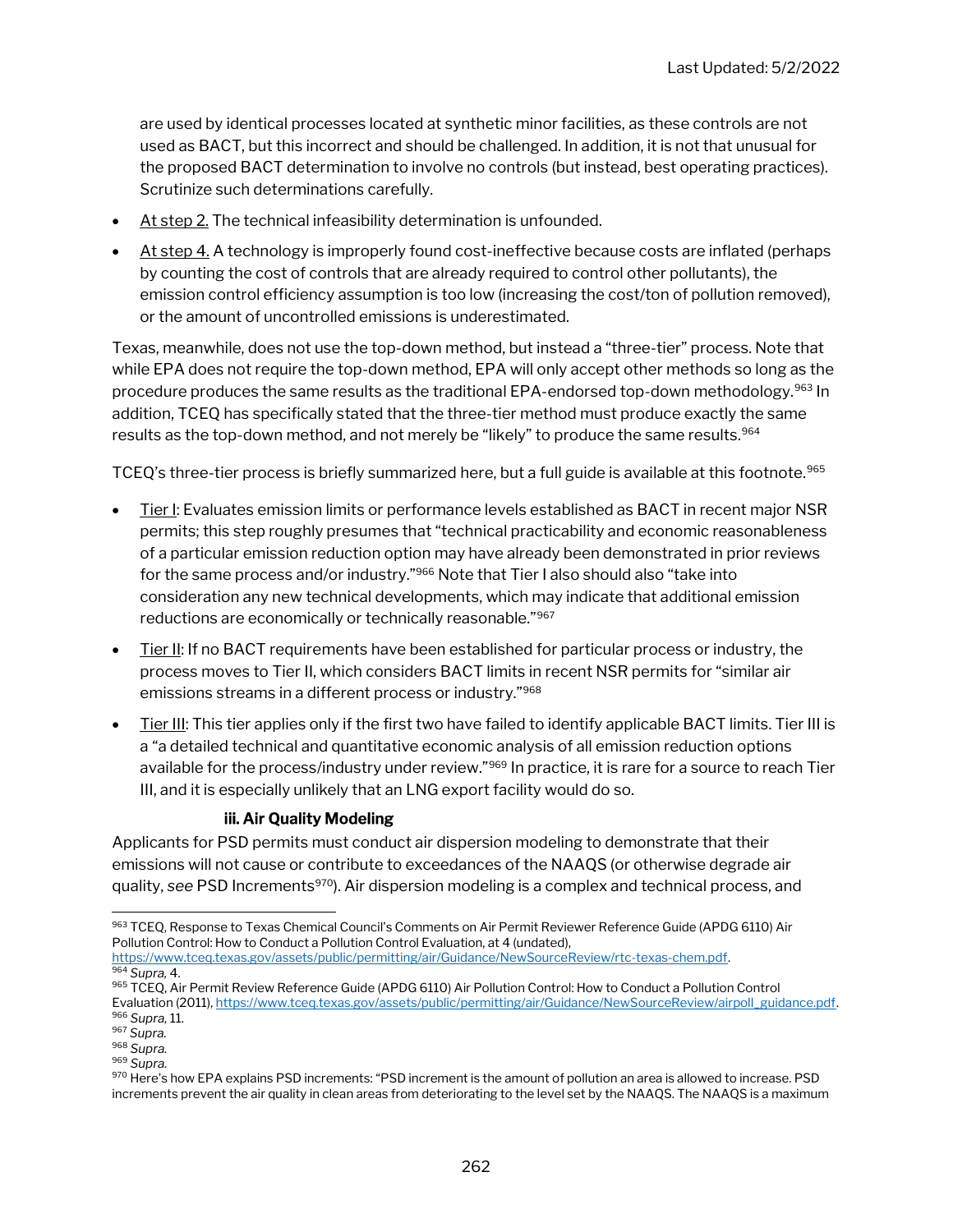advocates may benefit from bringing in expert assistance if there is reason to suspect issues with the modeling. Below are a few things to look for:

- How close does the applicant themselves show the results compared with the NAAQS or PSD Increments? The application will contain tables that show the results of the modeling, i.e. the highest concentration of each pollutant in the atmosphere as a result of both existing pollution and the plant's new emissions. Those tables will compare the results with the applicable standard. For instance, the NAAQS for PM2.5 (fine particulate matter) is 12  $\mu$ g/m $_{3}$ , $^{971}$  so if the modeling report shows the current value in the county is 8  $\mu$ g/m<sub>3</sub>, and will be 11.5  $\mu$ g/m<sub>3</sub> with the new facility, that is worth further examination.
- Does the modeling report comply with the modeling protocol? Prior to conducting the modeling, applicants will work with the permitting authority to develop a protocol document that governs how the modeling will be conducted. In the final report, if the applicant has deviated from the protocol, they will typically say so and explain why. It may be legitimate, but it is worth a closer look.
- Does the modeling protocol and report comply with Appendix W? Appendix W to 40 C.F.R. Part 51 is EPA's guidance on how air dispersion modeling should be conducted. Any deviations from Appendix W may be another red flag. Such deviations will be discussed in the protocol, final report, or in communications between the applicant and the agency.
- If the modeling is for a modification rather than a new source, does modeling include only the increased emissions from the modification rather than the total emissions from the source? Sources occasionally attempt to model only the "new" emissions that result from a modification rather than the total emissions for the source; this is improper. Modeling for modifications must include the total emissions from the source.<sup>972</sup>

Finally, the modeling is only as good as the data it's based on. For example, if you have reason to believe a source is underestimating emissions, then you should also argue that the modeling analysis is deficient because it relied on underestimated emission rates.

#### iv. Significant Impact Levels

It is not uncommon for a permit applicant to claim that its emissions will not have a "significant" impact on ambient air quality, and thus, that the applicant is not required to undertake a detailed analysis or modeling to demonstrate that its emissions, in combination with the emissions of other sources in the vicinity, will not cause or contribute to a violation of the NAAQS or PSD increment (a "cumulative impact analysis"). This argument is based on a concept created by EPA called "Significant Impact Levels" (SILs). Essentially, the idea is that if ambient air impact of the proposed

allowable concentration 'ceiling.' A PSD increment, on the other hand, is the maximum allowable increase in concentration that is allowed to occur above a baseline concentration for a pollutant. The baseline concentration is defined for each pollutant and, in general, is the ambient concentration existing at the time that the first complete PSD permit application affecting the area is submitted. Significant deterioration is said to occur when the amount of new pollution would exceed the applicable PSD increment. It is important to note, however, that the air quality cannot deteriorate beyond the concentration allowed by the applicable NAAQS, even if not all of the PSD increment is consumed." EPA, Prevention of Significant Deterioration Basic Information, http://www.epa.gov/nsr/prevention-significant-deterioration-basic-

information#:~:text=The%20NAAQS%20is%20a%20maximum,baseline%20concentration%20for%20a%20pollutant  $971$  Concentrations of pollutants in ambient air are typically expressed as either micrograms per cubic meter (μg/m<sub>3</sub>) or parts per millions (ppm).

<sup>972 40</sup> C.F.R. Part 51, Appendix W, Table 8-2.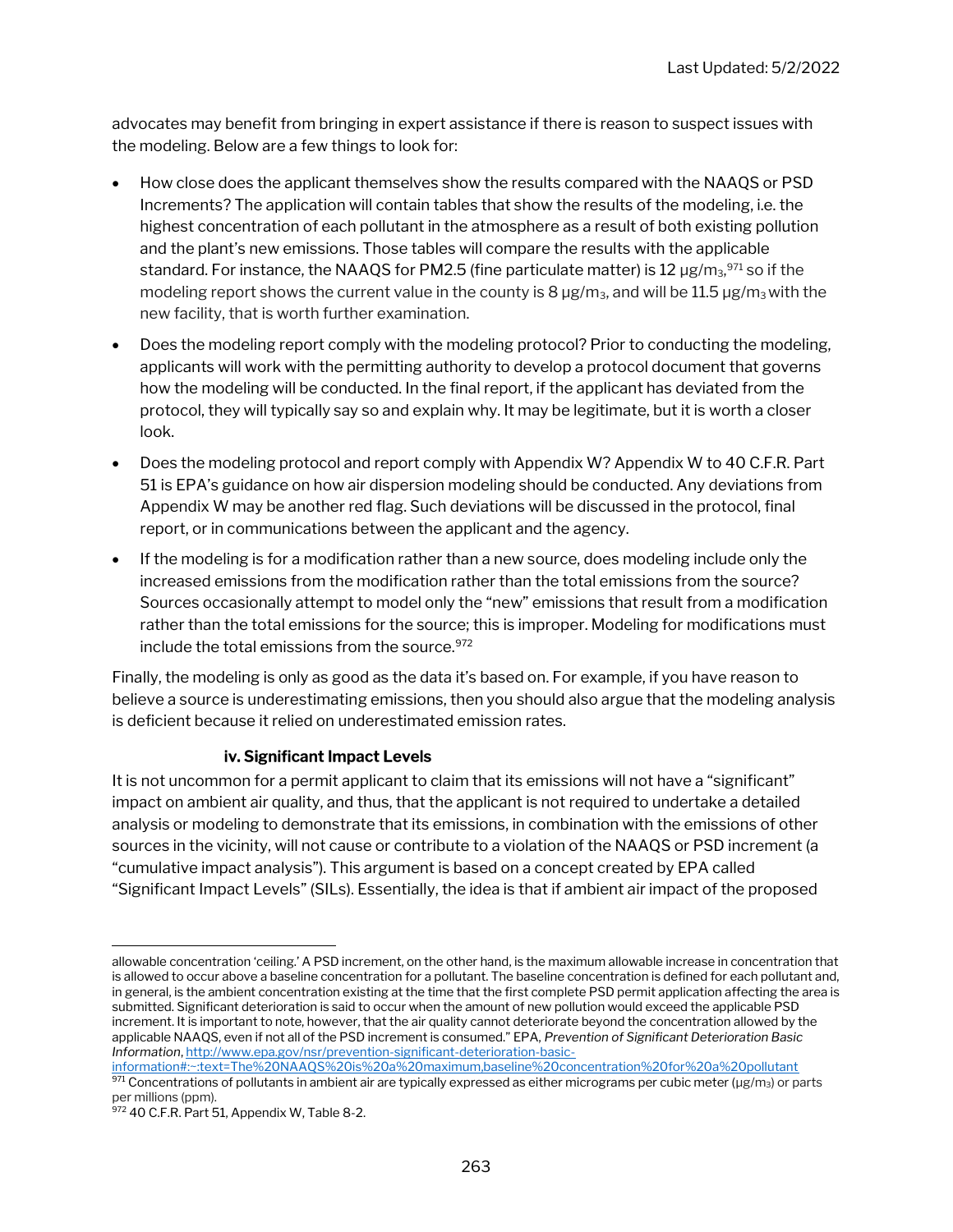new source or modification is not projected to exceed the SIL, i.e. that it is not "significant," then the impact is too small too matter.

The Clean Air Act unambiguously prohibits the use of Significant Impact Levels ("SILs") to make permit determinations, as well as Modelled Emission Rates for Precursors ("MERP") values that rely upon a SIL. The Act's and Louisiana's PSD provisions require Magnolia to demonstrate that the emissions from its proposed complex will "not cause, or contribute to" an exceedance of any NAAQS or any increment. Congress used mandatory and expansive language throughout Section 7475(a) to make its directive clear for EPA or LDEQ: "no" covered source may be constructed, "unless" that source "demonstrates" that it "will not" "cause, or contribute to," "any" violation of the NAAQS or "any" increment. Congress specifically used the terms "cause" and "contribute" together to ensure the PSD program would prevent increments and the NAAQS from being exceeded by considering all possible violations or contributions to violations. A contribution to an ongoing violation can be either quite small or quite large: the term "contribute," "has no inherent connotation as to the magnitude or importance of the relevant 'share' in the effect; certainly it does not incorporate any 'significance' requirement." Congress left no room to forego demonstrating air quality would meet the NAAQS and increments, simply because an agency believes a facility's emissions would not make a significant enough contribution to any violations.

Advocates have long argued that SILs are simply illegal and contrary to Congress' intent behind the Clean Air Act. EPA, however, has generally approved of SILs, and even approved SILs into its regulations at one point,<sup>973</sup> but litigation forced EPA to reconsider SILs and their future remains somewhat uncertain.<sup>974</sup> Regardless, most states appear to use SILs, which can be a point to challenge a PSD permit. Below is an excerpt of excellent comments by Devin Lowell of Tulane Environmental Law Clinic and Josh Smith of Sierra Club on this issue in relation to Magnolia LNG in Louisiana:<sup>975</sup>

As to how the SILs work in practice, SILs allow a PSD source to conduct Phase I modeling that evaluates only emissions from the proposed facility without any consideration of other sources or the existing air quality; if the results of the Phase I modeling are below the relevant  $SILs<sup>976</sup>$ 

<sup>973</sup> 40 C.F.R. § 51.166(b)(2).

<sup>974</sup> See Sierra Club v. EPA, 705 F.3d 458, 463-64 (D.C. Cir. 2013). In short, EPA has held the view that SILs may be appropriate, and in 2010 attempted to codify SILs for PM2.5 and ozone. Advocates challenged the 2010 rulemaking, and EPA requested that the Court vacate and remand the rules. EPA to date has not attempted new rulemaking, but instead issued non-binding guidance in 2018 establishing recommended SILs for PM2.5 and ozone as the first part in a two-step process it intends to take; EPA states that it intends to study the use of these recommended SILs in step one, before codifying them in step two. See EPA, Guidance on Significant Impact Levels for Ozone and Fine Particles in the Prevention of Significant Deterioration Permitting Program (Apr. 17, 2018), https://www.epa.gov/nsr/significant-impact-levels-ozone-and-fine-particles.

<sup>975</sup> App. 59, Tulane Environmental Law Clinic and Sierra Club's comments on draft air permit for Magnolia LNG (July 29, 2021). 976 EPA has generally given states discretion to set SILs, and frequently the numerical value of SILs is based on the table found at 40 C.F.R. § 51.165(b)(2), but note that from a legal perspective, the values in this table are not specifically approved as SILs. This table was developed for other permitting purposes, but EPA has referred to these values as SILs in various guidance documents. See EPA, Guidance on Significant Impact Levels for Ozone and Fine Particles in the Prevention of Significant Deterioration Permitting Program, at 8-9 (Apr. 17, 2018) ("SIL Guidance"), https://www.epa.gov/nsr/significant-impact-levelsozone-and-fine-particles.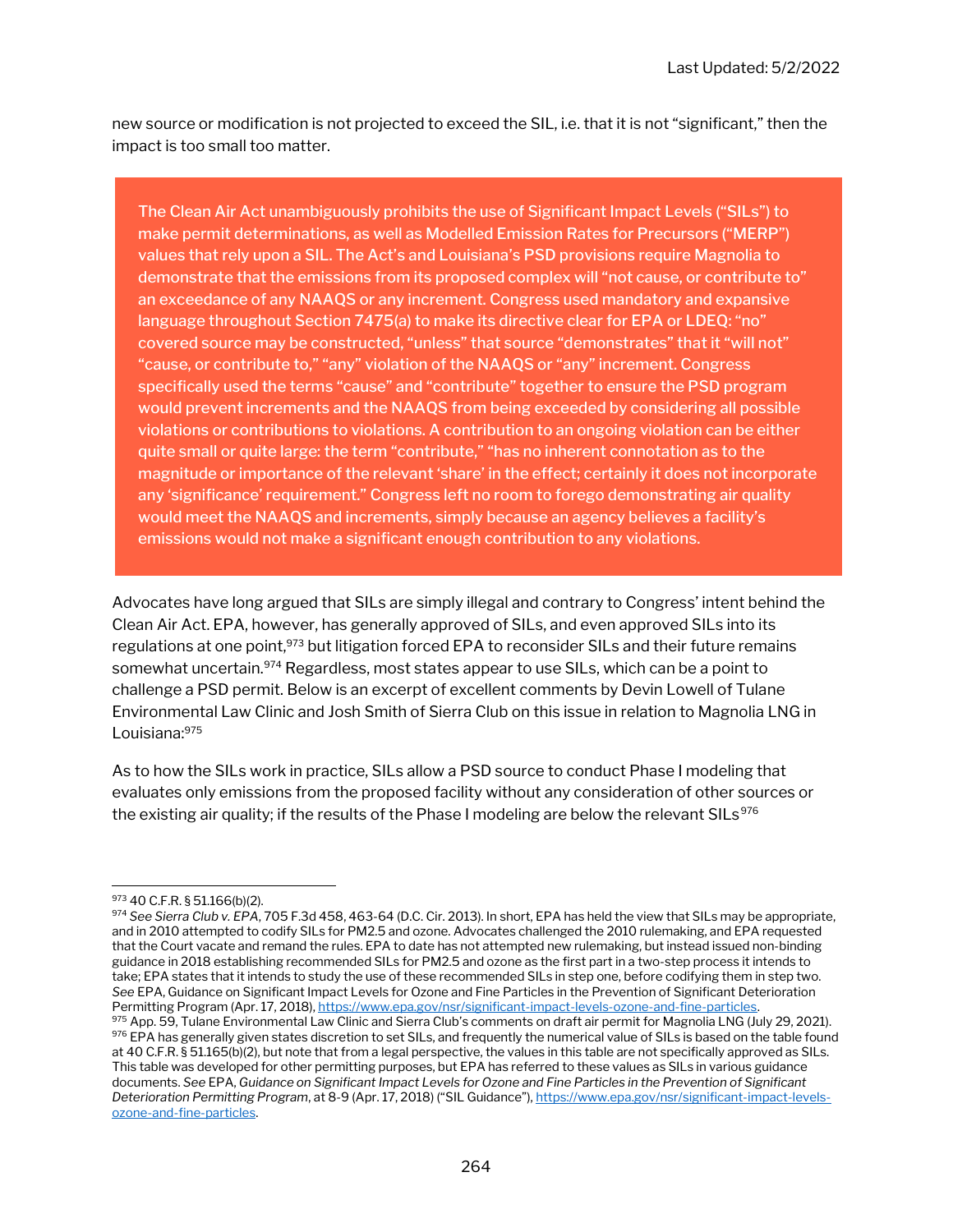(established either by EPA guidance, 977 future EPA regulations, or by states), then the agency will assume that the facility will not cause or contribute to any exceedance of the NAAQS or increments. Only if the Phase I modeled emissions exceed the SIL will the source need to conduct a comprehensive Phase II modeling analysis that includes nearby sources and existing air quality.

Note, however, that EPA has stated that permitting authorities will occasionally need to look beyond SILs and require additional measures to assure compliance with the NAAQS and Increments even for emissions that do not exceed the SILs. For example, EPA states that "notwithstanding the existence of a SIL, permitting authorities should determine when it may be appropriate to conclude that even a de minimis impact will 'cause or contribute to' an air quality problem and to seek remedial action from the proposed new source or modification."<sup>978</sup>

If advocates are seeing a source attempting to take advantage of SILs, they should consult the full Tulane/Sierra Club Magnolia LNG comments, 979 and would benefit from contacting an expert or Clean Air Act attorney.

#### v. Additional Impacts Analysis

In addition to directly assessing a project's impacts on air quality through modeling, PSD also requires an analysis of impacts to soil, vegetation, visibility of pollution from the project, as well as an analysis of the impacts on air quality from residential, commercial, and industrial growth that will accompany the project.<sup>980</sup> Note that EPA has taken the position that impacts from greenhouse gas emissions are not considered in the Additional Impacts Analysis.<sup>981</sup> Advocates have not generally found vulnerabilities related to LNG facilities under these Additional Impacts Analysis requirements, but advocates should look for unique aspects of future LNG facilities that may raise innovative impacts arguments.

#### vi. LNG-Specific PSD Issues to Watch For

This section addresses specific PSD issues that may arise in the context of permitting a major source LNG export facility. There are a number of common units that will need to undergo BACT/LAER at most facilities, but the stationary gas compression turbines are probably the most significant because these are the largest sources of emissions at LNG export facilities, especially of NOx and CO, so particular attention will be given to those units. It should be noted that, from a BACT/LAER perspective, the turbines at LNG export facilities are generally comparable to turbines in use in other industries, such as power plants. Therefore, it is important to consider all industries using turbines in the BACT analysis.

#### (1) Limits do not reflect BACT

New sources often argue that the most stringent BACT limits that have been achieved in practice should not apply to their particular facility for numerous reasons. Those reasons are discussed below, but the following table shows what we have found to date to be the limits that should often qualify as BACT for simple-cycle combustion turbines. If an applicant is proposing limits higher than these, that is a red flag. Unfortunately, limits are often expressed in different units, meaning comparisons of the

<sup>977</sup> As of March 2022, EPA has established "recommended" SILs in non-binding guidance for PM2.5 and ozone. See SIL Guidance, 15.

<sup>978</sup> SIL Guidance, 10, citing 75 Fed. Reg. 64,864, 64,892.

<sup>979</sup> App. 59, Tulane Environmental Law Clinic and Sierra Club's comments on draft air permit for Magnolia LNG (July 29, 2021). <sup>980</sup> 40 C.F.R. § 52.21(o).

<sup>981</sup> EPA, PSD and Title V Permitting Guidance for Greenhouse Gases, 48 (Mar. 2011).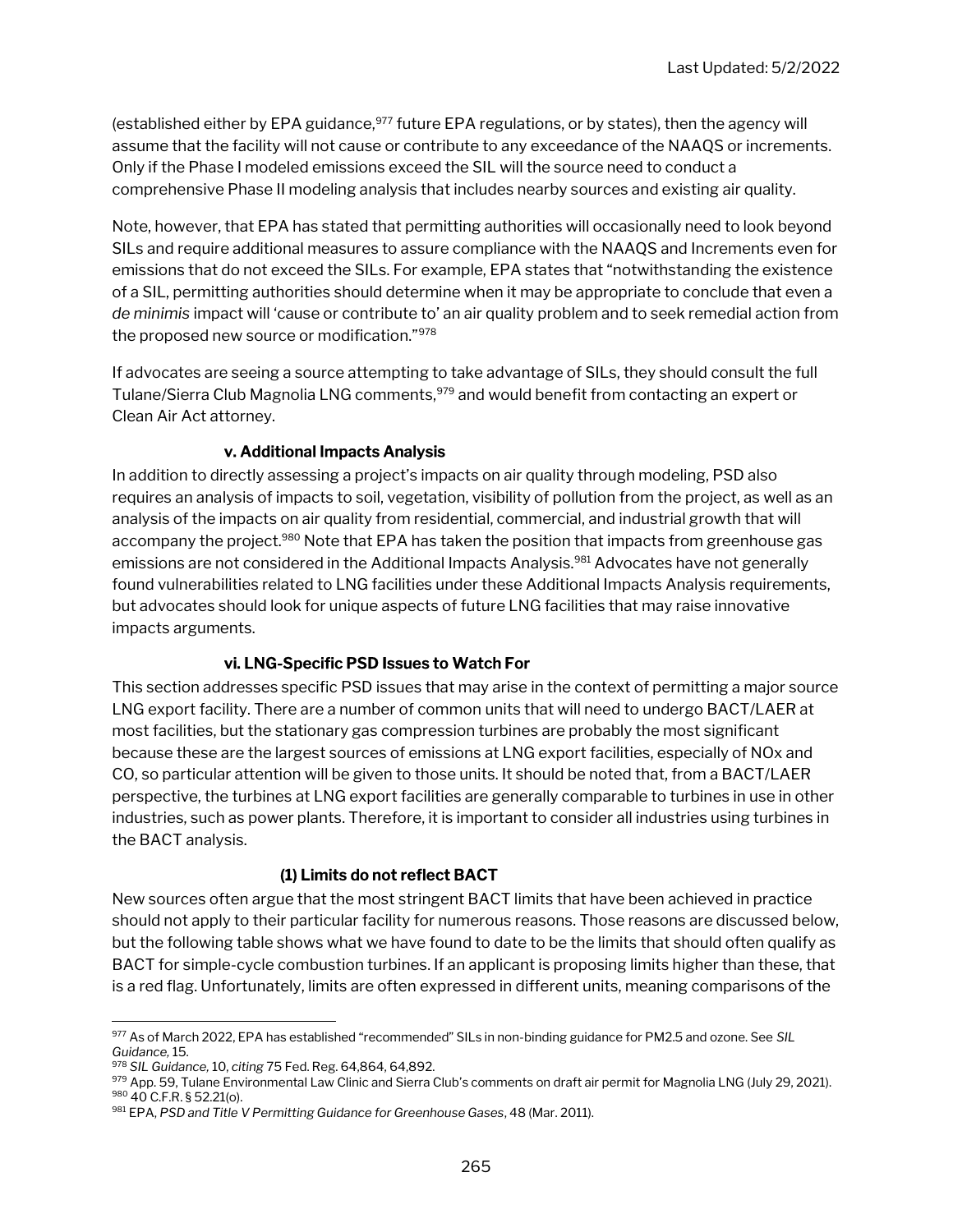lowest limits can be difficult; see Section 8.J.4 of this Chapter for a brief guide on how to convert emission rates from one set of units to another.

| NO <sub>x</sub> limit                                                                                     | <b>CO</b> limit                                                                                                                                                                          | <b>VOC Limit</b>                                                                   | $SO2$ Limit                                                                                | <b>PM Limit</b>                                                                        |
|-----------------------------------------------------------------------------------------------------------|------------------------------------------------------------------------------------------------------------------------------------------------------------------------------------------|------------------------------------------------------------------------------------|--------------------------------------------------------------------------------------------|----------------------------------------------------------------------------------------|
| 2 ppm $vd^{982}$<br>Inumerous non-<br>LNG facilities);<br>2.5 ppmvd at<br>Freeport LNG in<br>Texas. $983$ | Limits lower than 1<br>ppmyd have been<br>implemented at<br>some non-LNG<br>sources, and the<br>lowest limit for LNG<br>plants is 4 ppmyd at<br>Freeport LNG in<br>Texas. <sup>984</sup> | 0.0018 lb/MMBtu<br>(non-LNG); $985$ 2<br>ppm at Port<br>Arthur LNG. <sup>986</sup> | 0.0011 lb/MMBtu<br>(non-LNG); <sup>987</sup> 2.96<br>Ib/hr at Port Arthur<br>$N$ NG. $988$ | 0.0033 lb/MMBtu<br>(non LNG); <sup>989</sup> 2.32<br>Ib/hr at Port Arthur<br>I NG. 990 |

Table 8.1: Recent BACT Limits for Gas Turbines

NOTE: because BACT and LAER are intended to improve control efficiencies as technology evolves over time, the foregoing limits may not represent BACT/LAER in the future. To understand how to find the latest in BACT/LAER limits, see Section 8.J of this chapter.

If it appears that a new LNG facility is attempting to get away with significantly less stringent BACT limits than those set out above, it is recommended that an advocate bring in an experienced Clean Air Act lawyer, an expert engineer, or both. That said, a few common methods of evading true BACT limits are set out below, along with suggestions for how to challenge them:

 Omission of relevant BACT options in Step 1. Sources typically rely on a database called the RACT/BACT/LEAR Clearinghouse (known as the RBLC, because only environmental lawyers can turn a list of acronyms into a meta-acronym). The RBLC attempts to house all case-by-case technology determinations, as reported by state permitting authorities. Yet the RBLC is usually out-of-date and incomplete. Many states fail to enter information into the RBLC and the RBLC only assesses U.S. sources. Thus, a permit applicant that relies solely on the RBLC most likely has not identified all potential control technologies nor the lowest emission rates achieved in practice.

Specific to LNG export facilities, one argument that advocates have made is that BACT or LAER should include electricity-driven compressors rather than gas turbine-powered compressors in

<sup>982</sup> The full unit here is parts per million value, dry (ppmvd) at 15% oxygen. The parts per million value is the concentration of the pollutant in the exhaust stream; dry means that the water portion of the gas stream has been removed from the ratio, and 15% oxygen is a standard baseline as the ppmvd will change depending on the percentage of oxygen in the exhaust. 983 RBLC ID No. TX-0678; see also https://www.baaqmd.gov/~/media/files/engineering/bact-tbact-workshop/combustion/89-

<sup>1-3.</sup>pdf?la=en.

<sup>984</sup> RBLC ID No. TX-0678.

<sup>985</sup> RBLC ID No. MI-0405.

<sup>986</sup> RBLC ID No. TX-0790.

<sup>987</sup> RBLC ID No. VA-0321. 988 RBLC ID No. TX-0790.

<sup>989</sup> RBLC ID No. VA-0321; this converts to roughly 11.4 lb/hr, which is relatively high emitting. See Section J.4 of this Chapter for how to convert from lb/MMBtu to lb/hr.

<sup>990</sup> RBLC ID No. TX-0790.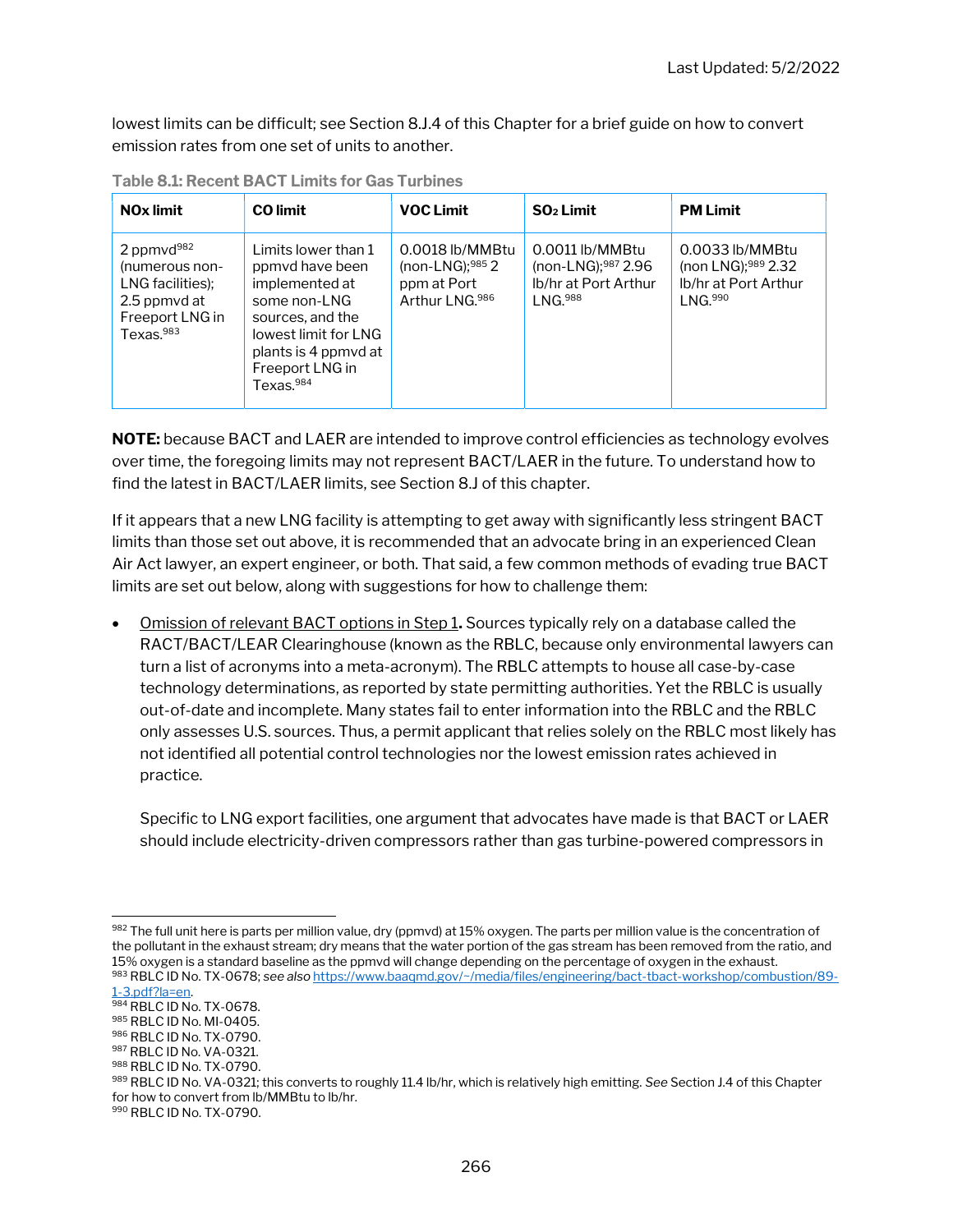the liquefaction trains.<sup>991</sup> By eliminating the gas turbines, emissions of NOx, CO, PM, and other pollutants are significantly reduced. Indeed, at least one major LNG export facility has already opted not to use combustion turbines in its liquefaction trains and instead utilize electric motors powered by the grid.<sup>992</sup> Because these LNG combustion turbines are by-far the largest source of emissions at LNG export facilities, eliminating them from the liquefaction train results in a substantial reduction in source-specific emissions. Thus, advocates argue that electrification should qualify as BACT or LAER.

- BACT dismissed as not Technically Feasible. Sources will often argue that some unique process or design inherent to their facility means that, where other sources, say turbines, have been able to use a particular control, they cannot employ the same technology for some reason. Such claims are worthy of skepticism and further digging.
	- o Here's one example from a recent LNG export PSD permit. The applicant, Venture Global LNG, evaluated wet scrubbers for SO2 removal for its turbines, which can achieve 80 to 95% removal rates for SO2. Venture then dismissed the control as not technically feasible because the "optimal" exhaust temperature for wet scrubbers is between 40F and 100F, but the exhaust from Venture Global's turbines would be in the range of 450F to 527F. The applicant dismissed the control as not technically feasible on this basis, without considering that there are feasible methods to cool exhaust gases to the desired range. Ultimately the company proposed (and the state approved) no control technology, and relied instead on "good combustion practices," discussed below.
- Dismissed on environmental, energy, or economic grounds. The key here is that the environmental, energy, or economic issues must be unique to the proposed facility such that the impacts (i.e. cost) will be significantly higher than at the facility or facilities that have implemented the control and demonstrated compliance with the BACT limit. In other words, what makes this source special? Why is it more expensive to use the same technology and meet the same BACT limit that another comparable source has already met?

Typically, the technique sources use here is to calculate the cost per ton of emissions reduced by using a higher-ranked control technology. States often have informal, unpublished cost/ton thresholds above which a control can be dismissed as too expensive. If a source is dismissing a demonstrated control technology as too expensive, advocates may benefit from having an expert review the BACT determination.

 Using the right technology, but not the lowest limit. In several instances, LNG facilities have selected the highest achieving control technology, evaluated limits based on that control technology, and then proposed higher limits without much, if any, explanation. For instance, Commonwealth LNG in Louisiana noted that using catalytic oxidation, similar combustion turbines had achieved limits of 0.7 ppm for carbon monoxide, and then proposed a limit of 3.0

<sup>991</sup> See, e.g., Public Comments prepared by Devin A. Lowell, Tulane Environmental Law Clinic, and Joshua Smith, Sierra Club, on the draft permit for Magnolia LNG, Magnolia LNG Part 70 Renewal and Proposed PSD AI185639, Permit Number 0520- 00481-V1 and PSD-LA-792(M1), and Activity Number PER20200001 and PER20200002 (July 29, 2021), https://edms.deq.louisiana.gov/app/doc/view?doc=12829191.

<sup>&</sup>lt;sup>992</sup> That facility is Freeport LNG, in Freeport, Texas. Permit documents are available at EIP's Oil and Gas Watch Database: https://oilandgaswatch.org/facility/870.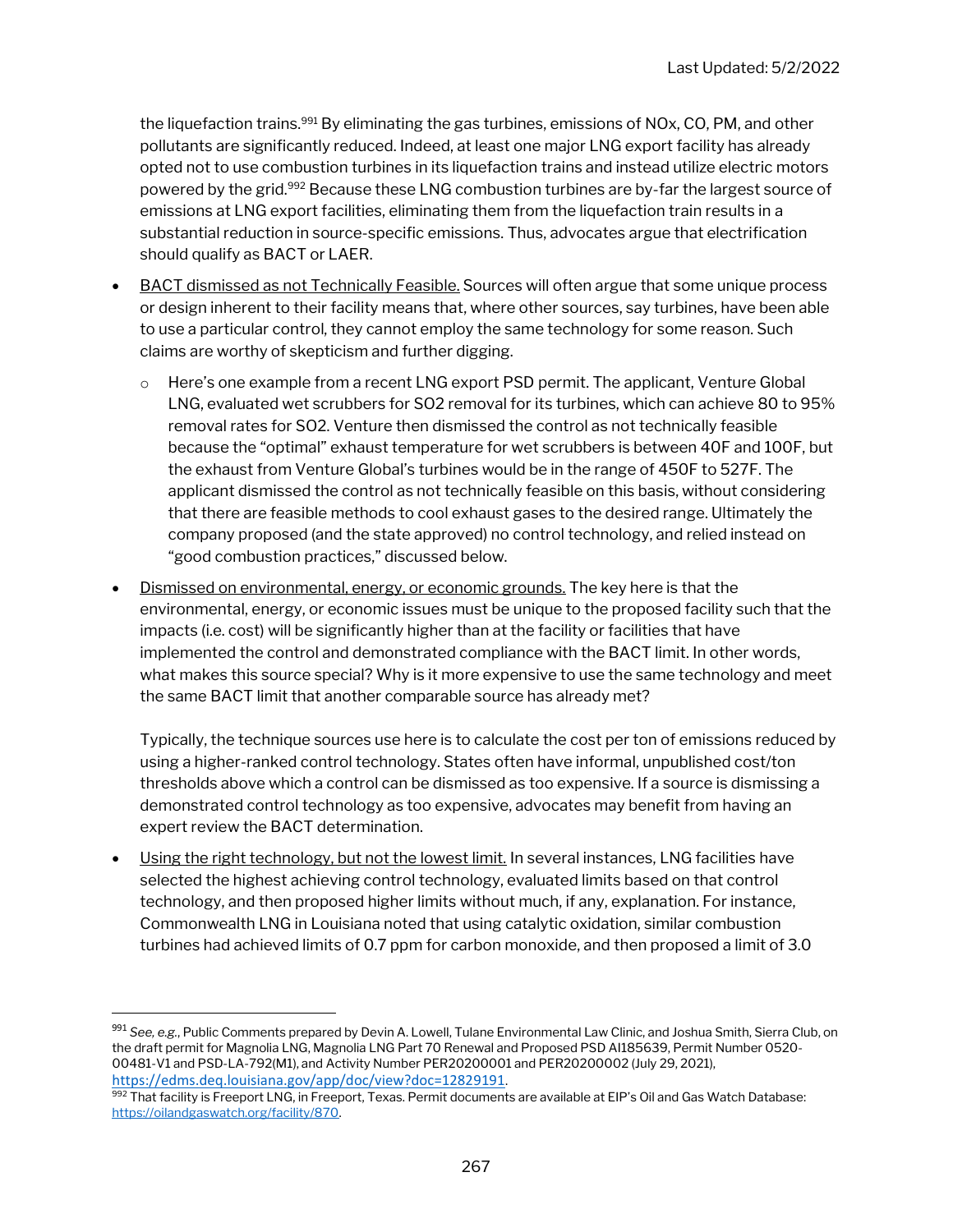ppm, nearly three times higher than the lowest limit. Commonwealth did not provide any explanation, and the limit was accepted by LDEQ.

No short-term limits. BACT is supposed to be a short-term limit,<sup>993</sup> something like 2.5 ppm on a "three-hour basis." This means that at any given time, emissions may exceed that limit, but the limit is only violated if, on average over a given three-hour period, emissions exceed 2.5 ppm. The shorter the averaging period, the less likely it is that spikes of emissions might cause detrimental concentrations of pollutants in the ambient air.

Unfortunately, many of the BACT limits in LNG export permits do not include short-term limits, and instead implement limits on an averaging basis as long as 30-days, which is problematic. For instance, a limit that is averaged on a 30-day basis allows emissions that greatly exceed the numerical limit for days on end, perhaps because of poor combustion practices, which worsens air quality and potentially causes exceedances of the NAAQS. Yet, as long as average emissions over the 30-days is below the limit, perhaps because the facility addressed the cause of high emission rates, the facility will be in compliance with the limit despite potentially causing NAAQS exceedances.

- Not decided on a case-by-case basis. Some states, including Texas, have made predeterminations for what constitutes BACT for certain sources. This is contrary to the caseby-case nature of BACT, which is meant to "force" new technologies and lower emission limits over time. As such, if you encounter BACT limits that are established broadly by an agency rather than in a source-specific, case-by-case analysis, you should determine whether lower limits have been achieved in practice and argue that those limits must be considered as BACT following EPA's top down method (and again, although Texas uses a different system, both EPA and TCEQ agree that whatever method is used it must ultimately produce the same result as EPA's topdown method).
- Good Combustion Practices, What Does That Mean? Many LNG export facility BACT determinations utilize a combination of technologies (including multiple types of controls in some instances) and some form of "good combustion practices," or often just "good combustion practices" alone. Unfortunately, good combustion practices are rarely defined in a way that results in enforceable permit conditions that require such practices. Commenters should therefore emphasize that this is a vague and ambiguous "control" under BACT, and focus especially on what precise, enforceable permit conditions (and related monitoring provisions) are incorporated into the permit to ensure that the source actually does use good combustion practices. Note that sometimes permitting authorities tack on a "good combustion practices" requirement in addition to specifying an enforceable emission limit based on BACT. So long as the BACT limit is itself adequately justified and enforceable, the inclusion of an additional "good combustion practices" requirement as a backstop likely wouldn't contravene the BACT

<sup>993</sup> BACT emission limits and associated monitoring must "demonstrate protection of short-term ambient standards (limits written in pounds/hour) and be enforceable as a practical matter (contain appropriate averaging times, compliance verification procedures and recordkeeping requirements)." NSR Workshop Manual at B.56; see also In Re ConocoPhilips Co., PSD Appeal No. 07-02, 13 E.A.D. 768, 796 (June 2, 2008). In other words, if a NAAQS is a 1-hour or 8-hour standard, then the BACT limits should approximately match the standard. A 30-day rolling average for a limit, for instance, would not be protective of the short-term NAAQS. Spikes in emissions could readily cause NAAQS exceedances, yet there would not be a permit limit violation.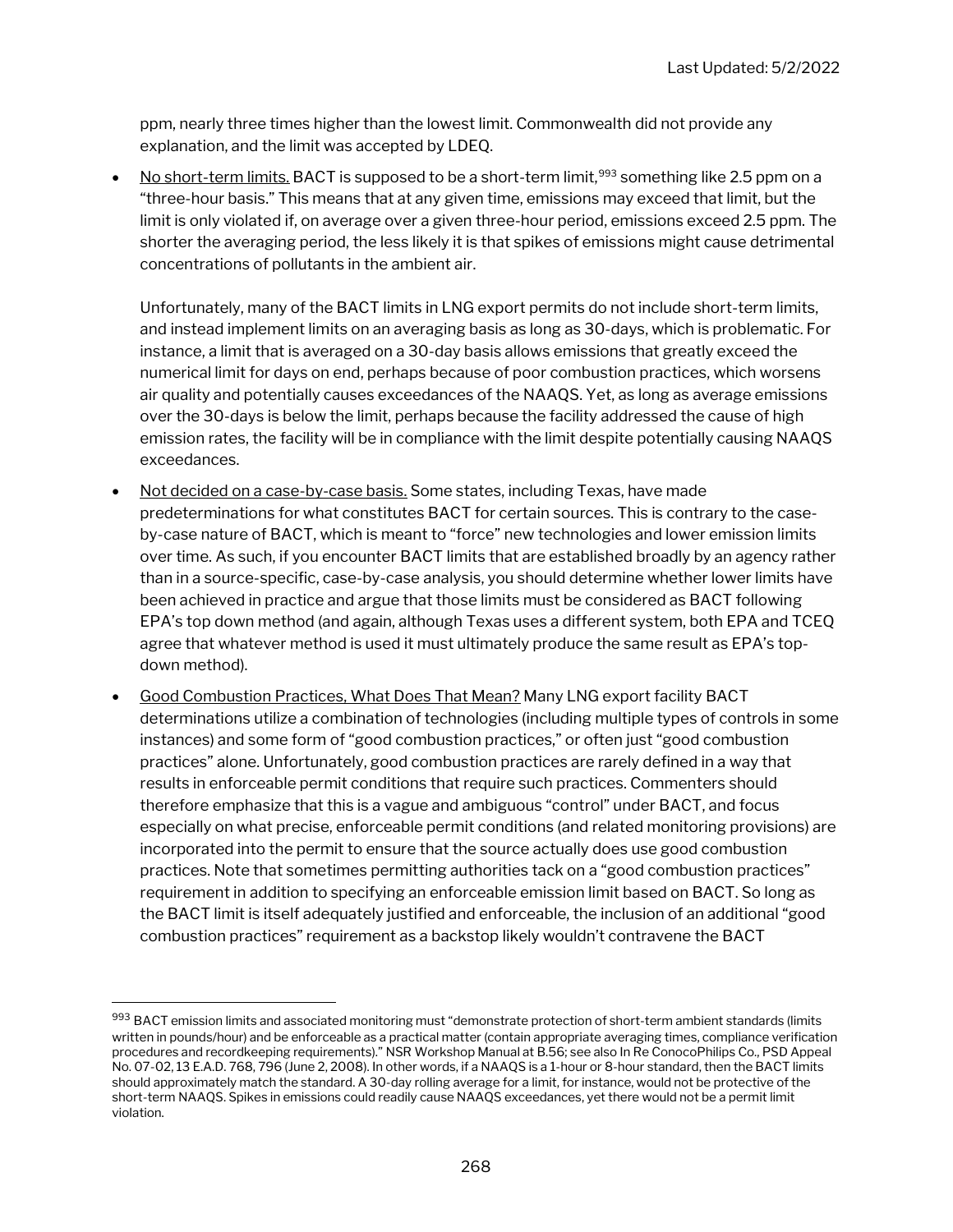requirement, though it is still worthwhile to advocate for the permitting authority to make the good combustion practices requirement as clear and enforceable as possible.

 Greenhouse Gases (GHG) BACT. Most major NSR sources will also have to undergo GHG BACT. Universally with LNG facilities, BACT for GHGs has been set as some form of good combustion or other vague operation or design practices. Industry will typically propose something like CCS as an alternative and then dismiss it as not technically feasible, which, while perhaps valid, misses the point. Any steps that a facility can take to increase efficiency should be considered as part of GHG BACT. Electrification, discussed above, may be one valid option. Another argument can be made about the efficiency of control devices, specifically thermal oxidizers. LNG export plants usually use thermal oxidizers as control devices to reduce VOC emissions from certain processes (amine units and/or sweetener units). Thermal oxidizers are essentially large gas-fueled incinerators that burn off organic pollutants; they are conceptually similar in design to a gas grill a simple box with gas burners. This system loses a significant amount of heat, and therefore energy, in heating the exhaust stream to necessary temperatures. Far more efficient incinerators exist in the form of regenerative and recuperative thermal oxidizers, which serve the same function but using vastly lower amounts of fuel (and therefore emitting far lower levels of GHGs).

Advocates should note that difference between a traditional BACT analysis and a GHG BACT analysis is that while a traditional BACT analysis considers what constitutes BACT "for each emissions unit or pollutant-emitting activity at each emissions unit,"<sup>994</sup> it may be appropriate to select GHG BACT "on a facility-wide basis by taking into account operations and equipment which affect the environmental performance of the overall facility."<sup>995</sup> Thus, EPA "recommends that permitting authorities consider technologies or processes that not only maximize the energy efficiency of the individual emission units, but also process improvements that impact the facility's energy utilization."<sup>996</sup> Advocates should consider whether facility-wide process improvements at an LNG export facility could serve to reduce the facility's GHG emissions.

#### (2) Failure to commence construction within 18 months

PSD regulations require that permits shall become invalid if construction does not commence within 18 months of issuance, and likewise if construction is discontinued for 18 months, or if construction is not completed within a reasonable time.<sup>997</sup> Note that "commencing" construction is a defined term that EPA has interpreted at length to set out what activities qualify as construction, including certain contractual obligations.<sup>998</sup>

This is an important requirement because the control technology determinations and air quality impacts analyses conducted during the permitting process become outdated over time. Yet because many LNG projects are permitted in a speculative manner, it is common for LNG facilities to fail to commence construction within 18 months of permit issuance.

995 EPA, PSD and Title V Permitting Guidance for Greenhouse Gases, Mar. 2011, 23, https://www.epa.gov/sites/default/files/2015-08/documents/ghgguid.pdf (emphasis added). 996 EPA PSD GHG Guidance at 30.

998 See, e.g., EPA, Memorandum from Director, Division of Stationary Source Enforcement to David Kee, Chief Air Enforcement Branch, Region 5, addressing "'Commence Construction' under PSD" (July 1, 1978), https://www.epa.gov/sites/default/files/2015-07/documents/commence.pdf.

<sup>994</sup> EPA 1990 NSR Workshop Manual at B.4 (emphasis added).

 $997$  40 C.F.R. § 52.21(r)(2), see also LAC 33:III.509.R.2 for a state equivalent.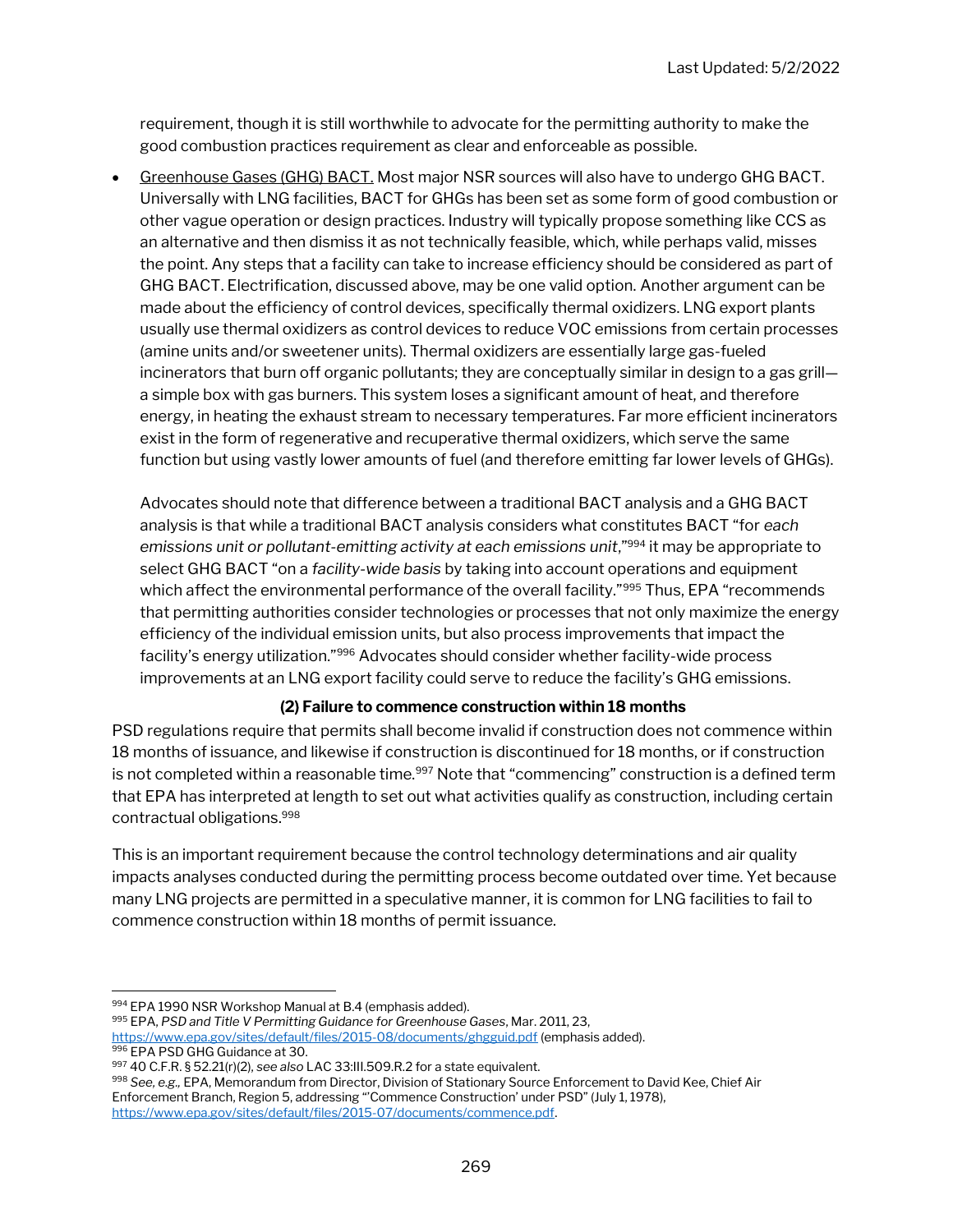Advocates should therefore watch for opportunities to intervene where a previously permitted source has failed to commence construction; for instance, sources may apply for permit modifications after the PSD permit has expired due to failing to commence construction, and advocates should argue that the source cannot modify an expired permit and must instead apply for a new permit. Worst case, advocates may need to consider filing a citizen suit, discussed in Section 8.B.10, in which advocates can seek to halt construction of a major source without a major NSR permit.

Advocates should be further aware that LNG export facilities must provide status updates on construction progress to FERC that may be valuable resources for gathering information on whether construction has commenced.

Finally, although sources may seek extensions, EPA has held that there are limits to how many extensions may be granted (usually a second extension is much harder obtain) and in what circumstances.<sup>999</sup> Note also that Texas has specific rules governing extensions, which can be found at 30 TAC § 116.120.

#### b. Nonattainment NSR requirements applicable in areas that are not achieving a federal ambient air quality standard.

If the area where a major NSR facility is to be located is in nonattainment for a pollutant or multiple pollutants, then the facility must comply with stricter nonattainment NSR (NNSR) requirements for that pollutant. Many of the same requirements set out above for PSD permits, i.e. attainment NSR, will apply in parallel. This section highlights the unique steps required for NNSR.

Most counties in the country are designated as either attainment or unclassifiable (i.e., no data) for all NAAQS, but several key areas relevant to LNG export operations are listed as nonattainment. The map below shows nonattainment areas for the Gulf Coast as of February 2022, but note that if you are looking at a facility in other parts of the nation, especially California and the northeast, additional coastal areas are designated nonattainment.

<sup>999</sup> See EPA, Guidance on Extension of Prevention of Significant Deterioration (PSD) Permits under 40 CFR 52.21(r)(2), at 5 (Jan. 31, 2014), https://www.epa.gov/sites/default/files/2015-07/documents/extend14.pdf.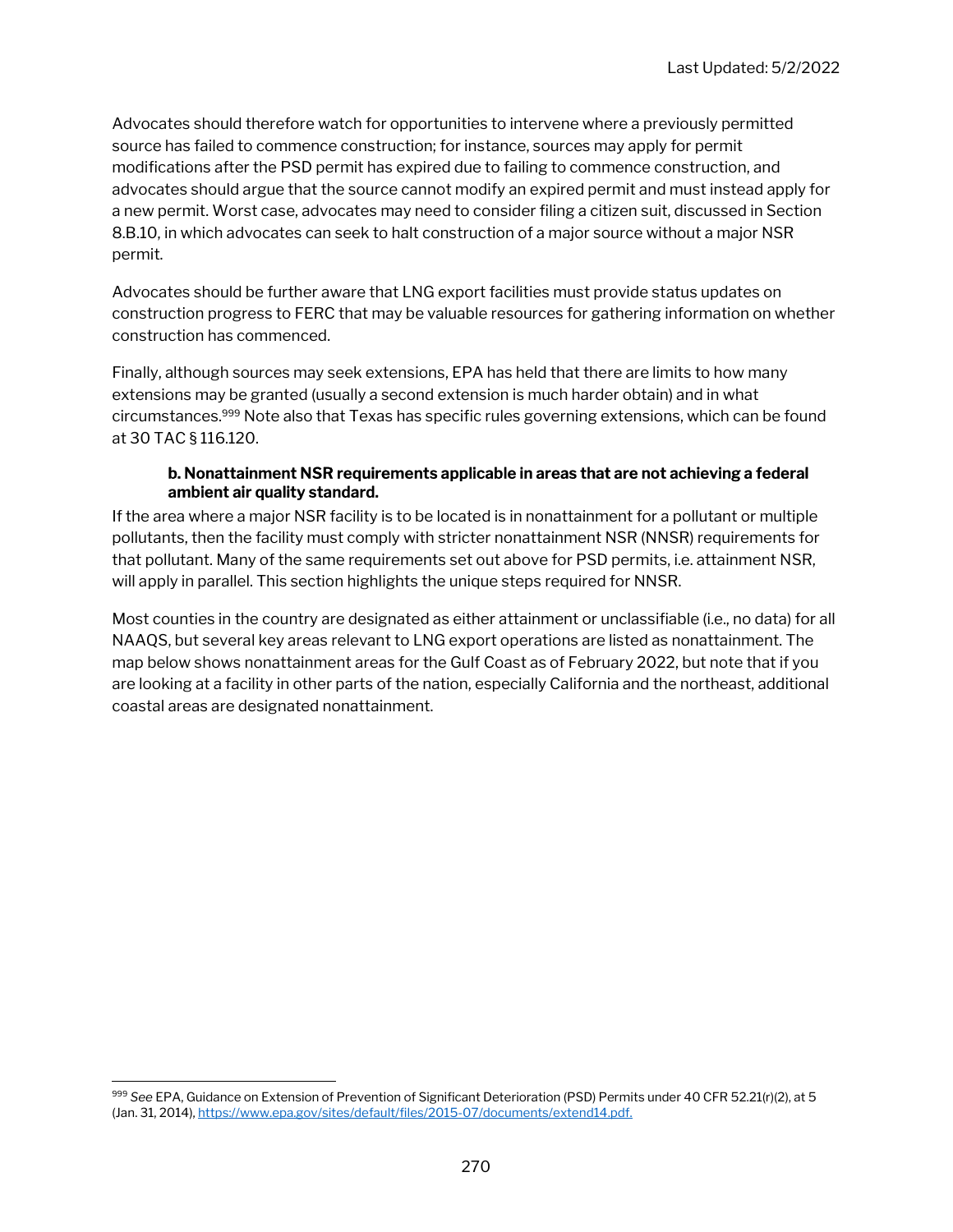

If a new LNG export facility is proposed to be located in one of the ozone nonattainment counties in Texas, the facility will need to undergo NNSR for VOCs and NOx, as these are the precursor pollutants to ozone formation. For other pollutants, a PSD review will also be required. Likewise, any new LNG facilities in St. Bernard Parish in Louisiana would need to undergo NNSR for SO2.

#### i. Lowest Achievable Emission Rate

The lowest achievable emission rate (LAER) is defined as: "the more stringent [of]…

(A) The most stringent emissions limitation which is contained in [any SIP] for such class or category …, unless the owner or operator … demonstrates that such limitations are not achievable; or

(B) The most stringent emissions limitation which is achieved in practice by such class or category of stationary sources."<sup>1000</sup>

<sup>1000</sup> 40 C.F.R. § 51.165(a)(1)(xiii).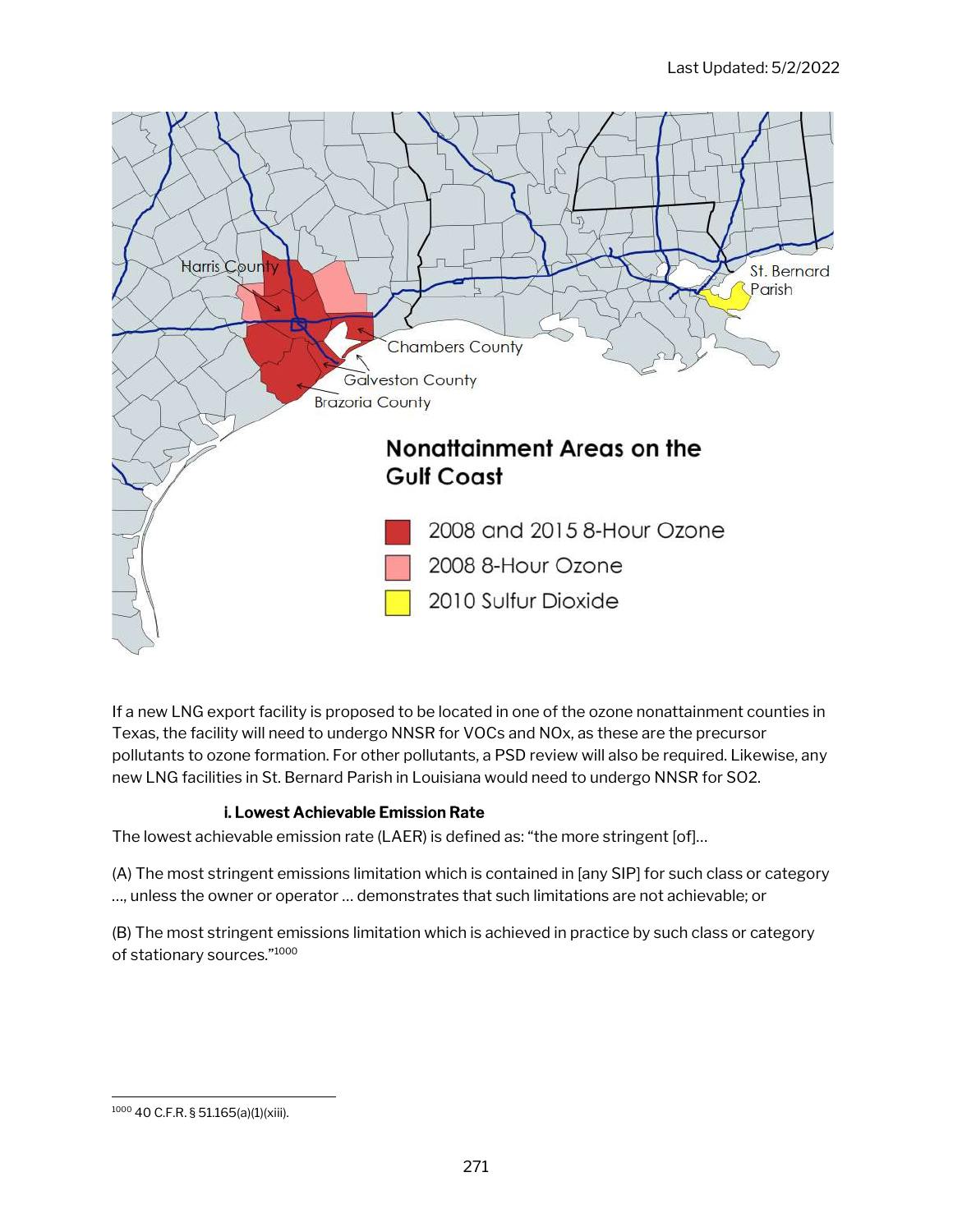Unlike BACT, LAER does not involve consideration of economic, energy, or other environmental costs; in short, if a similar source has achieved a particular emission rate, that emission rate shall constitute LAER unless particularly exceptional circumstances apply.<sup>1001</sup>

#### ii. Emission offsets

Another distinction between PSD and NNSR is that new major sources in nonattainment areas must offset their emissions increase of nonattainment pollutants by obtaining so-called "offsets." Offsets are actual reductions in emissions from existing sources within the area. Exactly what qualifies as "actual reductions" is complex, but the reduction must be enforceable, quantifiable, permanent, and approved by the permitting authority.<sup>1002</sup>

At a minimum, all offsets must at least reduce the emissions of the relevant pollutants in a one-toone ratio (i.e., if your source will emit 75 tons of a pollutant, some other source in the area must agree to reduce its emissions of that same pollutant by at least 75 tons). Most offsets require more, however, and the degree of offsets required depends on the pollutant and the severity of the nonattainment in the area.

All counties in Houston-Galveston-Brazoria ozone nonattainment<sup>1003</sup> areas are designated "serious" nonattainment, meaning they will require an offset of at least 1.2 to 1 for both VOCs and NOx.

#### iii. Enforceable BACT and LAER Limits.

BACT and LAER emission limits and standards must be enforceable, i.e. coupled with conditions designed to enable the public, EPA, and states to identify violations.

Specifically, the BACT or LAER limit (and the required technology to meet the limit) is must be set forth in the permit. Further, EPA's draft 1990 NSR Workshop Manual states: "[I]t is best to express the emission limits in two different ways, with one value serving as an emissions cap (e.g., lbs/hr.) and the other ensuring continuous compliance at any operating capacity (e.g., lbs/MMBtu)."<sup>1004</sup>

This includes evaluating whether all technology determinations and assumptions in any air quality analysis are included in the permit as enforceable conditions, e.g., type of fuel, hours of operation, and control efficiencies. If the model used an emission rate of, say, 15 lb/hr, the permit must include an emission limit no higher than 15 lb/hr. In general, the permit must define as clearly as possible what is expected of the source.

In order to be enforceable, BACT and LAER limits must also be accompanied by monitoring, recordkeeping, and reporting provisions sufficient to enable the public and regulators to determine whether sources are complying with permit limits and other conditions. Note that this is a separate requirement from Title V monitoring, recordkeeping, and reporting requirements, but many of the

 $1004$  EPA, Draft NSR Workshop Manual, at H.5.

<sup>1001</sup> In short, the only way out of using a given control technology in use by a similar source is if doing so would be so costprohibitive that no new major sources of the type could be built. If a source is attempting to dismiss a given LAER on economic grounds, advocates should learn more about LAER with EPA's Draft NSR Workshop Manual. <sup>1002</sup> See 40 C.F.R. Part 51, Appendix S.

<sup>1003</sup> This is based on the 2008 8-Hour Ozone standard; most of the counties in the same area are also "marginal" nonattainment with the 2015 8-Hour Ozone standard as well, however the stricter offset requirement of the "serious" nonattainment with the 2008 standards controls. See TCEQ, Fact Sheet – PSD and Nonattainment (2019), 2, https://www.tceq.texas.gov/assets/public/permitting/air/factsheets/factsheet-psd-na-6241.pdf.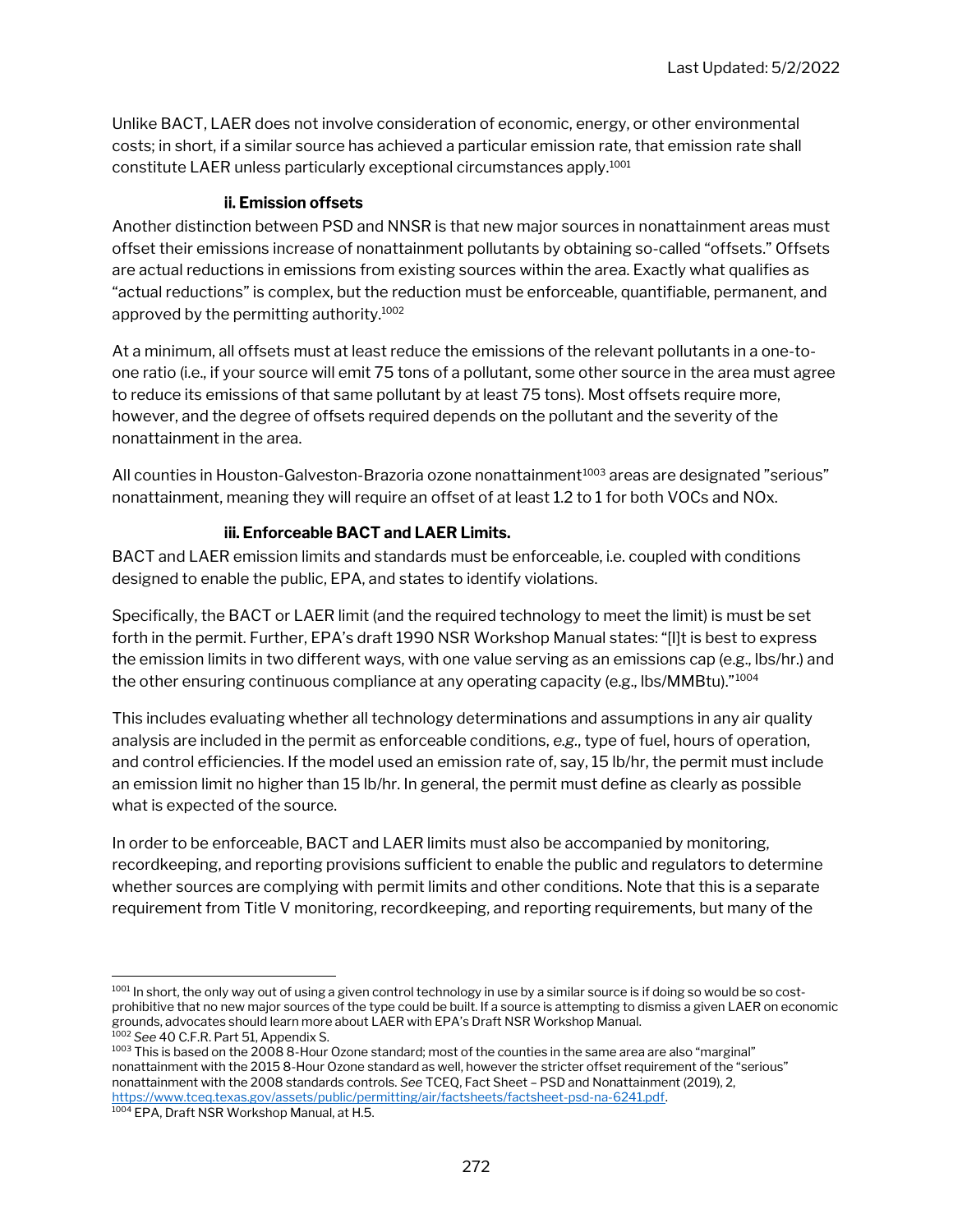monitoring techniques may be the same. For a discussion on types of monitoring and the overlap with Tile V requirements, see Section 8.G.5.

#### iv. Additional requirements as needed to assure that the facility will not cause or contribute to a NAAQS violation or exceed the available PSD increments.

If modeling shows that a facility as originally designed could cause or contribute to a NAAQS violation, the permit must include additional limitations and monitoring requirements over and above BACT that will prevent the NAAQS violation.<sup>1005</sup>

At a minimum, all major NSR permits must include limits that constrain operations to those that were included in the NAAQS air dispersion impacts analysis (i.e., if the source modeled ambient air impacts assuming only one emergency engine would be operated at a time, that should be an enforceable permit limit). But where the modeling showed that a facility would cause near-exceedances, or potential exceedances, of the NAAQS, the permit should contain additional requirements that are protective of the NAAQS. For example, LDEQ implemented limits on how many engines (i.e. emergency engines, firewater pumps) may be operated simultaneously at the Magnolia LNG facility, as well as maximum operating times for high-emitting boiler operations.

Advocates should further address whether the existing off-site monitoring is adequate to determine whether the NAAQS are exceeded. Typically, many counties or parishes may only have one or two air monitors (or none at all), so it is highly unlikely these monitors will be located in the right location to assess NAAQS compliance.

Unfortunately, PSD's legal requirements for post-construction ambient air monitoring are relatively vague.<sup>1006</sup> Still, advocates should argue that such monitoring is necessary when a source's emissions could cause exceedances of the NAAQS. Specifically, the facility's air dispersion modelling will show the location of the highest concentrations of pollutants beyond its fence-line. If the modeled concentrations come anywhere close to causing a NAAQS exceedance, advocates should argue that the facility must install and operate an air monitor as close to this location as possible to verify ongoing NAAQS compliance at that location.

Finally, in certain areas with heavy LNG export activity, the county or parish may be designated attainment but modeling from numerous sources shows multiple and severe exceedances of the NAAQS. This is the case, for instance, in the Lake Charles area. In these instances, advocates should consider arguing that the county or parish should be redesignated as nonattainment (and potentially take up separate advocacy work outside of the facility-specific comments towards this end).

#### **Modifications**

As discussed above, existing (or permitted but not constructed) sources may request to modify their NSR permits. In general, modifications to major NSR sources are treated in a similar manner to a preconstruction permit (and, in fact, in many states, these modifications are also called preconstruction permits), in that PSD or NNSR must be conducted if certain thresholds are met. For sources that are already major and in attainment areas, the thresholds are set out below:

<sup>1005</sup> See, e.g., 42 U.S.C. § 7475(a)(3) (facility may not construct without showing that its emissions will not cause or contribute to a NAAQS violation or an exceedance of the allowable PSD pollution increment).

<sup>1006</sup> See 40 C.F.R. § 52.21(m)(2) (requiring a source to perform post-construction monitoring "as the Administrator [or permitting authority] determines is necessary").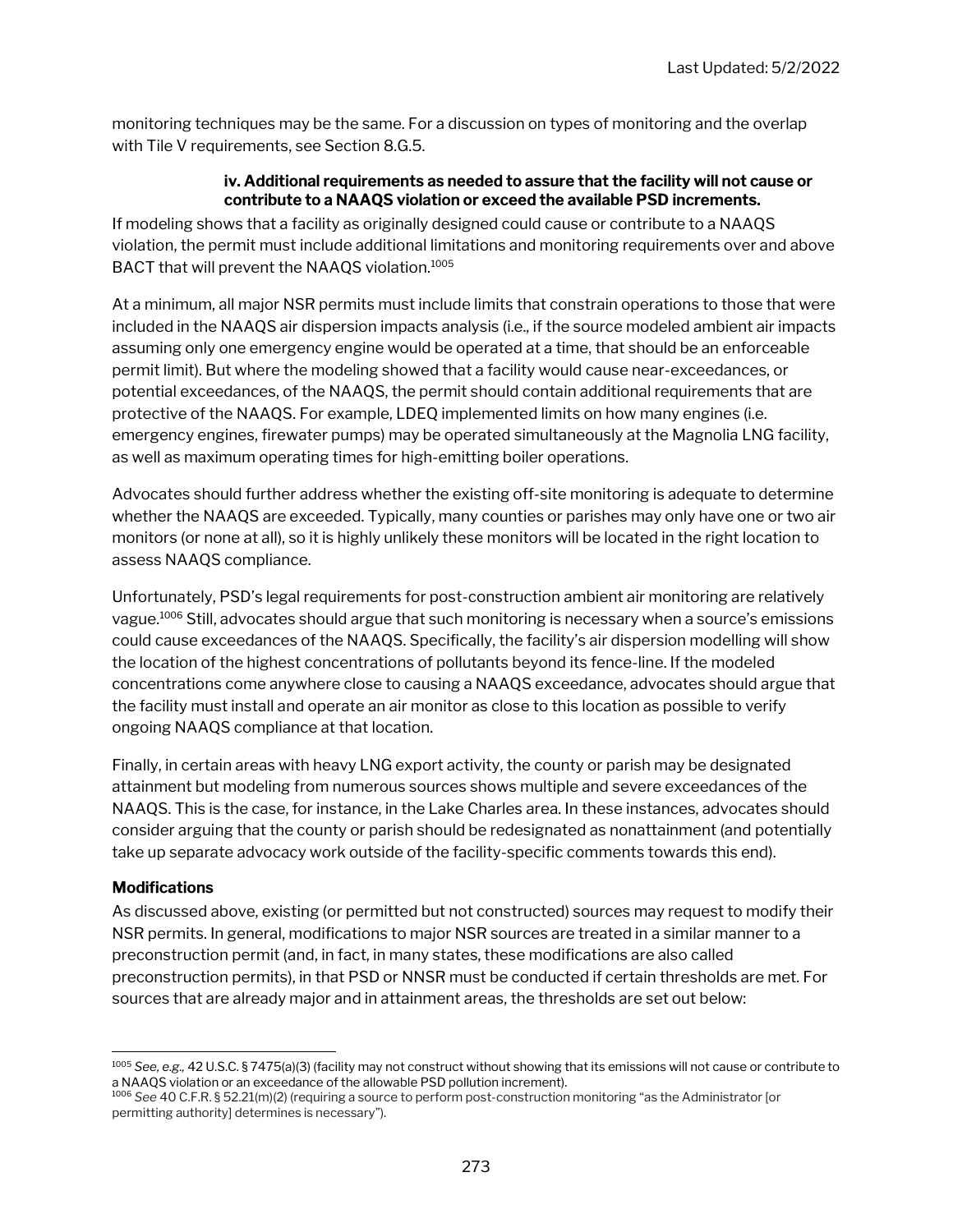- Carbon monoxide: 100 tons per year (tpy)
- Nitrogen oxides: 40 tpy
- Sulfur dioxide: 40 tpy
- Particulate matter: 25 tpy of total particulate matter emissions, 15 tpy of  $PM_{10}^{1007}$ emissions, 10 tpy of  $PM_{2.5}$  emissions; 40 tpy of sulfur dioxide emissions (as a precursor to  $PM_{2.5}$ ); 40 tpy of nitrogen oxide emissions unless demonstrated not to be a  $PM<sub>2.5</sub>$  precursor
- Ozone: 40 tpy of volatile organic compounds or nitrogen oxides
- Lead: 0.6 tpy
- Fluorides: 3 tpy
- Sulfuric acid mist: 7 tpy
- Hydrogen sulfide (H2S): 10 tpy
- Total reduced sulfur (including  $H_2S$ ): 10 tpy
- Reduced sulfur compounds (including  $H_2S$ ): 10 tpy

The thresholds for a modification to trigger nonattainment NSR are generally the same as the PSD thresholds—except that lower thresholds apply in serious, severe, and extreme nonattainment areas.<sup>1008</sup>

Although this guide focuses on new facilities rather than modifications, several new LNG export facilities have been located at existing import terminals. These export facilities are therefore permitted as modifications of the existing source, almost always as a major NSR modification.

Finally, as mentioned above with respect to PSD, there are myriad ways for a facility to escape having its modification be classified as "major" even if the planned modification appears to result in an NNSR-triggering emissions increase. Supra at Section 8.B.1. The rules governing how to calculate whether a facility modification is subject to NSR are complex and beyond the scope of this guide. Advocates who believe that a facility modification has been improperly excluded from major NSR are strongly encouraged to consult with an experienced Clean Air Act attorney.

#### What are my legal options if the permitting authority rejects my comments on a draft major NSR permit?

If you have identified a defective major NSR permit and raised those issues in public comments, what are your options if the permitting agency rejects your comments? In most states, advocates can challenge a defective major NSR permit in an administrative proceeding established under state law (usually found in a state's version of the Administrative Procedures Act). Often called a "contested case hearing" or similar, the proceeding resembles a civil trial in state court, complete with witnesses, discovery, and pre-trial motions, and is held before an administrative law judge (ALJ). In some states, there may be multiple levels of challenging a permit, for instance an initial contested case hearing before an ALJ, who then makes a recommendation to the director of the agency, and then advocates

 $^{1007}$  PM $_{10}$  refers to particulate matter 10 microns or smaller in diameter. PM $_{2.5}$  refers to particles 2.5 microns or smaller in diameter.

<sup>1008</sup> See 40 C.F.R. § 51.165(a)(1)(x).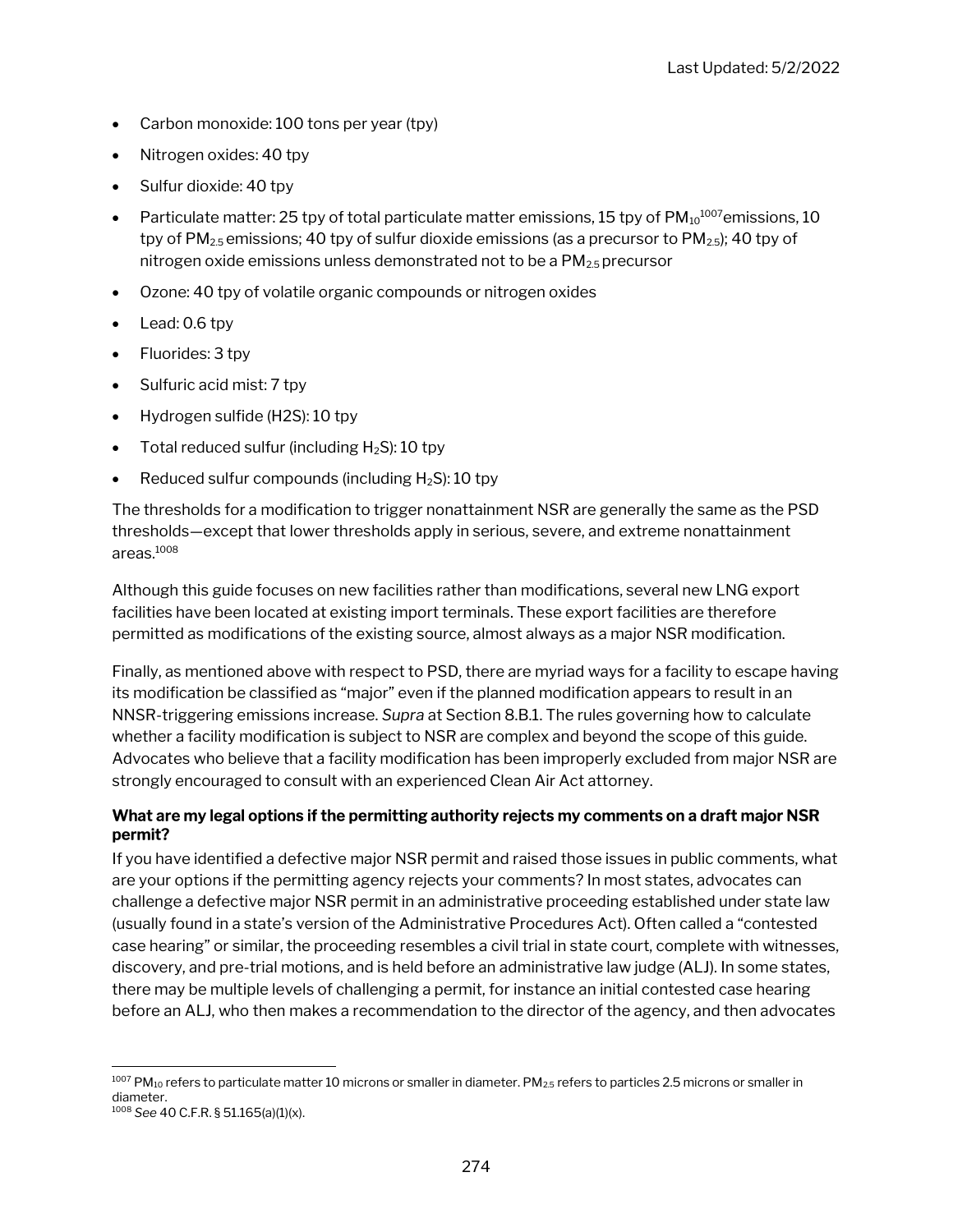can move to appeal the director's decision; finally, state court is usually the final step if all prior options have been exhausted.

Advocates are strongly urged to find an experienced lawyer to bring the case, but a few things to know:

- Typically, there is a firm deadline to file an administrative appeal, perhaps 30 days after final permit issuance, but it may be sooner. In fact, as discussed below, in Texas a request for a contested case hearing must be filed even before TCEQ issues a final permit. Thus, an advocate who wishes to mount a legal challenge to a major NSR permit must line up legal representation early in the permit review process;
- Requests for an appeal must be in writing and contain a certain amount of information (see below for Texas' example);
- The legal issues that form the basis of the challenge must have been made with some specificity in public comments, unless basis for the challenge arises after the public comment period or could not have been known to advocates during the public comment period;
- Advocates typically must have legal standing to bring a permit challenge. Standing is the concept that someone bringing the challenge must actually be impacted or potentially impacted by the proposed facility. This usually means individuals who live, work, or recreate near the facility and are concerned about the impacts to air quality;
- Usually, the challenge should be brought by a membership organization focused on the environment that represents the interests of the individuals harmed by the new facility. The organization will then have standing via its members, who spend time near the facility.

Challenging Major NSR Permits in Texas. Challenging air permits in Texas is complex compared to other states. Fortunately, the University of Texas Law School Environmental Clinic has recently published an excellent guide that covers this issue (and public participation in Texas more broadly) in great depth and is available online for free.<sup>1009</sup> As such, this guide will only briefly describe the main avenues to appeal a defective permit. Note that, in general, these administrative procedures must be followed before an advocate can challenge a permit decision in court.

If the permit is issued by TCEQ's Executive Director, the following challenges are applicable:

- Request for a Contested Case Hearing: this is the first opportunity to challenge, but the request must be made in writing within 30 days of the issuance of the Notice of Application and **Preliminary Decision.** Unfortunately, this means advocates must decide to request a Contested Case Hearing before the agency has considered and responded to public comments. A Contested Case Hearing is an administrative appeal like those described above and is held before an ALJ with the State Office of Administrative Hearings.
- **Request for Reconsideration:** this is a request seeking for the TCEQ Commission to reconsider a final permitting action, and therefore must be made within 30 days of the "decision letter" announcing the agency's decision to issue or deny the permit (i.e. after considering public notice and comment and the result of any Contested Case Hearing).

<sup>1009</sup> University of Texas Law School Environmental Clinic, Texas Environmental Public Participation Guide (2017), https://law.utexas.edu/wp-content/uploads/sites/11/2019/01/2017-EC-EnviroPublicParticipationGuide.pdf.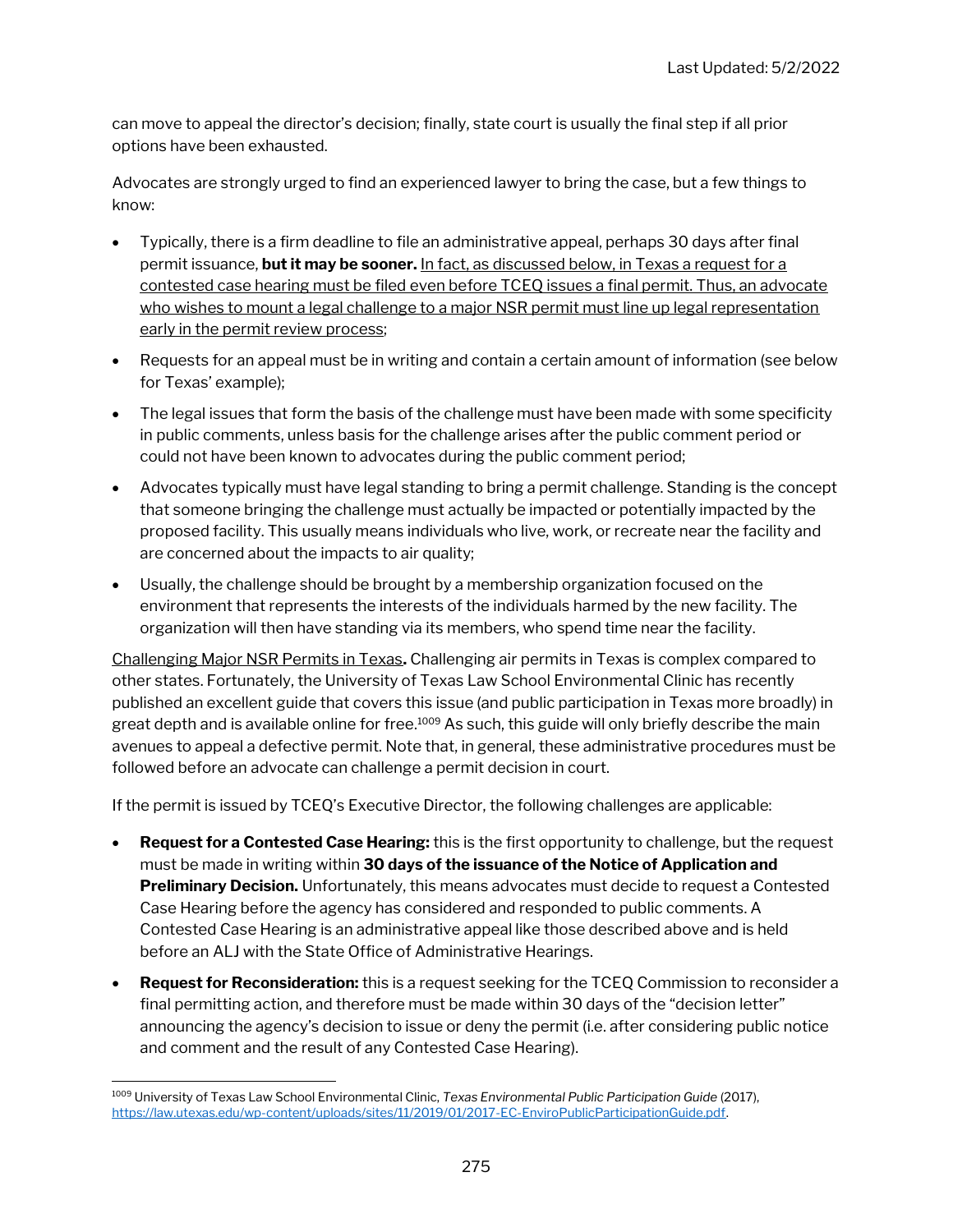**Motion to Overturn:** is similar to a Request for Reconsideration but is only available if no request for a contested case hearing or request for reconsideration has been made (or if the request was rejected). The motion must be made within 23 days of the mailing date of a notice of signed permit.

If a permit is instead issued by the Commission itself, the only administrative appeal is a **Motion for Rehearing,** which must be made within 25 days of the date the Commission's decision is signed. See the University of Texas Law School Environmental Clinic's guide for more information.<sup>1010</sup>

Challenging Major NSR Permits in Louisiana. Louisiana is somewhat unique in that it does not provide for administrative appeals of final air permits. Instead, the sole remedy is to bring suit in state court. The state court will then act as fact-finder and ultimately decide whether LDEQ has issued the permit in accordance with state law, in particular the state's Administrative Procedure Act.<sup>1011</sup> Issues to note:

- The court will generally only evaluate evidence that is part of the administrative record, therefore if you think you might need to challenge an air permit, it is vital that your public comments are as thorough and detailed as possible;
- Advocates must file suit within 30 days of the notification of final permit action;<sup>1012</sup>
- The suit must be filed in the Nineteenth Judicial Circuit Court for the parish of East Baton Rouge (this is true regardless of the facility's location).<sup>1013</sup>

Citizen Suits: the foregoing legal challenges address appealing a permit, but advocates should be aware that the Act also allows advocates to bring a "citizen suit" against a company in federal court for Clean Air Act violations. While citizen suits are often thought of as tools for enforcing violations at existing plants, the Act also allows citizens to sue for constructing a major NSR source without an NSR permit.<sup>1014</sup> For example, if a facility's PSD permit has expired because construction did not commence within 18-months of issuance, but the company starts construction, a citizen suit could be brought against the company.

#### What authority does EPA have to prevent a state with a SIP-approved major NSR permit program from issuing a legally deficient major NSR permit?

The Clean Air Act provides EPA with authority to stop construction of a facility that is not complying with NSR, even under circumstances where a state has approved the construction pursuant to an EPA-approved state NSR program. Specifically, Clean Air Act § 113(a)(5) provides that whenever EPA "finds that a State is not acting in compliance with any requirement or prohibition of [the Act] relating to the construction of new sources or modification of existing sources," EPA may "issue an order prohibiting the construction or modification of any major stationary source in any area to which such requirement applies."<sup>1015</sup> Also, specific to Prevention of Significant Deterioration permitting, Clean Air Act § 167 requires EPA to "take such measures, including issuance of an order, or seeking injunctive relief, as necessary to prevent the construction or modification of a major emitting facility which does not conform to the [PSD] requirements."1016

<sup>1010</sup> Texas Environmental Public Participation Guide, 10.

<sup>1011</sup> La. R.S. § 30:2050.21(F).

<sup>1012</sup> La. R.S. § 30:2050.21(A).

<sup>1013</sup> La. R.S. § 30:2050.21(A).

<sup>1014</sup> 42 USC §7604(a)(3). <sup>1015</sup> 42 U.S.C. § 7413(a)(5)(A).

<sup>1016</sup> 42 U.S.C. § 7477.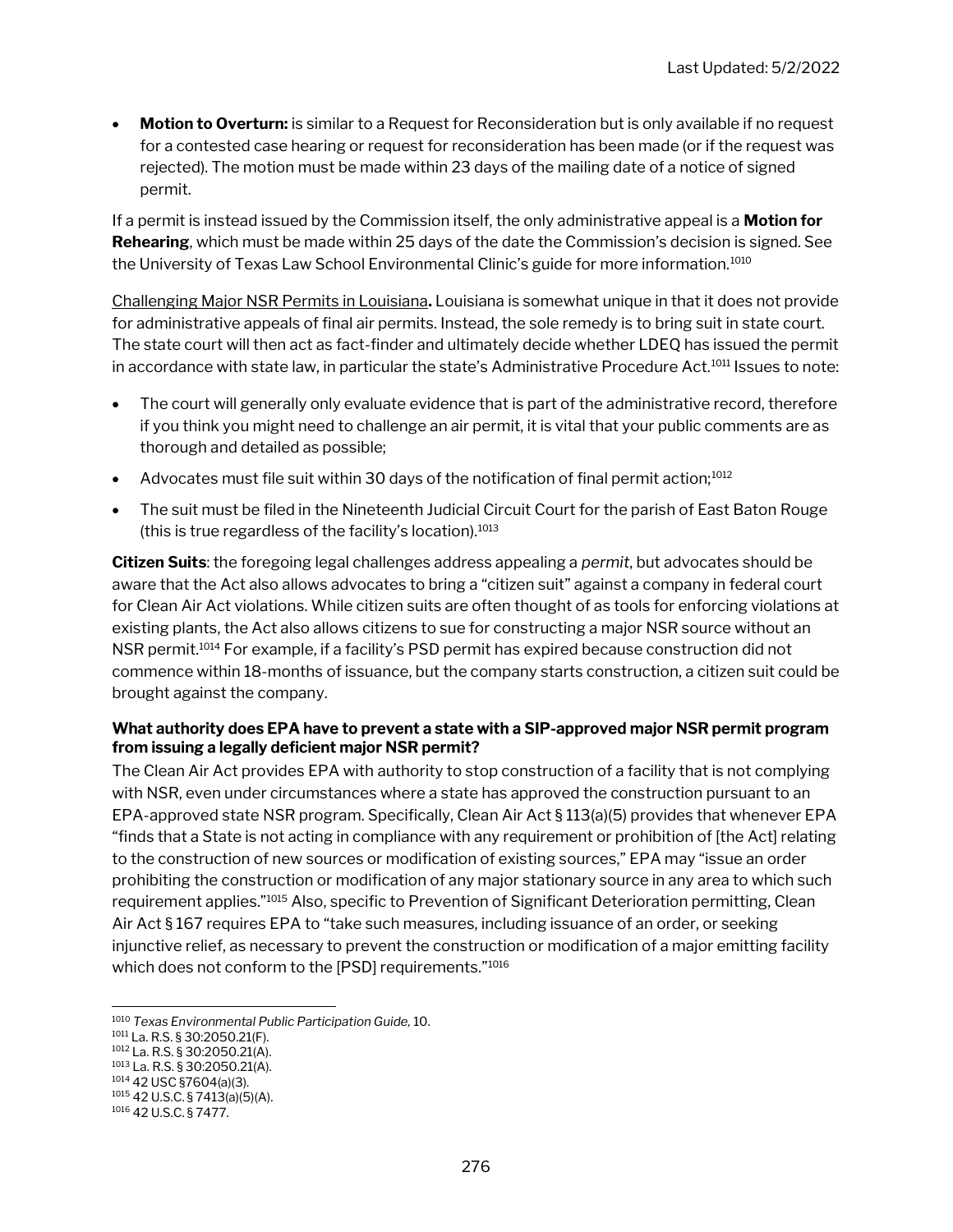EPA almost never exercises its statutory authority to block a facility's construction due to a state's issuance of a defective major NSR permit.<sup>1017</sup> However, the possibility that EPA might exercise this authority means that states usually listen to whatever feedback EPA gives them regarding major NSR permit applications and draft permits and try to resolve EPA's concerns prior to final permit issuance. Thus, advocates should consider seeking to persuade EPA to raise concerns with the state permitting authority and the applicant early in the permitting process.

The Clean Air Act includes specific procedures designed to facilitate EPA's oversight of state major NSR permit programs. First, the statute declares: "Each State shall transmit to the Administrator a copy of each permit application relating to a major emitting facility received by such State and provide notice to the Administrator of every action related to the consideration of such permit." <sup>1018</sup> Second, before issuing an individual permit, a state permitting agency must provide an opportunity for all "interested persons," including "representatives of the [EPA] Administrator" to submit comments to the state on the draft permit.<sup>1019</sup>

Regional EPA offices vary tremendously in the extent to which they participate in major NSR permitting for sources located in areas where state, local, or tribal agencies have federal approval to administer air permitting requirements. For example, EPA Region 4, which oversees Clean Air Act implementation in Florida, Georgia, North Carolina, South Carolina, Tennessee, Alabama, Kentucky, and Mississippi, participates in nearly every major NSR permit proceeding for a proposed new facility in that region. First, EPA's Region 4 air pollution modeling experts review the applicant's proposed modeling protocol and identify what improvements or changes need to be made. Second, Region 4 staff reviews each permit application when it arrives at the agency and gives feedback to the state (and sometimes directly to the applicant) regarding additional information needed to complete the application. In addition, Region 4's modeling experts often re-run the models provided by the applicant to verify the modeling outcomes reported in the permit application. Third, as per an agreement between EPA and most Region 4 states, the permitting agencies provide EPA with an opportunity to review and give informal feedback on draft permits before they are released for the formal public comment period. If the state does not address EPA's feedback before releasing the draft permit for public comment (or if the state fails to provide EPA with an opportunity to comment prior to the start of the comment period), EPA will submit formal comments to the state permitting agency during the comment period, and these comments become part of the administrative record for the permitting action.

At present, in marked contrast to EPA Region 4's heavy involvement in reviewing state major NSR permits prior to their issuance, EPA Region 6, which oversees major NSR permitting in Texas, Louisiana, Arkansas, New Mexico, and Oklahoma, reports that it rarely reviews major NSR applications or draft permits for sources proposing to locate in the region. Instead, Region 6 focuses its oversight efforts on periodic evaluations of each state's implementation of Clean Air Act permitting programs. While most proposed LNG export facilities are likely to be located within the boundaries of EPA Region 6, the fact that Region 6 does not typically get involved in individual major

<sup>1017</sup> One prominent example in which EPA used this authority resulted in litigation that reached the U.S. Supreme Court. In Alaska Dep't of Envtl. Conserv. v. EPA, 540 U.S. 461 (2004), the Supreme Court affirmed EPA's orders prohibiting the Alaska environmental permitting agency from issuing a defective PSD permit and prohibiting the permittee from commencing construction under that permit. <sup>1018</sup> 42 U.S.C. § 7475(d).

<sup>1019</sup> 42 U.S.C. 7475(a)(2).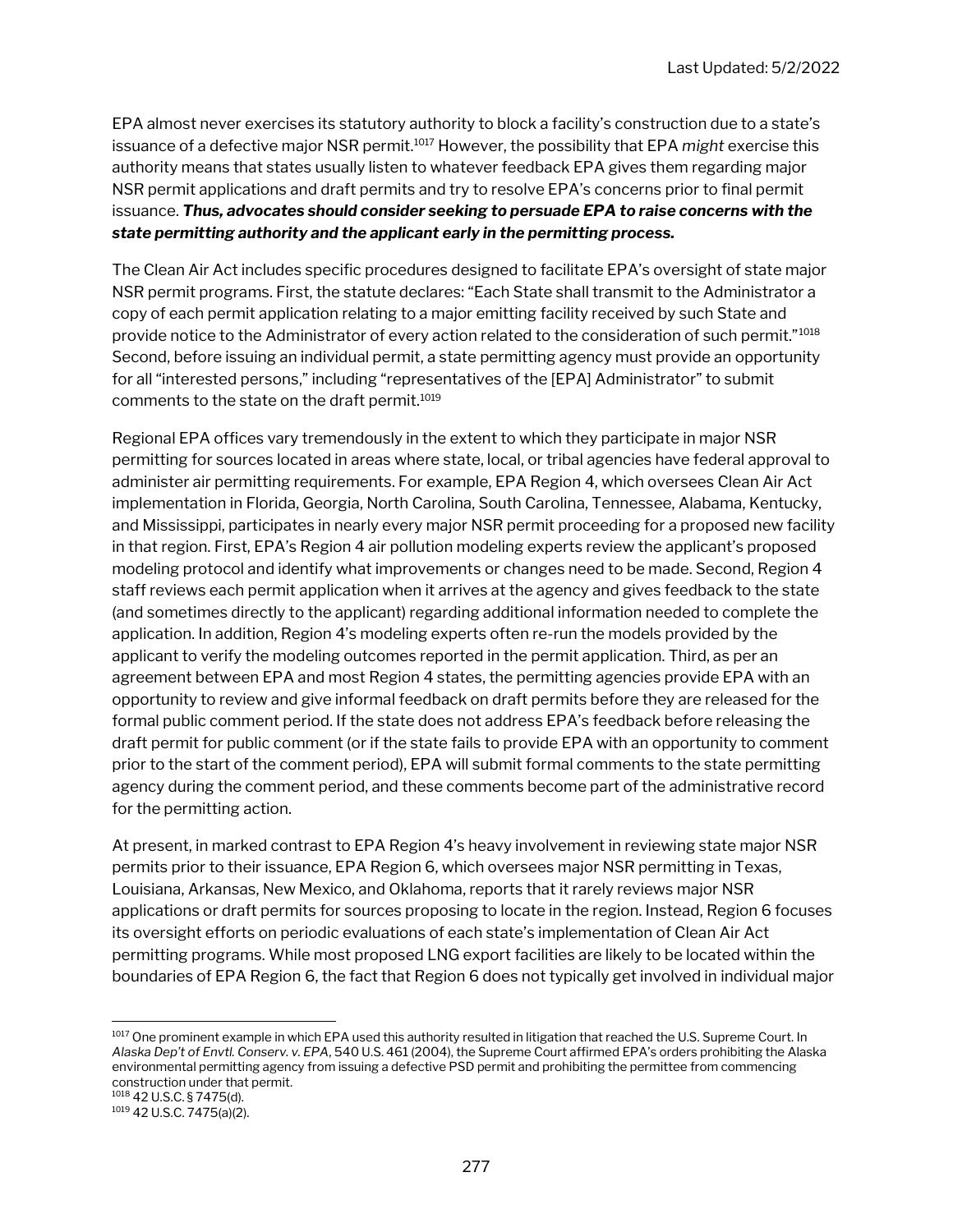NSR permit proceedings does not mean that EPA cannot get involved. Rather, it just means that you need to devote more resources toward persuading Region 6 that its involvement is necessary.

As an initial matter, even before an application is filed with the state and EPA, you should consider meeting with regional EPA staff to discuss your concerns and request that EPA review the application and modeling protocol when it is submitted. Note that a major NSR permit applicant typically submits its modeling protocol to government authorities well before submitting its permit application, because the permit application must include the actual modeling results. In fact, most, if not all, state permitting authorities require an applicant to provide them with a proposed modeling protocol early in the application process. If you discover that an applicant has submitted a modeling protocol to the state permitting authority, you could request that EPA review the protocol. If the relevant EPA regional office does not have anyone available to review the modeling protocol, you could suggest that the Region to ask for assistance from the Region 4 modeling section, which sometimes reviews modeling protocols for other regions. In addition, if you can enlist your own modeler to review the protocol, you could meet with EPA to discuss any flaws that you uncover and, if EPA agrees with your assessment, request that EPA send a letter to the state and the applicant detailing those flaws. If you get involved early in the process, you are more likely to be able to persuade EPA to insist upon the source performing more extensive modeling of the source's anticipated air quality impacts. Such modeling could uncover problems that make it less likely that the project will move forward.

Likewise, EPA's early involvement in reviewing and identifying deficiencies in an applicant's permit application could also be helpful. Sometimes, a project's funders tie their investment to the applicant meeting certain milestones, such as submitting a complete permit application. That might cause an applicant to apply for its permit before it has all of the necessary details so as to signal to funders that the project is moving forward. Persuading EPA to weigh in with the state regarding aspects of the application that are deficient could result in the state determining that the application is incomplete, perhaps casting doubt amongst funders as to the project's viability and slowing its progress.

Persuading EPA to weigh in on deficiencies in the draft permit also can be very valuable, especially if EPA's comments are in writing and placed in the permit record. If the state fails to correct the deficiencies identified by EPA, you could use EPA's objections to support your own challenge. Be aware that when EPA provides feedback to a state on a draft major NSR permit, it often provides that feedback on a "pre-draft" version of the permit before the draft permit is released for public comment. Furthermore, EPA often provides its comments via a telephone call with state permitting staff rather than in writing. If you can persuade EPA to provide its comments in writing, you could obtain those comments and place them in the permitting record yourself if EPA does not do so. Ideally, if the state has not addressed EPA's concerns by the time it releases a draft permit for public comment, EPA will file formal comments with the state agency during the comment period. Those comments would then be included in the administrative record for the permitting action and could be used in any subsequent challenge to the permit.

Finally, if you have a strong argument that a major NSR permit issued by a state agency does not comply with federal requirements, you can try to persuade EPA to use its statutory authority to block construction of the facility pursuant to the deficient permit. As noted above, EPA rarely exercises this authority, and if EPA did not at least send in comments to the state during the public comment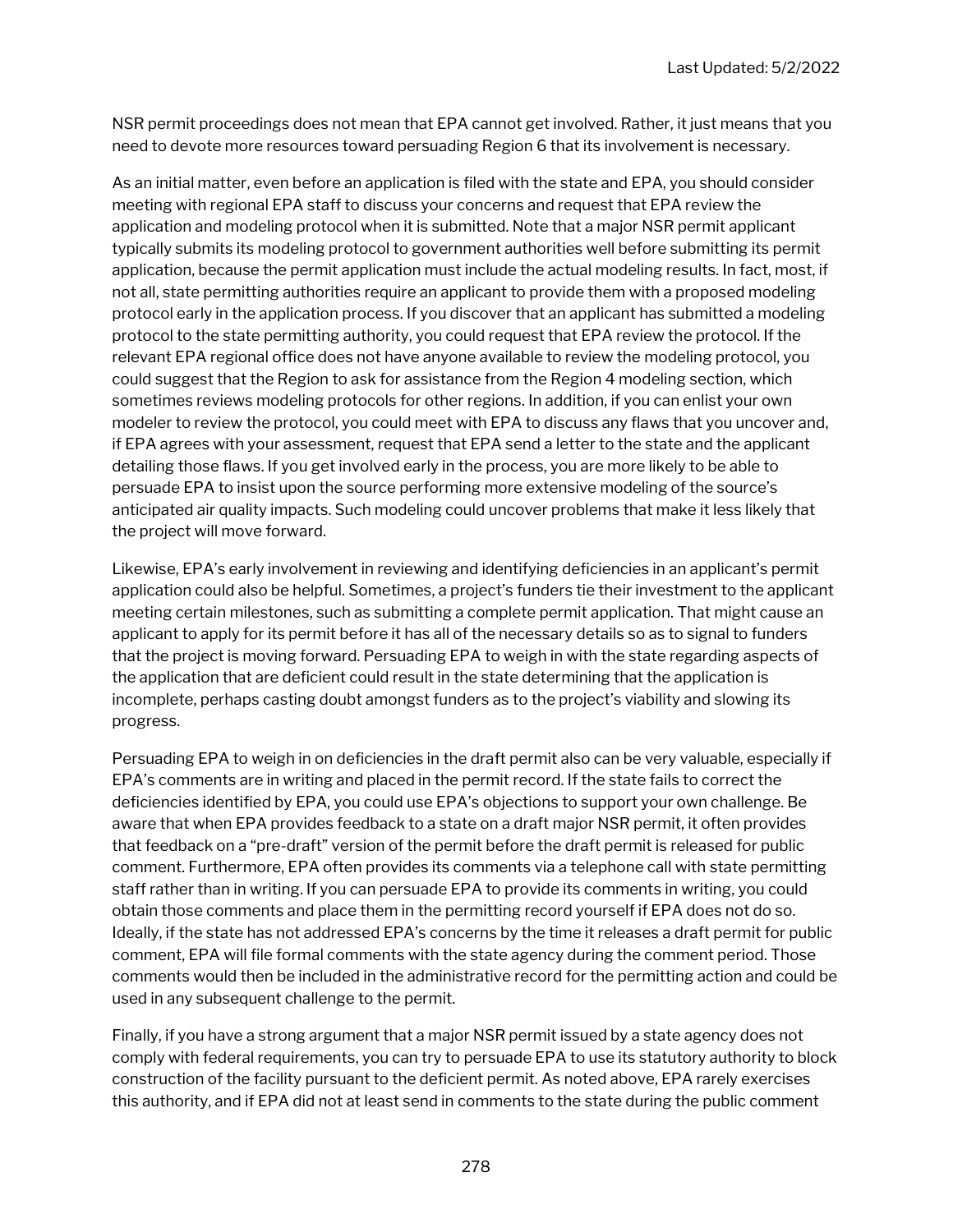period identifying the alleged permit deficiencies, the likelihood of EPA blocking a facility's construction is pretty much zero. But if EPA did identify deficiencies and the state failed to correct them, it is worth advocating for EPA to issue an order prohibiting the source's construction.

#### Challenging Major NSR Permits in "Delegated" States

Most states implement major NSR permitting pursuant to their EPA-approved state implementation plans, which provide avenues for challenging major NSR permits at the state level as described above. A few states, however, have opted instead to issue major NSR permits pursuant to EPA's delegated authority.<sup>1020</sup> In these states, the state agency issues permits as if the agency is standing in the shoes of EPA. Delegated-authority states that may have LNG export facilities are Connecticut, Maryland, Massachusetts, New Jersey, and Washington (but, in Washington, only the GHG portion of PSD permits are issued under delegated authority). Challenging a major NSR permit issued by a state pursuant to federally delegated authority is different than challenging a permit issued by a state operating its own federally approved NSR program; the key difference is that challenges to a permit issued pursuant to federally delegated authority are heard by EPA's Environmental Appeals Board, and appeals are heard in federal district court. If an advocate wishes to challenge a major NSR permit before the Environmental Appeals Board, they should consult with an environmental attorney.

#### Minor NSR permits

New facilities (or modifications of existing facilities) with emissions that will not exceed the major NSR threshold generally still need to obtain a preconstruction permit under a state's minor NSR permit program. This will be true for all LNG export facilities (other than major sources, of course). Unfortunately, the statute and EPA's regulations are sparse on what is required in minor NSR permit programs, and permits and requirements therefore vary from state to state.

As discussed above, most new LNG export facilities will be major NSR sources. But consideration of minor NSR permitting is relevant as some smaller LNG export facilities, especially those without onsite combustion turbines or only a small number of turbines, may genuinely qualify as minor sources, or at least claim to be. Likewise, major NSR facilities may have non-collocated support facilities, like a pretreatment facility, that is a minor source. Additionally, certain modifications may be permitted as minor NSR modifications.

#### How will I know when a proposed facility has applied for a minor NSR permit?

Unfortunately, there typically is no public notice required when a new source applies for a minor NSR permit. See the section above as to major NSR for tips on how to track new applications as the methods are largely the same.

#### Will I be able to comment on a draft minor NSR permit?

Although federal regulations require public notice and comment on all minor NSR permits,<sup>1021</sup> in practice some states do not allow for public notice and comment on any minor NSR permits, or perhaps only certain types of minor NSR permits. Others, like Georgia, instead allow for public

<sup>1020</sup> See 40 C.F.R. § 52.21(u).

<sup>1021</sup> 40 C.F.R. § 51.161.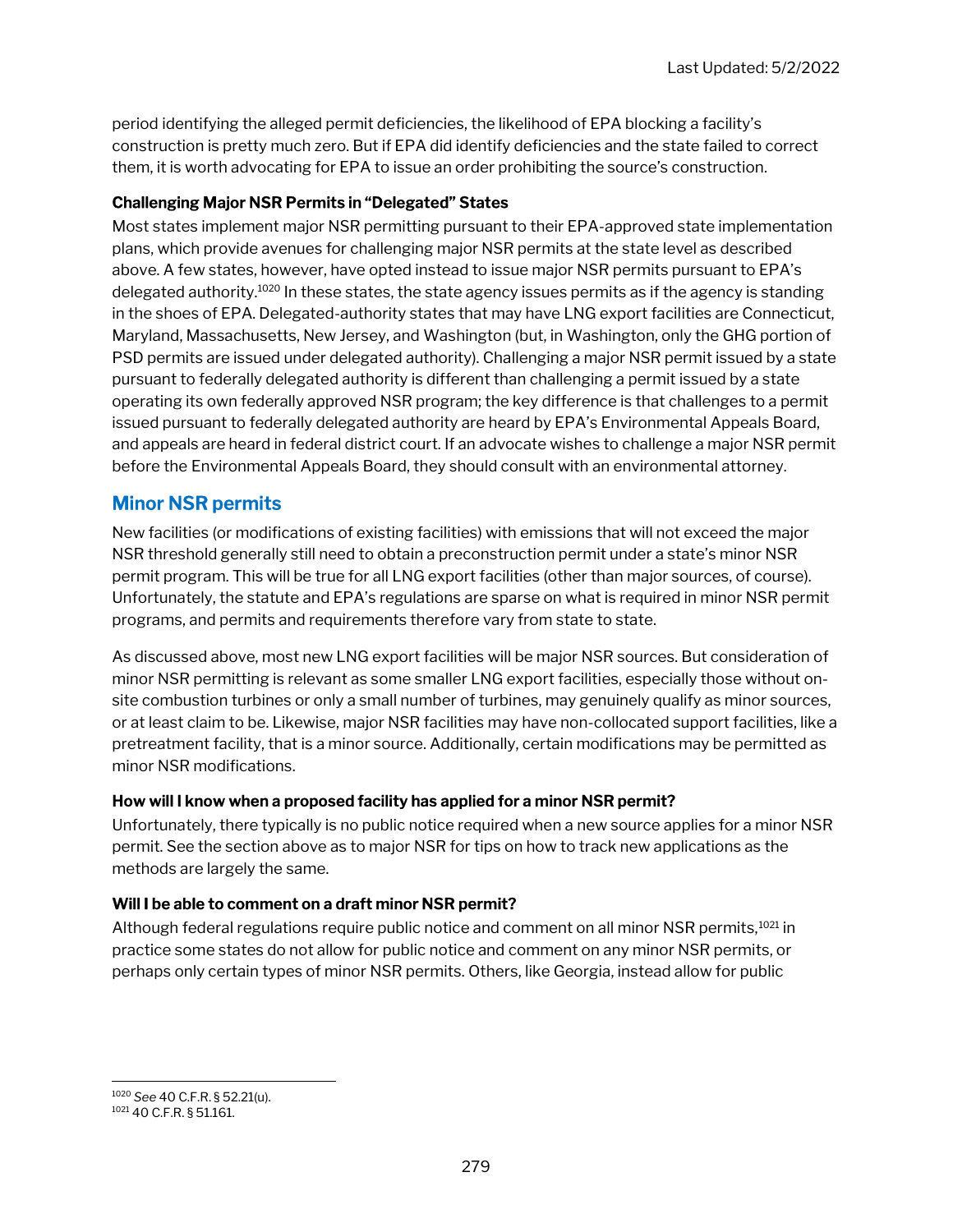comment on minor NSR applications but refuse to grant public notice and comment on the draft permit, practices that advocates are currently fighting.<sup>1022</sup>

Even where a state does not allow for public notice and comment on draft NSR permits, it is still worth requesting notice and comment in writing with the permitting authority and likewise raising any potential issues as though you were submitting formal comments.

Public notice and comment on minor NSR permits in Texas. Texas does provide public notice and an opportunity for comment on most minor NSR permits, with exceptions for certain administrative amendments or minor permit modifications. The public notice locations and relevant mailing lists are the same as those listed above for major NSR permits.

Public notice and comment on minor NSR permits in Louisiana. If a proposed facility is a major source for purposes of the Clean Air Act's Title V operating permit program but a minor source for NSR (because, in some circumstances, the Title V applicability threshold is lower than the major NSR threshold), Louisiana requires public notice and comment under its Title V rules.<sup>1023</sup> This is because Louisiana issues joint pre-construction and Title V permits (if a facility qualifies for Title V). Almost any LNG export facility will likely be a major source for Title V, so this should cover most LNG export facilities. If a source will be minor for both NSR and Title V, then public notice and comment will be provided only at the discretion of LDEQ.<sup>1024</sup>

The public notice locations and relevant mailing lists are the same as those listed above for major NSR permits.

#### What issues should I look for in minor and synthetic minor NSR permits?

With all minor NSR permits, the biggest question is whether they are truly minor sources, and this is especially relevant with so-called "synthetic minor" sources. A synthetic minor source is one that would otherwise be major and require major NSR permitting, but that has sought permit limits (known as "synthetic minor limits") that reduce potential emissions to below the major source threshold.

#### a. Potential to Emit Calculations

Major source applicability (for NSR, Title V, and NESHAP) depends on the facility's estimated "potential to emit" (PTE). As courts have explained, "PTE is not to be confused with actual emissions, which may be significantly lower."1025 Stated more plainly, PTE is a "worst case emissions calculation."<sup>1026</sup> Note, however, that PTE calculations will take into account control technology that the facility is required to use as well as other enforceable production or operation limits.

In other words, if a facility is designed to process 1,000,000 tons of LNG per year, but anticipates it will only process 800,000, PTE must be calculated based on 1,000,000 tons unless the permit has

<sup>1022</sup> Environmental Integrity Project, et al., Petition to (1) Require Compliance with Georgia's Clean Air Act State Implementation Plan Requirement That the Public Have an Opportunity to Comment for on Draft Synthetic Minor Permits and (2) Find Inadequate and Correct Georgia's Deficient Minor New Source Review Rules, at 13 (Mar. 18, 2021), https://environmentalintegrity.org/wp-content/uploads/2021/03/Final-Petition-Seeking-EPA-Orders-Requiring-Public-Comment-on-Draft-Minor-Source-Air-Permits-RBG-3\_18\_21.pdf.

<sup>1023</sup> 33 LAC:III:531(A)(2).

<sup>1024</sup> 33 LAC:III:531(A)(1).

<sup>1025</sup> Voigt v. Coyote Creek Mining Co., LLC, No. 1:15-cv-00109, 2018 U.S. Dist. LEXIS 111913, at \*84 (D.N.D. July 3, 2018).

<sup>1026</sup> In re Peabody Western Coal Co., 12 E.A.D. 22, 37 (E.P.A. February 18, 2005).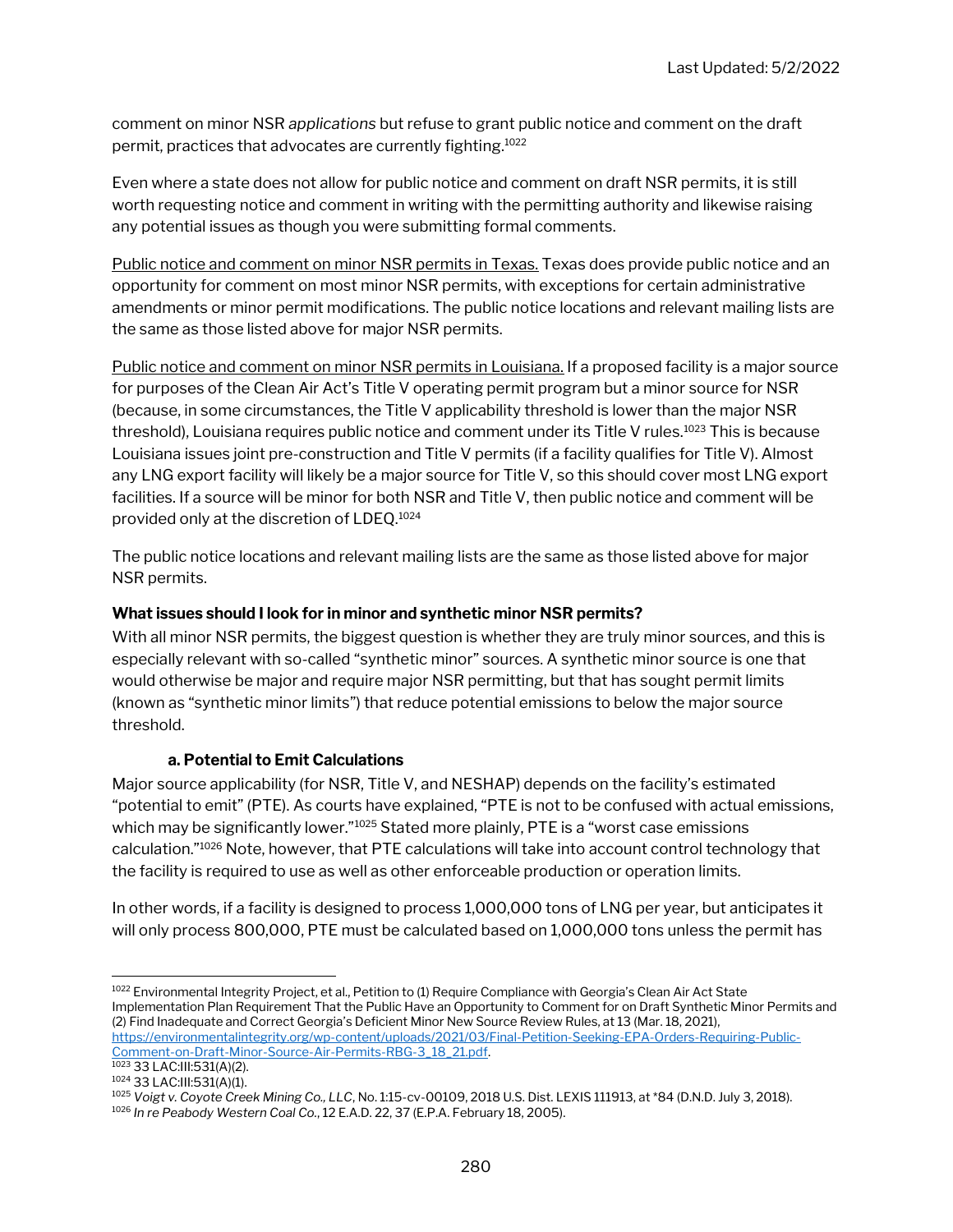an enforceable synthetic minor limit that restricts processing to 800,000 tpy. Synthetic minor limits are discussed in the next section.

PTE calculations are usually made using emission factors, and it is important to ensure those emission factors (discussed below in Section 8.I.2) are representative of worst-case emissions. For instance, if AP-42 (again, discussed below) emission factors are used (which is common in the LNG industry), this is by default not a "worst case" calculation since the emission factor is based on an average of measured emission rates; roughly half of tested sources emitted more than the AP-42 emission factor.

One way to conceptualize PTE calculations is sort of a reverse BACT determination: what is the worst-emitting similar source? That should be the basis for PTE calculations unless the source can justify something unique about its operations that will reduce potential emissions.

#### b. Synthetic Minor Limits

If a source's PTE exceeds the major source threshold, they may opt to utilize controls and/or take limits on the operating or production rates or parameters of the facility that reduce PTE to below the major source threshold. These are synthetic minor limits. Synthetic minor limits may only be considered valid and as part of the PTE calculation if they are "enforceable as a practical matter;" as EPA has consistently explained, a limit intended to restrict PTE "can be relied upon . . . only if it is legally and practicably enforceable."<sup>1027</sup> EPA has further explained practical enforceability as such:

In order to be considered practically enforceable, an emissions limit must be accompanied by terms and conditions that require a source to effectively constrain its operations so as to not exceed the relevant emissions threshold. These terms and conditions must also be sufficient to enable regulators and citizens to determine whether the limit has been exceeded and, if so, to take appropriate enforcement action.<sup>1028</sup>

In short, a synthetic minor limit is only valid if it will actually constrain emissions to below the major source threshold. Note that the limit should usually constrain actual operations, not simply emissions; for instance, a limit that simply says NOx emissions shall not exceed 249 tpy (just below the default major source threshold) has been held inadequate unless the facility uses continuous emissions monitoring systems (CEMS, discussed in Section 8.G.5.a). Thus, in most instances, the synthetic minor limit should look something like a limit on the hours of operations or the production rate, and must be accompanied by monitoring, recordkeeping, and reporting requirements to enforceable.

#### c. General Permits

General permits are a broad category of permits implemented by states that usually apply to common and relatively lower-emitting sources, perhaps one to five tons of emissions of criteria pollutants per year at most. They vary somewhat from state to state, but the general idea is that state agencies will develop rules setting forth the requirements for what may qualify for a general permit. Applicants often need only send the agency a notification that they intend to construct and/or operate small sources of emissions pursuant to a general permit and do not need to wait for

<sup>1027</sup> In the Matter of Kentucky Syngas, LLC, Order on Petition No. IV-2010-9, at 30 (E.P.A. June 22, 2013), https://www.epa.gov/sites/production/files/2015-08/documents/kentuckysyngas\_response2010.pdf.

<sup>&</sup>lt;sup>1028</sup> In the Matter of Orange Recycling & Ethanol Prod. Facility, Pencor-Masada Oxynol, Ilc., Order on Petition No. II-2001-05, at 7 (E.P.A. Apr. 8, 2002), https://www.epa.gov/sites/production/files/2015-08/documents/masada-2\_decision2001.pdf; see also In re Piedmont Green Power, LLC, Order on Petition No. IV-2015-2 (Dec. 13, 2016), at 14.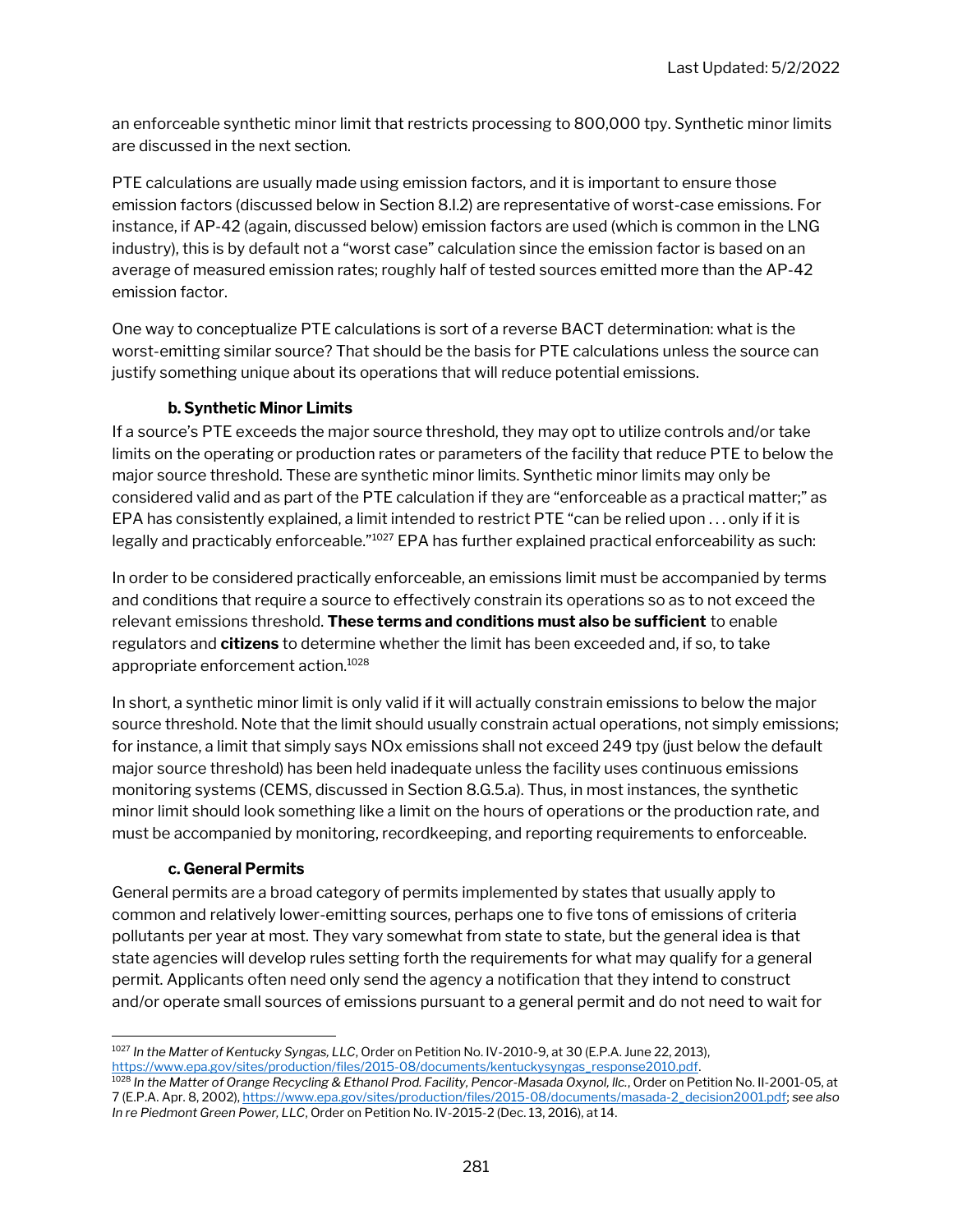approval (and indeed, approval may not even be required). General permits will not involve public notice and comment (other than when a state promulgates the rules for the permit).

Although LNG export facilities may occasionally contain units that qualify for coverage under general permits, even the smallest LNG export facilities will need an NSR permit to construct (either a major, minor, or synthetic minor). As such, challenging general permits will not typically be a fruitful avenue to pursue for advocates, but advocates should be on the lookout for any particularly large source of emissions (roughly 5 tpy or greater) that is being permitted under a general permit.

One critical note, however, is that even if a source at an LNG facility is covered by a general permit, the source's emissions must still be included in the overall facility's PTE calculations.

#### How can I challenge a deficient minor NSR permit if my comments are ignored?

Generally, most states allow for administrative appeals on minor NSR permits under the same general provisions set out above for major NSR permit challenges. This is true for both Louisiana and Texas, and advocates should refer to the major NSR permit challenge section above.

Insofar as your concerns pertain to enforceability or inadequate monitoring, you likely can also raise these concerns through the Title V operating permit process, as described in more detail below. As mentioned previously, Louisiana issues a facility's minor NSR permit in tandem with its Title V operating permit, so you will have an opportunity to challenge the facility's Title V operating permit prior to the facility's construction. In most states, including Texas, however, a facility need not apply for a Title V operating permit until after construction. Thus, while you can still use Title V procedures to challenge a Texas minor NSR permit, such challenge is not part of a strategy to prevent the facility's initial construction.

#### Offshore Air Permitting

Who controls air permitting and what requirements apply when an LNG export facility proposes to construct in the ocean or the Gulf of Mexico? The answer depends on where the facility will be located.

First, all sources located in "state waters" will be permitted by the closest state's permitting authority and must comply with that state's regulations. In other words, within state waters, the facility will be permitted as if it were on land in the closest state. Most states' state waters extend 3 nautical miles from the coastline, but importantly, Texas' and the Gulf Coast of Florida's state waters extend the equivalent of 9 miles.<sup>1029</sup>

For sources beyond state waters, EPA is the permitting authority (note that certain types of facilities that are not generally part of LNG infrastructure will be permitted by the Department of the Interior).<sup>1030</sup> Specifically, EPA's regional office covering the closest onshore state will issue the permit.

So, what law applies to sources in federal waters? According EPA, it issues air permits in federal waters "based on the Clean Air Act and the air regulations that would otherwise be applicable in the

<sup>1029</sup> Congressional Research Service, Controlling Air Emissions from Outer Continental Shelf Sources: A Comparison of Two Programs—EPA and DOI, Nov. 26, 2012, 7, https://sgp.fas.org/crs/misc/R42123.pdf.

<sup>&</sup>lt;sup>1030</sup> Note that permitting authority in the western Gulf of Mexico is complex and has at times fallen to DOI, but at present EPA issues all relevant offshore permits.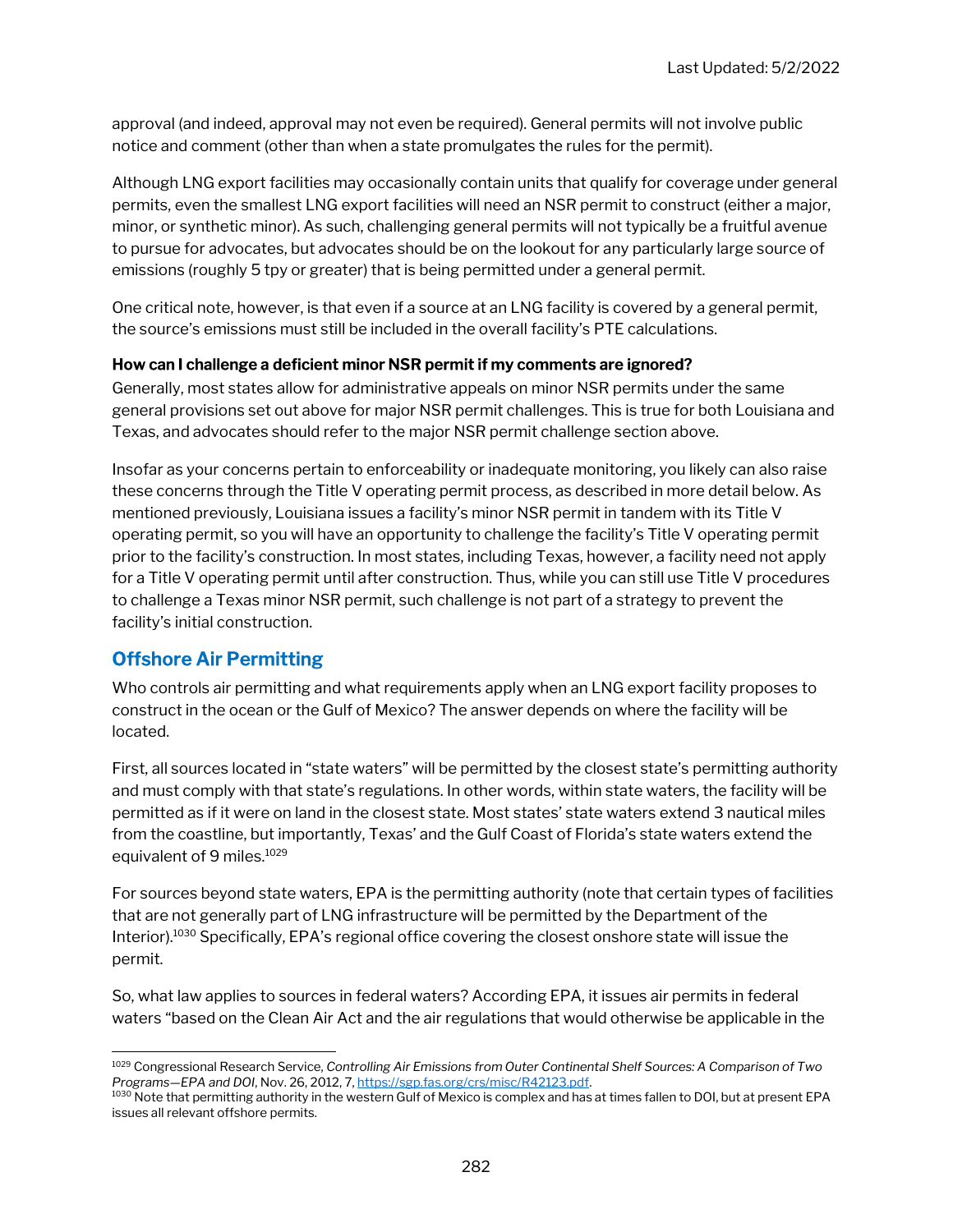nearest adjacent coastal state, as long as the state or local requirements are applicable and not inconsistent with federal law."<sup>1031</sup> Note that, despite the foregoing, beyond 25 miles from state waters, EPA need only apply federal law, but may in practice attempt to adhere to the state regulations of the nearest state.<sup>1032</sup>

#### What to know about EPA permitting:

Generally, permitting under EPA will be similar to permitting under state agencies, but there are a few key distinctions to watch for:

- Public Notice: EPA's public notices are available at https://www.epa.gov/publicnotices. Note that you can sign up for an electronic mailing list as well at the same address;
- Availability of Documents: Once EPA issues a public notice, it will create an online docket at regulations.gov that contains the application and other relevant documents;
- Challenging a major NSR permit issued by EPA: Permit appeals are heard by EPA's Environmental Appeals Board, and are similar to the administrative challenged described in Section 8.B.10; if the EAB rules against an advocate, then review is available in federal court (in the federal district court having jurisdiction).

#### Hazardous Air Pollutants and Air Toxics

The Clean Air Act's NAAQS and major NSR programs seek to protect and improve air quality from the most common pollutants that cause poor air quality like smog and haze. But what about other air pollutants that are toxic or carcinogenic even in small quantities, such as benzene and formaldehyde? This is where regulations on hazardous air pollutants (HAPs) come into play, which are also sometimes referred to as air toxics. HAPs are regulated under the Clean Air Act and consist of 184 pollutants designated by Congress.<sup>1033</sup> Pursuant to Clean Air Act § 112, EPA promulgated federal HAP regulations known as the National Emission Standards for Hazardous Air Pollutants (NESHAP). These standards apply directly to sources in specified source categories and are included by some states in construction permits (including typically both Louisiana and Texas). States often also have their own state-law standards that apply to many of the pollutants on the federal HAP list, as well as some that aren't on the federal list. State programs usually call these pollutants "toxic" pollutants or "air toxics."

#### National Emission Standards for Hazardous Air Pollutants

NESHAP is a set of federal standards promulgated by EPA that govern minimum emission and operating standards, as well as monitoring, recordkeeping, and reporting requirements, for particular types of emission sources that emit HAPs. For instance, stationary combustion turbines like those at LNG export facilities are subject to NESHAP Subpart YYYY. Such technology standards are referred to as "Maximum Achievable Control Technology" (MACT) standards; unlike BACT standards,

<sup>1031</sup> EPA, Liquefied Natural Gas Regulatory Roadmap, at viii (Nov. 2006), https://www.epa.gov/sites/default/files/2015-08/documents/lng\_regulatory\_roadmap.pdf.

<sup>1032</sup> See 40 C.F.R. § 55.3(b).

<sup>&</sup>lt;sup>1033</sup> Congress initially listed 188 pollutants as HAPs and gave EPA authority to add or remove pollutants from the list. To date, EPA has only added one HAP and has removed five. The current list is available at: https://www.epa.gov/haps/initial-listhazardous-air-pollutants-modifications.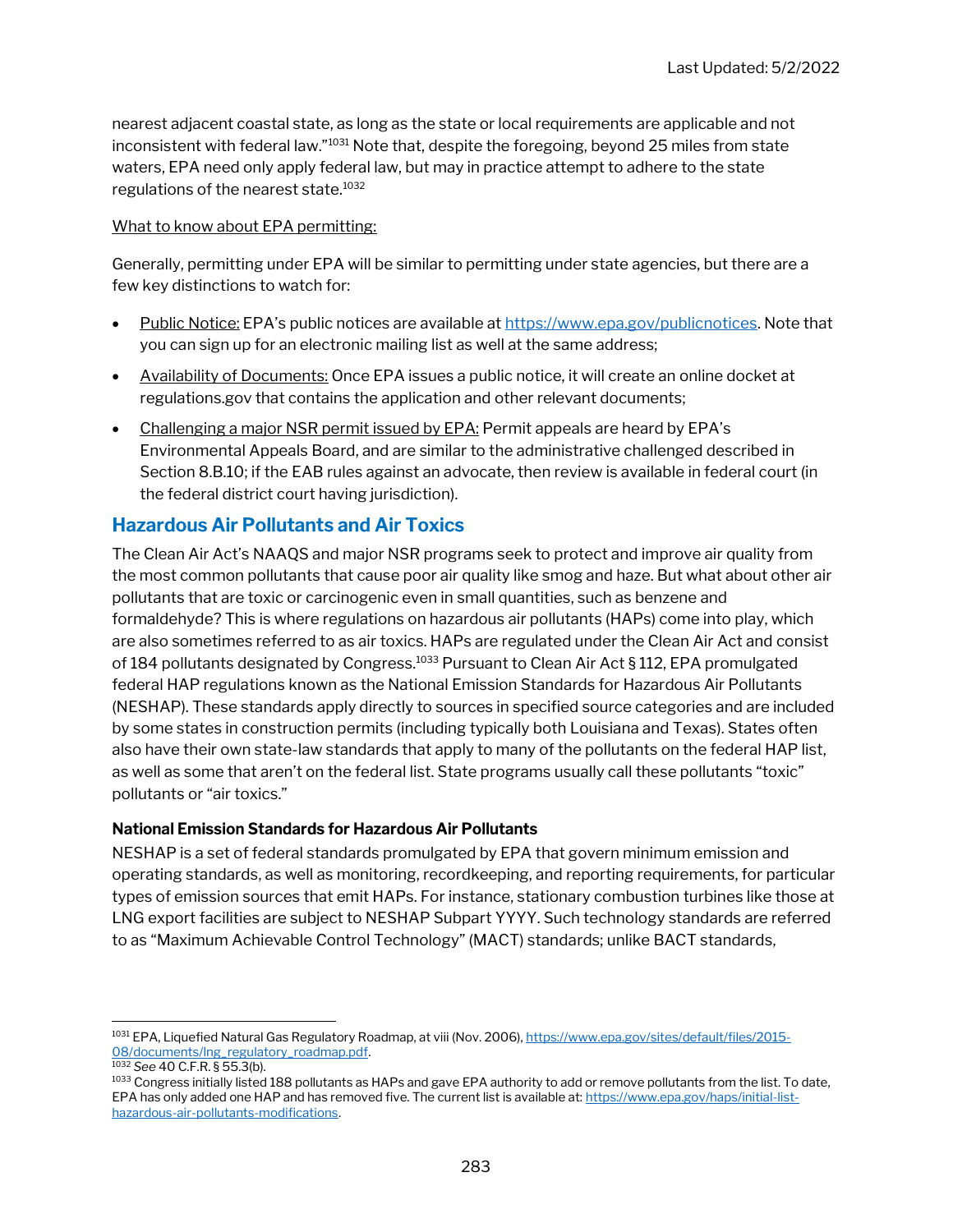however, these control determinations are established by EPA in rulemaking rather than on a caseby-case basis, except in certain unique situations.<sup>1034</sup>

Like NSR and Title V, sources are divided between major and "area" sources (the term "area is often used interchangeably with "minor," but with HAPs, the technical term is "area"), and applicability is determined in a similar manner based on PTE. Major sources are those facilities that have the potential to emit more than 25 tpy of all HAPs in the aggregate, or any single HAP in rates greater than 10 tpy.<sup>1035</sup> For example, a source is major if it emits a HAP such as formaldehyde in rates equal to or greater than 10 tpy, or if all of the HAPs emitted by the facility are equal to or greater than 25 tpy.

The key question advocates should consider with regard to NESHAP is whether the facility is properly designated as either a major or area (or has enforceable synthetic minor limits, discussed above). Although there are some standards applicable to certain units at area sources, in many instances there is either no area source standard or if there is, it is less stringent. With regard to LNG facilities, for example, combustion turbines at major source facilities are subject to the NESHAP standards at 40 C.F.R. 63 Subpart YYYY, but if the facility is an area source, those same combustion turbines would not be subject to any NESHAP standards. Note that the applicability determination is based on the entire facility's HAP PTE, not the individual units subject to NESHAP.

In practice, most large LNG export facilities with on-site combustion turbines will qualify as major sources under NESHAP. Generally, these sources will exceed both the 25 tpy aggregate HAP threshold as well as the 10 tpy individual HAP threshold for formaldehyde.

That said, some small to medium-sized facilities, especially those without on-site combustion turbines, have been permitted as area or synthetic minor sources. Estimated emissions at these facilities are quite close to the major source thresholds; with formaldehyde estimated to be at around 8 or 9 tpy and total HAPs at around 20 to 22 tpy. As such, further scrutiny is warranted for these types of facilities. Generally, seeking the advice of an expert reviewer is the best course of action, but the following is a brief checklist for advocates to use to assess the emission estimates:

- Are all relevant pollutants accounted for? There are 184 HAPs to consider, and while most of these are not emitted in significant quantities by LNG facilities, all HAPs that are emitted must be included in calculating PTE. It is not uncommon for applicants to omit pollutants that are emitted in relatively low quantities, but if the facility is estimated to emit close to the major source threshold, these additional emissions can mean the facility is really a major source.
- Are fugitive emission sources included? All fugitive emissions must be included; $^{1036}$
- Are emissions from planned startup, shutdown, maintenance included? A facility's PTE calculation must be based on the worst-case scenario and include emissions that can occur

<sup>&</sup>lt;sup>1034</sup> For major sources of HAPs that are not subject to a NESHAP standard, permitting agencies must require MACT-level emission control technology on a case-by-case basis. See 42 U.S.C. § 112(g)(2)(b). And unlike BACT, there are no exceptions for economic, environmental, or other considerations; if a control technology has been implemented at a similar source and is technically feasible, it must be required as MACT.

<sup>1035</sup> 42 U.S.C. § 7412(a)(1).

<sup>&</sup>lt;sup>1036</sup> Unlike certain major NSR applicability determinations that exempt fugitive emissions, the major source definition under NESHAP does not contain any such carve-out and fugitive emissions must be included. 42 U.S.C. § 7412(a)(1).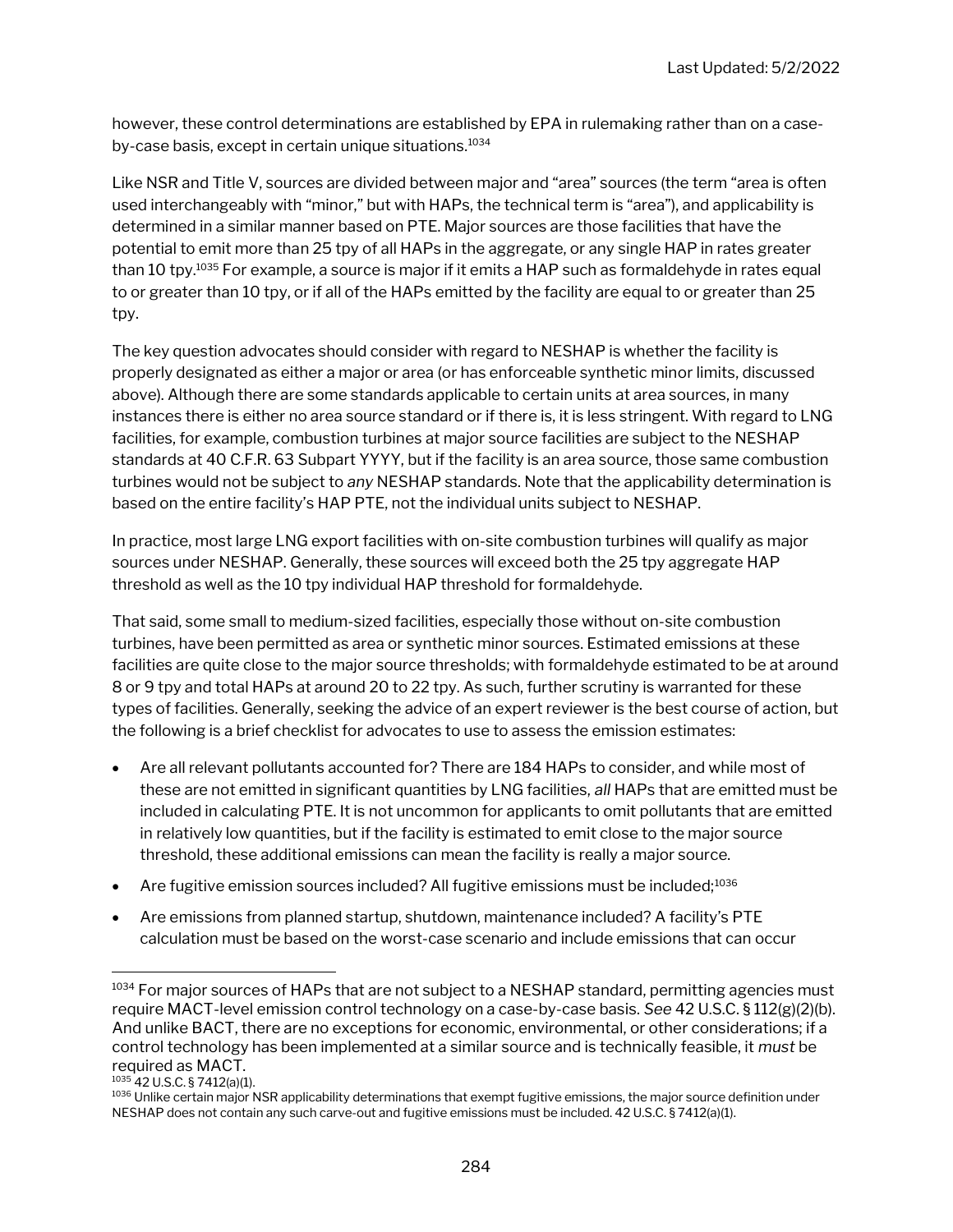during all operational modes.<sup>1037</sup> It is not uncommon that a source will improperly exclude emissions associated with anticipated startup, shutdown, and maintenance activities, which can be substantial.<sup>1038</sup> Notably, in combustion sources like turbines, when the source is starting up or shutting down and the combustion level is low, most HAP emissions actually increase. This is because many HAPs are destroyed by incineration and proper combustion, so lower levels of combustion or temperature tends to increase emissions (especially of organic HAPs such as formaldehyde) as less of the HAPs are destroyed.

- Are destruction efficiency estimates for control technology appropriate? Destruction efficiency is the rate at which a control technology destroys pollutants, and it is often factored into an applicant's emission estimates. If an applicant claims that a flare (which are particularly finicky control devices) will destroy 99% of all emissions, but in reality it will only destroy 98%, that will actually mean that emissions double; if the flare instead only achieves 95% destruction, emissions will be five times–or 400%--higher than the applicant claims. As such, claims associated with destruction efficiencies should be well-supported. See Section 8.I.4 for more information on control technology.
- Are the emission factors reliable? See Section 8.I.2 for a discussion on emission factors.
- If the facility is seeking synthetic minor limits, are they enforceable? See Section 8.C.3.ii for more information on synthetic minor limits.

**NESHAPs** applicable at LNG facilities: Below is a list of NESHAP standards that commonly apply to LNG export facilities:

- Subpart A: General Provisions. This will apply to any LNG source that triggers one of the following subparts.
- Subpart EEEE: Organic Liquids Distribution (Non-Gasoline). This subpart establishes standards applicable to the storage, transfer, blending, and other handling operations of organic liquids. Here, that includes liquid natural gas as well as other liquid organics removed during the LNG process.
- Subpart YYYY: Stationary Combustion Turbines. This subpart establishes minimum operating requirements for combustion turbines and establishes an emission limit for formaldehyde (91 ppb), along with source testing requirements. Note that this will only apply to turbines located at major sources of HAPs; there is no NESHAP standard for turbines located at area sources.
- Subpart ZZZZ: Reciprocating Internal Combustion Engines. This subpart will cover stationary reciprocating internal combustion engines—in short, all of the stationary diesel or gasoline engines at the facility, such as emergency engines, generators, and firewater pumps.
- If the facility handles significant quantities of gasoline, it may also be subject to Subparts R, BBBBBB, and CCCCCC.

<sup>&</sup>lt;sup>1037</sup> EPA, Accounting for Emergency Generators in the Estimate of Potential to Emit, at 2 (Feb. 14, 2006) ("to determine PTE, a source must estimate its emissions based on the worst-case scenario taking into account startups, shutdowns and malfunctions.").

<sup>&</sup>lt;sup>1038</sup> After a facility is constructed and operating, all of its emissions, including those that occur during malfunction, must be counted when determining whether a facility operates in compliance with a PTE limit. Since malfunctions are unplanned, however, state policies vary regarding whether and the extent to which malfunction emissions must be included in a facility's preconstruction PTE calculation.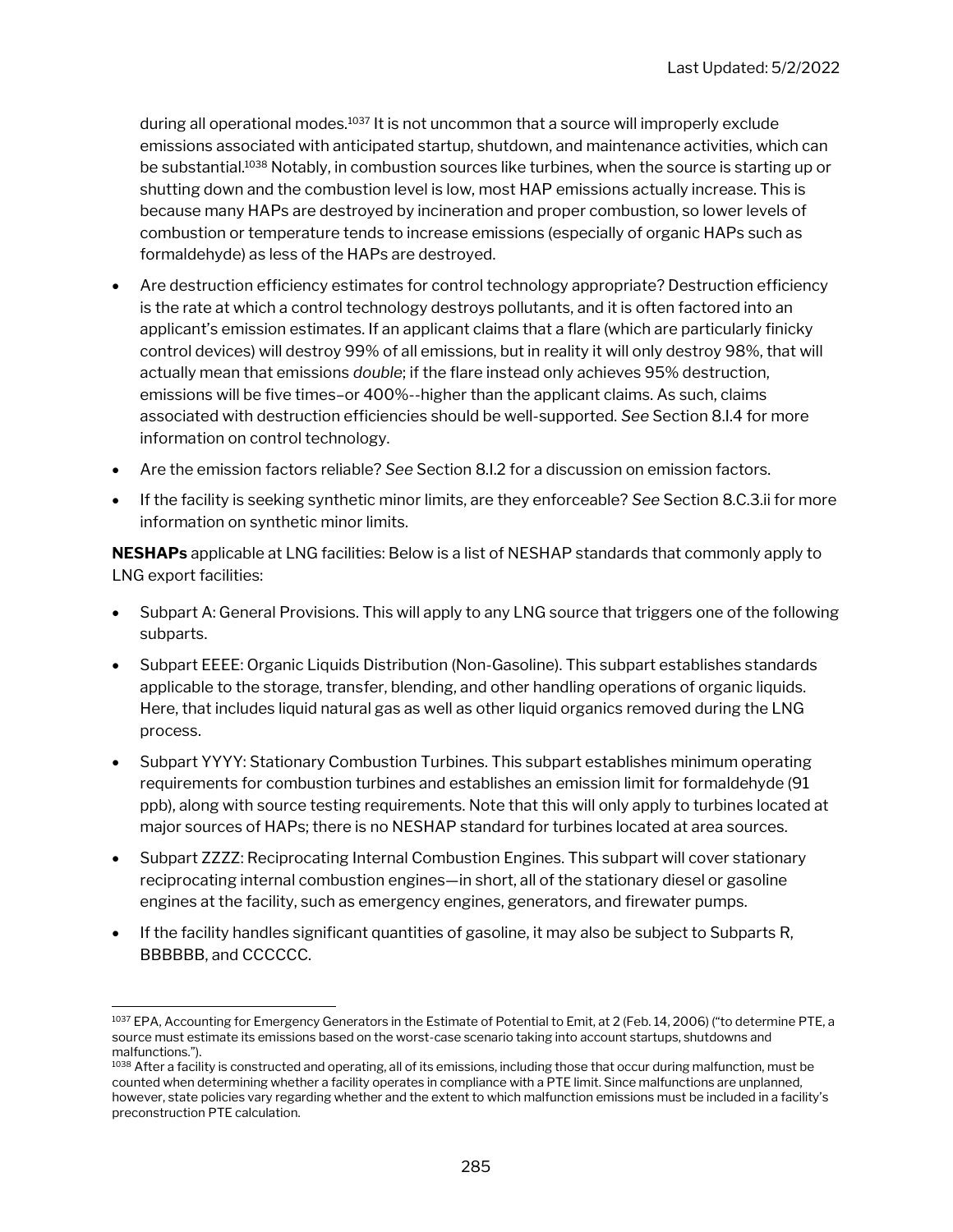Generally, applicants will list which subparts it believes are applicable in the "Regulatory Applicability" portion of the application. Advocates should watch for any instances where an applicant argues that a certain subpart does not apply and the reasons stated.

#### State Air Toxics Requirements

Prior to the Clean Air Act Amendments of 1990, EPA did little to regulate most of the pollutants listed as HAPs. As a result, states often implemented their own regulatory framework for many of these same pollutants (and others that are still today not listed as HAPs), usually referred to as Toxic Air Pollutants. These programs continue to exist today in many states. Because they are state creations, they vary somewhat (and some states have no air toxics regulations), and importantly they are "state-only" requirements, meaning EPA has no oversight or enforcement authority, and the public is usually also cut off from enforcement. That said, they are still usually open to comments when permits are out for public notice and comment.

In general, most state air toxics programs establish health-based ambient air concentration thresholds for each air toxic based on its toxicity, then require that a new or modified source quantify their emissions of listed air toxics and conduct air dispersion modeling to see whether the source's emissions will cause exceedances of the health-based thresholds.

Many of the same issues related to PSD modeling discussed above are relevant for reviewing these air toxics modeling reports. For instance, are reported concentrations close to the threshold? If so, advocates should consult an expert in air dispersion modeling.

#### Texas Air Toxics

In Texas, air toxics impacts must be assessed for any new or modified source that will emit new or increased levels of air toxics, unless certain exceptions apply. The list of air toxics is defined as any pollutant subject to an "effects screening level," or ESL. A full guide to Texas air toxics requirements, including the ESL lists, is provided in a document titled "Modeling and Effects Review Applicability  $(MERA)$ ."<sup>1039</sup> Although the screening and modeling requirements can be complex, in short, any facility whose emissions increases of air toxics are above qualifying thresholds must conduct air dispersion modeling to demonstrate that air toxics emissions from the source or project will not result in ambient concentrations above health-based concentrations, aka the ESLs.

#### Louisiana Air Toxics

LDEQ implements a state-only air toxics program that regulates all HAPs (i.e. those pollutants listed at 42 U.S.C. § 7412(b)) as air toxics, as well as 14 additional air toxics not listed as HAPs.1040 The rules are set out at LAC:33:III.Chapter 51. Unfortunately, it is unlikely LNG export facilities will trigger LDEQ's air toxics rules. First, only major sources of HAPs are subject to Louisiana's Chapter 51 air toxics rules, i.e. those with the potential to emit 25 tpy or more of HAPs in the aggregate or 10 tpy or more of any individual HAP or air toxic.1041 Although larger LNG export facilities, such as Sabine Pass LNG, are indeed major sources of HAPs, the rules further provide a carveout for emissions from

<sup>1039</sup> TCEQ, Air Permit Reviewer Reference Guide, APDG 5874, Modeling Effects and Review Applicability (MERA) (Mar. 2018), https://www.tceq.texas.gov/assets/public/permitting/air/Guidance/NewSourceReview/mera.pdf. 1040 The full list can be found at LAC 33:III. Chapter 51, Tables 51.1 - 51.3.

<sup>1041</sup> LAC 33:III.Chapter 51, § 5109(B).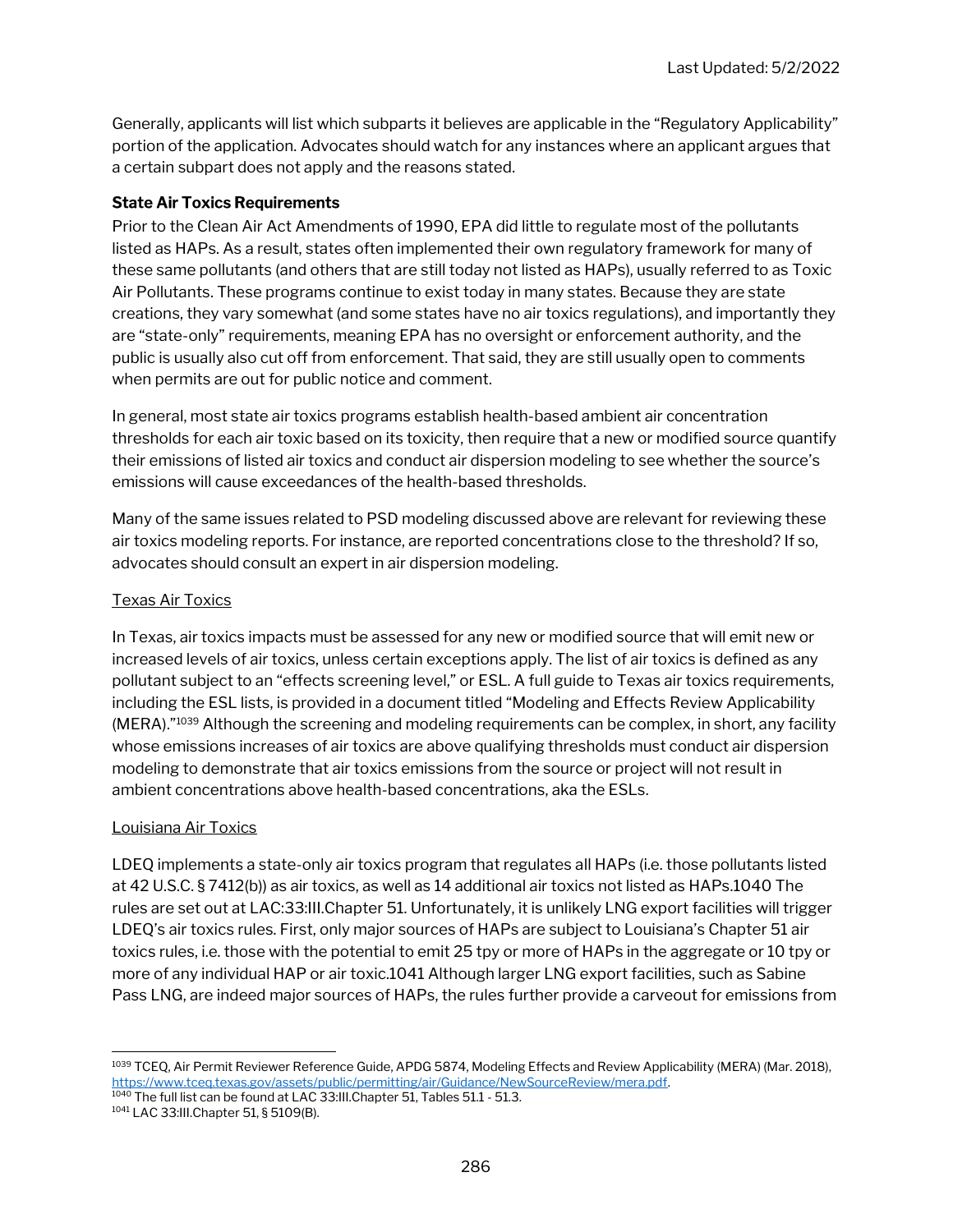combustion of "virgin fossil fuels," which includes combustion of natural gas in turbines.1042 Thus, when an LNG export facility calculates its HAP emissions for purposes of determining whether the Chapter 51 air toxics regulations apply, they can subtract emissions from the combustion turbines, which results in a significant reduction in HAP emissions that is ultimately below the major source threshold.

If a facility is subject to the Chapter 51 air toxics rules, however, it must quantify emission rates of all air toxics and compare those emission rates to the Chapter 51, Table 51.1 list of Minimum Emission Rates (MERs). Any air toxics emitted in rates that exceed the MERs must be modeled to demonstrate compliance with the corresponding Ambient Air Standards (Table 51.2).

#### New Source Performance Standards

As discussed above, the New Source Performance Standards are unlike New Source Review, despite the similarity in names. NSR involves a case-by-case, facility-specific application of potential control technologies. NSPS, on the other hand, are standards that EPA develops by rule for specific types of units and operations, e.g., gas turbines. They are conceptually similar to NESHAPs but apply instead to criteria pollutants. The NSPS standards are set out at 40 C.F.R. 60.

#### NSPS at LNG facilities

Below is a list of NSPS standards that commonly apply to LNG export facilities:

- Subpart A: General Provisions. This will apply to any LNG source that triggers one of the following subparts.
- Subpart Kb: Standards of Performance for Volatile Organic Liquid Storage Vessels.
- Subpart IIII: Standards of Performance for Stationary Compression Ignition Internal Combustion Engines.
- Subpart KKKK: Standards of Performance for Stationary Combustion Turbines.

As above with NESHAPs, the question for a permit review is whether the applicant is attempting to evade any potentially relevant NSPS.

#### Title V Operating Permits

Congress enacted Title V, 42 U.S.C. §§ 7661-7661f, as part of the Clean Air Act Amendments of 1990. Title V's purpose is to simplify enforcement an promote compliance by requiring each major stationary air pollution source (and certain smaller sources) to obtain an operating permit that identifies all applicable Clean Air Act requirements as well as monitoring, recordkeeping, and compliance certification requirements to assure the source's compliance with those requirements. A Title V permit also must include an enforcement schedule of compliance for any source that will not be in compliance at the time of permit issuance.

<sup>1042</sup> LAC 33:III.Chapter 51, § 5105(B).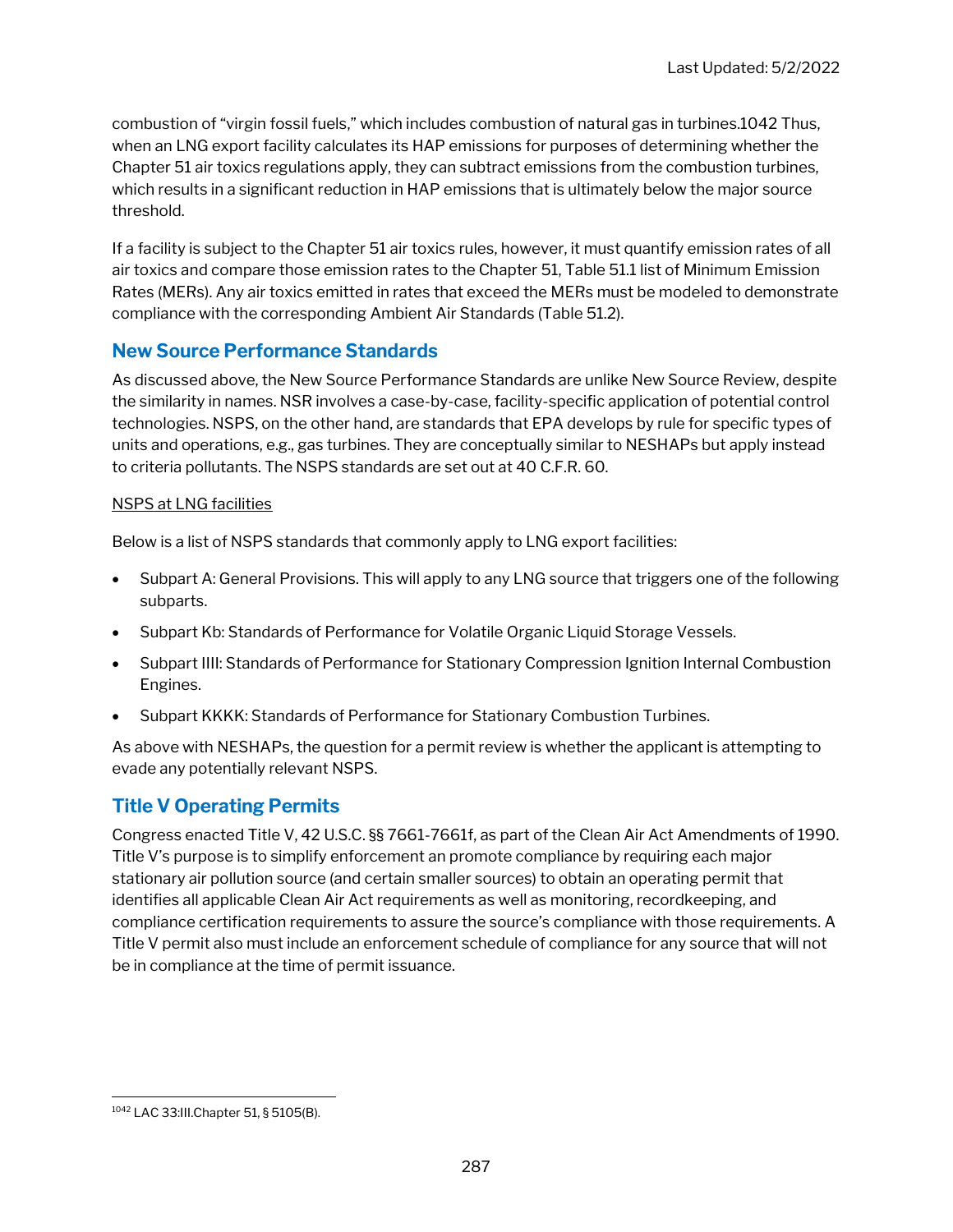#### EXISTING ADVOCATE GUIDE FOR TITLE V PERMITTING

A guide for advocates called "The Proof is in the Permit: How to Make Sure a Facility in Your Community Gets an Effective Title V Air Pollution Permit"<sup>1</sup> covers Title V permitting in depth and is aimed towards a similar audience as this guide. As such, this section will focus largely on LNGspecific Title V issues and provide a more minimal overview of Title V generally. The guide is available for free at:

http://www.cacwny.org/docs/Title%2 0V%20- %20The%20proof%20is%20in%20t he%20permit.PDF.

Because Title V permits are operating permits rather than construction permits, federal Title V rules contemplate that a source will apply for a Title V permit after commencing operations (but no later than 12 months1043). Some states, however, require issuance of a combined preconstruction and Title V operating permit prior to construction, including Louisiana.

EPA's Title V regulations, which contain (among other things) the minimum requirements for state Title V programs, are found at 40 C.F.R. Part 70. As such, Title V is also referred to as Part 70 requirements, or federal operating permits (even though they are implemented by states in most cases).

#### Who needs a Title V permit?

In short, all LNG export facilities and most support facilities will likely require a Title V permit. The Title V threshold is relatively straight-forward: any source with a PTE for the main criteria pollutants (i.e. NOx, CO, PM, VOCs, and SO2) of 100 tpy or more is a Title

V source. Major sources of HAPs are also required to obtain a Title V permit, i.e., sources with the potential to emit more than 10 tons of any single HAP or 25 tons of total HAPs per year.

#### Does a new facility subject to Title V have to obtain a Title V permit prior to construction?

Title V permit regulations (40 C.F.R. Part 70) generally contemplate that a new source will apply for a Title V permit after commencing operation, usually needing to submit a complete application within 12 months of commencing operations. This timeframe is implemented in many, if not most, states. However, Texas and Louisiana have implemented different deadlines that do require certain Title V applications or approvals prior to either construction of a new source or operation of new sources.

Louisiana is one state that typically does require a new source to obtain a Title V permit prior to construction.<sup>1044</sup> At a minimum, a source must submit a complete Title V application prior to commencing construction. LDEQ may allow construction to commence prior to issuance of a Title V permit if certain conditions are met under LAC 33:III.501.C.3. Those conditions give discretion to LDEQ to "issue authorization to construct to an owner or operator in appropriate circumstances where there is a positive human health or environmental benefit, provided such an authorization is not precluded by any federally applicable requirement or by 40 C.F.R. Part 70." Because the Part 70 rules do not require issuance of a Title V permit prior to construction, it is unlikely that these Part 70 regulations would prevent LDEQ from authorizing construction prior to issuance of a Title V permit.

Texas does not require the issuance of a Title V permit prior to commencing construction, but it does require a new source that will be subject to Title V to submit something known as an "abbreviated

<sup>1043</sup> 40 C.F.R. § 70.5(a)(1)(i).

<sup>1044</sup> See LAC 33:III:507:C:2.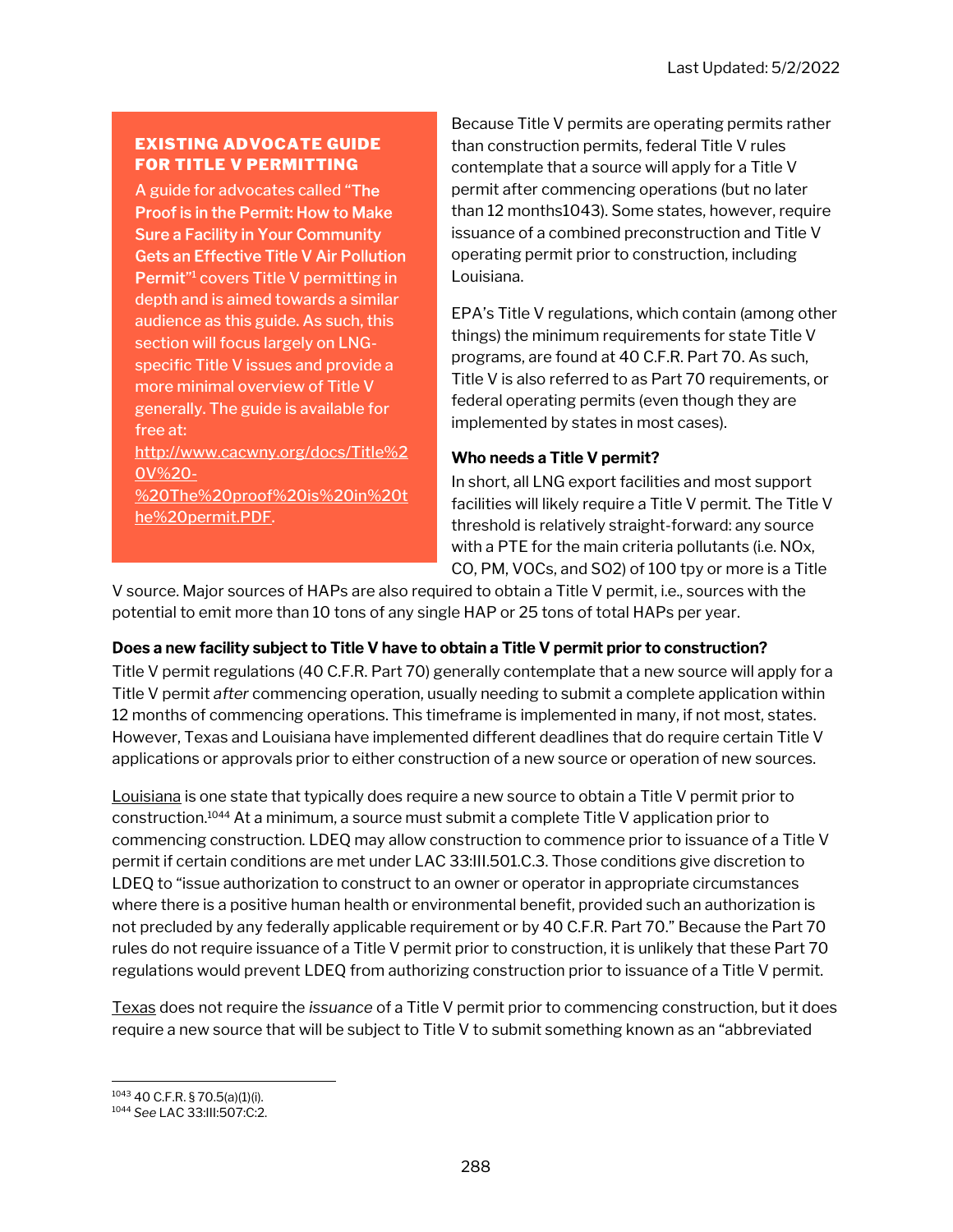application" before commencing operations.<sup>1045</sup> The abbreviated application must "include at a minimum, a general application form containing identifying information regarding the site and the applicant and a certification by a responsible official."<sup>1046</sup>

#### What opportunity is there to comment on a draft permit? Is the permitting authority required to hold a public hearing?

Other than permit revisions that qualify as "administrative" or "minor," all Title V permits and permit revisions must undergo public notice and comment, including all initial Title V permits (this is particularly relevant in Louisiana, where LNG export facilities will almost certainly be permitted via joint Title V and Major NSR permits). This public comment period must be at least 30 days long, and all application material as well as the "statement of basis"<sup>1047</sup> must be available to the public for the entire 30-days.

Advocates may request a public hearing at any time during the 30-day public comment period; if an agency holds a public hearing, it must provide at least 30-days' notice.

In addition to public-notice-and-comment requirements, Title V also requires that EPA to review proposed Title V permits and object to defective permits. After submitting comments, advocates can petition EPA to object, as discussed below.

#### State and EPA review procedures for Title V Permits; recent rulemaking.

In general, the Proof is in the Permit guide referenced above is largely up to date, however EPA recently issued rules formalizing the procedures that states and EPA must follow in reviewing draft permits and responding to public comments. Below is the process and timeline that states and EPA must follow when significant comments are received:

- Once the permitting authority has prepared a **draft** permit and statement of basis, it shall release the draft permit for 30 days of public notice and comment;
- If significant comments are received, the agency must prepare a response to comments addressing comments;
- After completing the response to comments, if no permit revisions are made, the agency may transmit the **proposed** permit, i.e., the permit the agency proposes to issue, along with the response to comments and statement of basis for the permit conditions, to EPA for its 45-dayreview period.
- If significant permit revisions are made, the agency must usually allow for another 30-day public notice and comment on the new draft permit, restarting the timeline.
- Once an agency transmits the draft permit to EPA, EPA then has 45 days to review the proposed permit and record and decide whether to object (typically they will not);
- After the conclusion of EPA's 45-day review period, commenters have 60 days to file a petition asking EPA to object. EPA then has 60 days to consider the petition, but in practice EPA almost

<sup>1045</sup> 30 TAC § 122.130(b)(1).

<sup>1046</sup> 30 TAC § 122.132(c).

<sup>&</sup>lt;sup>1047</sup> Title V requires that permitting authorities prepare a "statement of basis" that "sets forth the legal and factual basis for the draft permit conditions (including references to the applicable statutory or regulatory provisions)." 40 C.F.R. § 70.7(a)(5).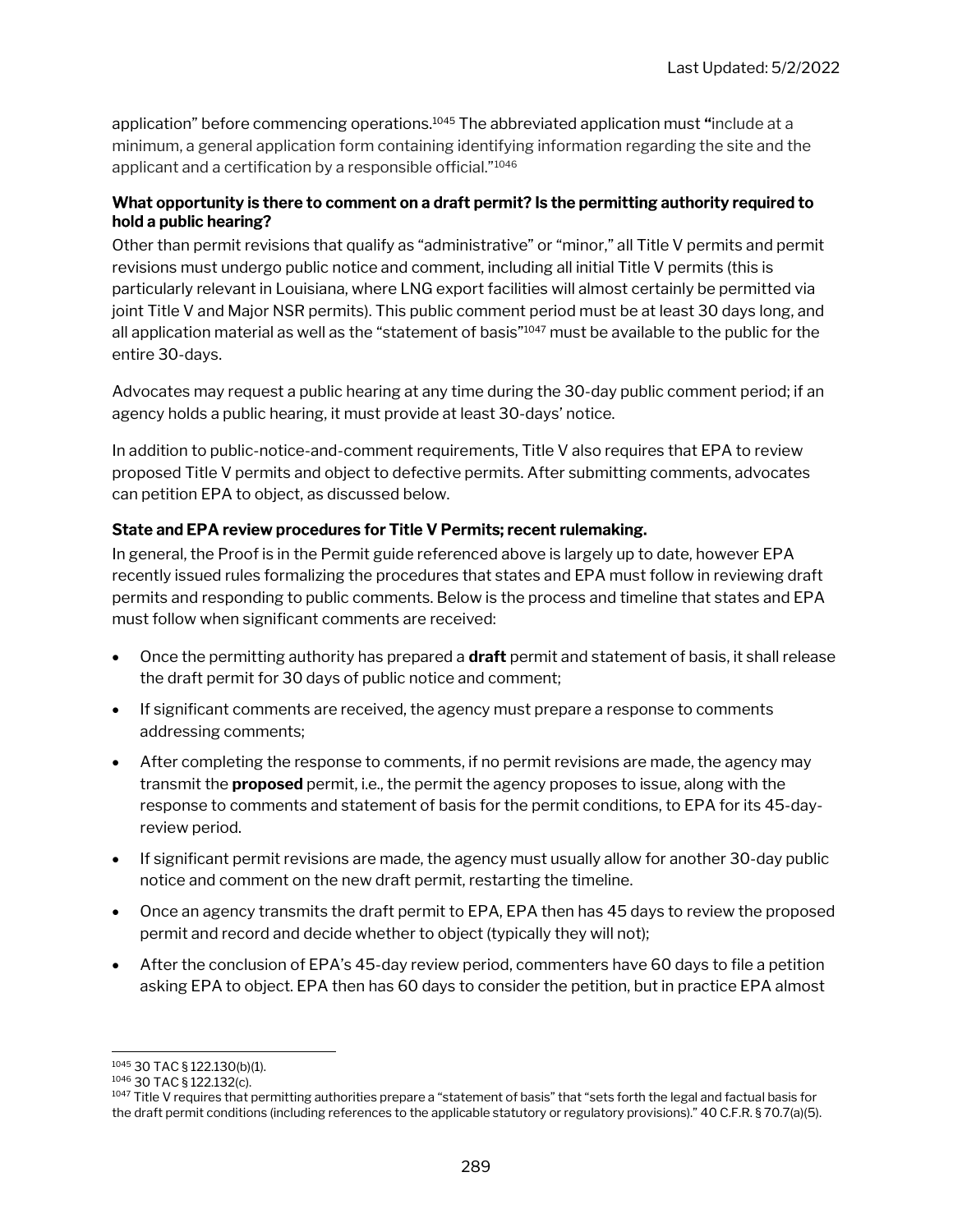never acts within this time period. Petitioners may need to sue EPA for missing this deadline to force action on the petition.

#### What issues should I cover in my comments on the draft permit?

The most critical thing to know about making public comments on Title V permits is that, if you intend to petition EPA to object to a Title V permit, you must lay the foundation for that petition in your public comments. If a particular deficiency is not identified in public comments submitted during the comment period (by you or someone else), you are generally prohibited from seeking an objection on that same basis (unless you can demonstrate that "it was impracticable to raise such objections within such period, or unless the grounds for such objection arose after such period" $^{\rm 1048},$ perhaps if new information is made available after the close of the comment period).

More generally, Title V permits are primarily designed to assure a facility complies with existing Clean Air Act requirements. As such, the most effective Title V permits will be those that address requirements that have been improperly omitted from or misstated in the permit, or that address the lack of sufficient compliance-assurance conditions like monitoring, recordkeeping, and reporting requirements.

Note again that the Proof is in the Permit guide is a great resource for how to spot Title V issues and address them in comments.

#### a. Does the monitoring, recordkeeping, reporting assure compliance?

In short, Title V permits must enable the public, EPA, and permitting authorities to promptly ascertain the "applicable requirement[s]" for a facility and whether the facility is complying with these requirements. The term "applicable requirement" is defined at 40 C.F.R. 70.2, but in general it is any Clean Air Act-related requirement, such as NSR limits, NESHAP standards, or NSPS standards. The only exception that might be encountered are "state-only" requirements that are outside the scope of the Clean Air Act and its regulations; one common example is state air toxics regulations.

In other words, almost every limit, standard, or operating condition contained in any Clean Air Act permit, in the relevant state implementation plan, or in an applicable Clean Air Act federal regulation must be wrapped into the Title V permit and paired with adequate monitoring, recordkeeping, and reporting requirements to assure the facility will comply with the condition and that violations are readily discovered and reported.

For instance, if a PSD permit establishes a limit of 1 lb/hr of NOx, but the PSD permit does not include any way to monitor the facility's NOx emissions (which itself is a separate deficiency under NSR, generally speaking), the Title V permit must include monitoring, recordkeeping, and reporting requirements.

#### What monitoring is common at LNG plants?

There are various devices and methods used to monitor compliance with emission limits or other requirements, and they can be arranged in a rough hierarchy in terms of their ability to assure continuous compliance. At LNG plants, the requisite monitoring is often set forth in NESHAP and NSPS requirements, but advocates should remember that these monitoring requirements are the "floor" of what is required, especially in Title V permits, which must supplement existing monitoring

<sup>1048</sup> 40 C.F.R. § 70.8(d).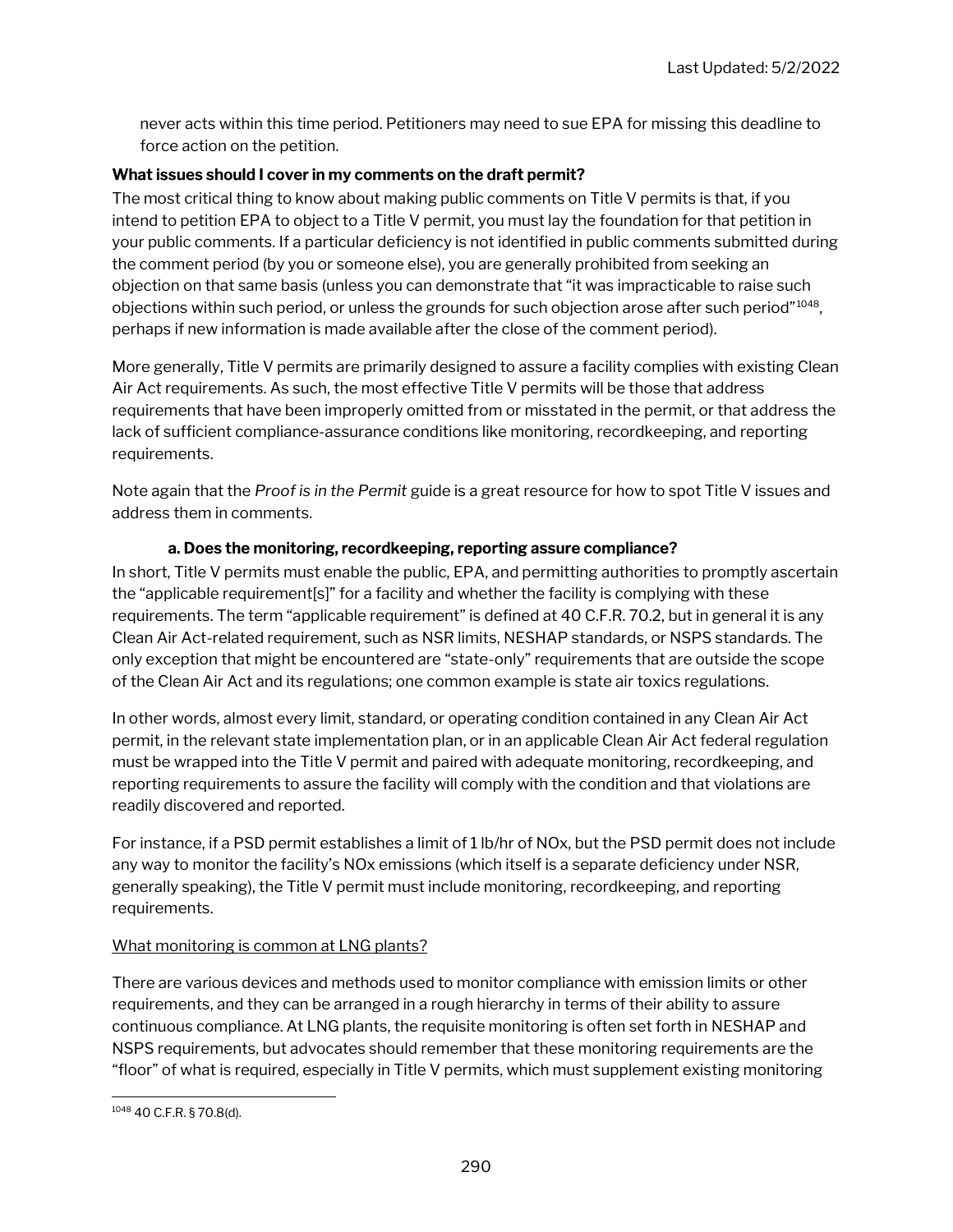requirements if they are not sufficient to assure compliance. This is especially relevant in Louisiana because that state issues combined initial Title V permits and pre-construction NSR permits.

Continuous Emission Monitoring Systems (CEMS): CEMS are generally the best method for directly monitoring emission rates. These are devices installed in a unit's smokestack that directly and continuously measure the emission rate of specific pollutants. For instance, NSPS subpart KKKK requires combustion turbines to install and operate CEMS for NOx emissions.

Stack Testing is the practice of periodically measuring the emission rate of a pollutant or pollutants directly from the stack. Stack testing may be the only requirement to measure actual emission rates of certain pollutants, or may be used to verify the accuracy of CEMS devices. Typically, where a permit requires stack testing, it will require an initial test within a certain date of initial operations, and then periodic testing thereafter. Note that stack testing alone is inherently deficient to assure compliance with short-term limits. For instance, if a unit is subject to an emission limit on an hourly basis, stack testing once per year will not alone assure compliance with the hourly limit. Although CEMS is ideal in such situations, if stack testing alone is used to demonstrate compliance, it must be paired with continuous parametric monitoring, as described below.

Continuous Parametric Monitoring Systems (CPMS) are devices or systems that monitor the operating parameters that influence emissions. For example, the combustion temperature in a turbine directly influences CO emissions, so a CPMS for CO emissions will measure and correlate temperature and other parameters to calculate estimated CO emission rates. Ideally, these parameters will be verified via stack testing; i.e., all of the relevant measurements will be monitored during a stack test and used to calculate emissions between stack tests.

Continuous Opacity Measurement Systems (COMS) are devices similar to CEMS that directly and continuously measure the opacity of a source's emissions. Almost all units at LNG plants will be subject to limits on opacity, which is a surrogate for PM emissions, and therefore permits must contain monitoring that ensures compliance with the opacity limits. COMS are ideal as compared to the alternative Method 9 measurement set out below.

Method 9 is EPA's methodology for having humans visually observe a source's opacity. Observers typically must attend a Method 9 training and receive certification, after which permits will require periodic Method 9 monitoring. In practice, this means a person will follow the procedures to determine what the opacity level is of a given source, perhaps on a daily, weekly, or even quarterly basis. This is problematic for several reasons; first, the source is usually free to choose when to make Method 9 observations, and may choose to do so only when the unit is operating optimally. Second, although Method 9 can produce accurate opacity measurements, it is still a subjective measurement and prone to human error. As such, COMS are preferable.

Equations and recordkeeping: permits may also "monitor" emissions by requiring the facility to use calculations and emission factors (described below in Section 8.I.2). For example, a permit might set out an equation that requires a source to multiply the tonnage of LNG produced by an emission factor to calculate an emission rate and determine compliance with an emission limit. This method is only as good as the emission factor utilized, which often is deficient. At a minimum, such monitoring should be paired with periodic stack testing to determine a "worst case" emission factor that represents maximum emissions.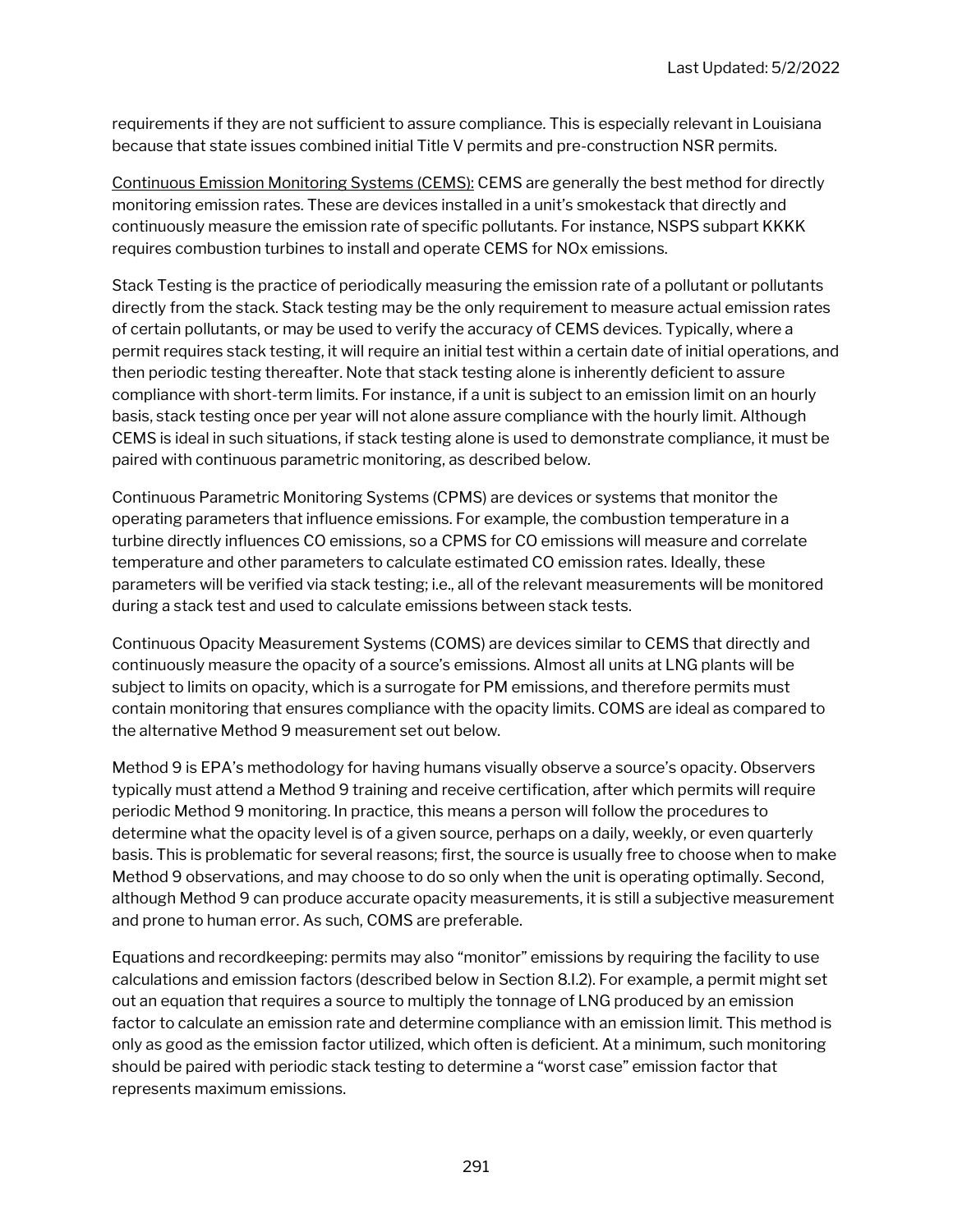#### b. Can I comment on substantive NSR issues in a Title V permit?

Title V permits are primarily intended to assure compliance with existing requirements, such as emission limits established in NSR permits. As such, permitting agencies typically hold that commenters may address Title V's compliance assurance related to those limits, but that the limit itself or related NSR requirements are not open to comment in the Title V context. For example, commenting that a Title V permit needs more monitoring related to a BACT limit is valid, but arguing that the BACT limit itself is defective (perhaps because the facility did not choose the lowest BACT limit) should have been raised in comments at the time of the NSR permit issuance, and is no longer an issue open to comment.

Historically, EPA generally agreed with states that concerns regarding what constitutes BACT and other substantive determinations made during a major NSR permit proceeding must be raised in that proceeding rather than in a later Title V proceeding. However, EPA made two exceptions: (1) if the deficiencies in the major NSR permit are so significant that the permit does not meet the fundamental requirement that a source obtain a major NSR permit prior to construction, or (2) if the state has chosen to issue a combined Title V and major NSR permit. It does not appear that EPA has ever identified a circumstance under which the first exception applies. As for the second exception, EPA changed its position in 2017 and declared in an order responding to a Title V petition that even when a state issues a combined Title V/NSR permit, Title V procedures are not available for challenging a substantive determination (e.g., BACT limit) established in a major NSR permit.<sup>1049</sup> EPA's change in position was controversial when made and potentially could change again.

Obviously, if an advocate is participating in a state permit proceeding where the state is simultaneously issuing and NSR permit and a Title V permit, or perhaps even issuing one combined NSR/Title V permit, there is no reason why the advocate cannot raise NSR concerns. But even if an advocate is commenting on a draft Title V permit at some point after the state has issued the major NSR permit in question, it does no harm to raise these in comments. A state agency always has discretion to correct its own errors. Furthermore, EPA potentially could be persuaded to change its position.

Also in 2017, EPA began declaring in response to citizen petitions to object to particular Title V permits that Title V procedures cannot be used to challenge a state's prior determination that a facility is not subject to major NSR.<sup>1050</sup> Environmental groups challenged two such EPA orders, one in the U.S. Court of Appeals for the Fifth Circuit, in Texas, and the other in the U.S. Court of Appeals for the Tenth Circuit, in Colorado. While the Fifth Circuit upheld EPA's new Title V interpretation, the Tenth Circuit found EPA's interpretation to be unlawful and struck it down.<sup>1051</sup> Subsequently, EPA explained in another order pertaining to a particular permit that it would not (and could not) apply the challenged interpretation in the Tenth Circuit (which includes Oklahoma, Kansas, New Mexico, Colorado, Wyoming, and Utah), but that it would continue to apply the interpretation in all other states, including Texas and Louisiana. Advocates are hopeful that EPA will reconsider that decision and authorize clean air advocates nationwide to utilize Title V permit procedures to challenge a state's prior, erroneous determination that a source's construction or modification did not trigger

<sup>1049</sup> In the Matter of Big River Steel, LLC, Order on Petition No. VI-2013-10 (Oct. 31, 2017), https://www.epa.gov/sites/default/files/2017-10/documents/big\_river\_steel\_response2013.pdf. <sup>1050</sup> See, e.g., In the Matter of PacifiCorp Energy Hunter Power Plant, Order on Petition No. VIII-2016-4 (Oct. 16, 2017), https://www.epa.gov/sites/default/files/2021-03/documents/hunter\_order\_10-16-2017.pdf. 1051 Sierra Club v. U.S. EPA, 964 F.3d 882 (10th Cir. 2020).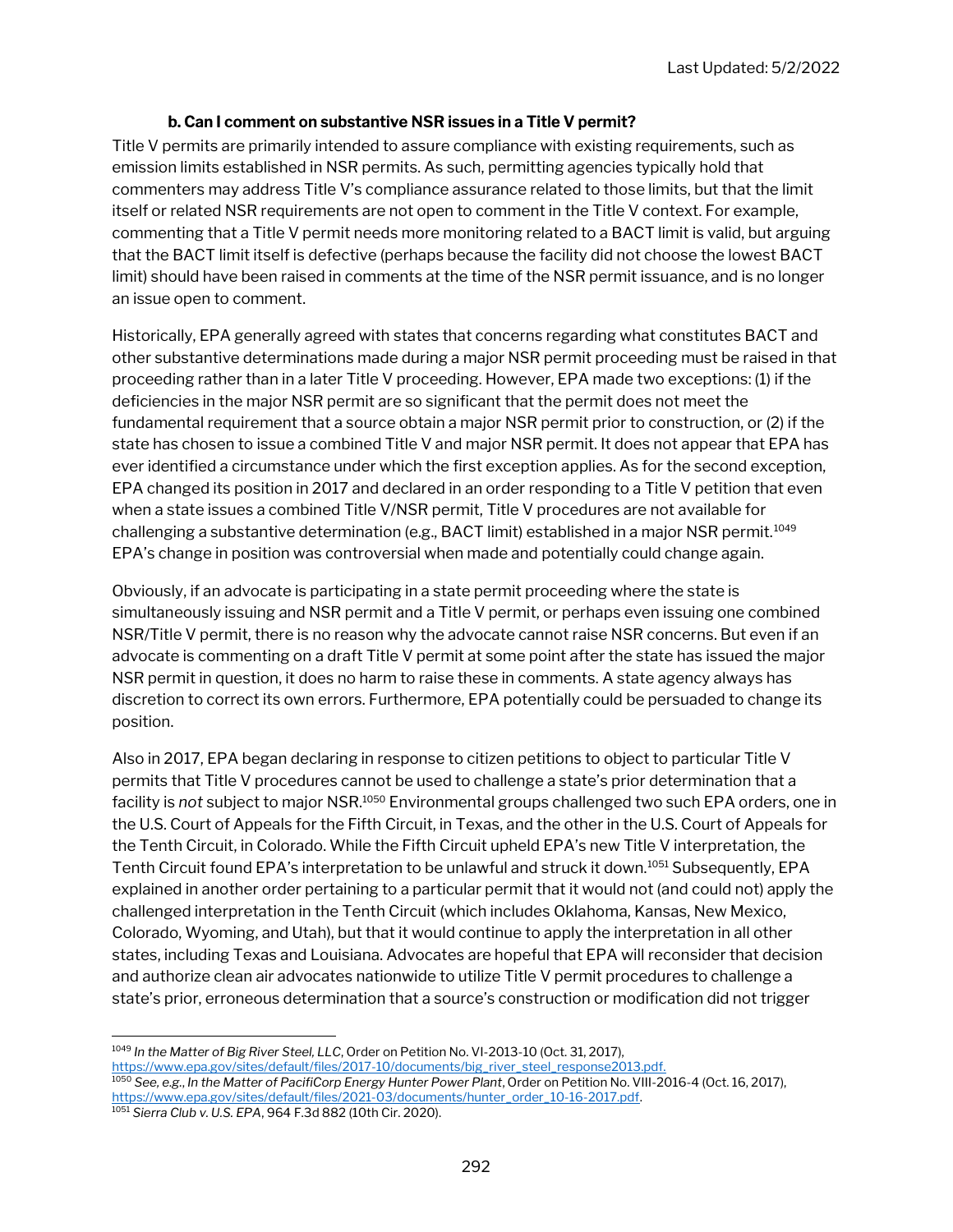major NSR applicability. Regardless, this issue is fairly unlikely to arise in the context of challenges to permits authorizing construction of LNG export facilities because major NSR applicability is likely to be clear.

#### Title V Petitions

One unique aspect of Title V permits as opposed to major or minor NSR permits is that states are statutorily prohibited from issuing a Title V permit without first providing EPA with a 45-day review period, and if EPA objects to its issuance, the state may not issue the permit until the basis for the objection is remedied. In practice, EPA rarely objects to a permit on its own, however the Act also allows advocates to petition EPA to object. EPA must grant a petition to object if the petitioner demonstrates that the permit does not comply with the Act or the requirements of the Title V regulations. The timeline for petitioning EPA is set out above at Section 8.G.2.

When filing a Title V petition, advocates should understand that the petitioner bears the burden of demonstrating that the permit is deficient; petitioners are further expected to acknowledge the state's response to comments and explain why the response is insufficient.

Importantly, advocates must be aware that any issue that they raise in a Title V petition must have been raised with reasonable specificity in their public comments on the draft permit, except in rare circumstances.<sup>1052</sup> If there is some reason why it was impracticable or impossible to raise a particular issue in comments on the draft permit, e.g., the information was only made publicly available after the close of the public comment period, the petitioner must make that demonstration in the petition. Do not expect for EPA to fill in the blanks.

You do not need to be a lawyer to file a Title V petition. Nonetheless, an advocate who plans to file a Title V petition is encouraged to consult with an experienced Clean Air Act lawyer who can advise on how to craft arguments in a way that is most likely to result in an EPA objection.

Advocates should also be aware that historically, it has taken EPA far longer than the 60-day deadline set forth in the Clean Air Act to respond to Title V petitions. Moreover, about two-thirds of EPA's responses have come only after the petitioner files a lawsuit in federal court to force EPA to Act. Fortunately, the Act provides for attorney fee recovery from the government in a successful citizen suit. Furthermore, assuming that the petition was filed on time, a lawsuit against the government for missing the response deadline is fairly straightforward. Thus, it should not be that difficult to find a lawyer willing to file the case.

Examples of Title V petitions as well as EPA's responses can be found at EPA's Title V Petition Database.<sup>1053</sup> Finally, advocates should be aware that **EPA has recently set out minimum** requirements for the format and contents of Title V petitions.<sup>1054</sup>

#### Effective comment drafting

This section provides a brief outline of what the authors consider to be best practices when reviewing an air permit for a new facility. Other experienced advocates may have different approaches, but this approach is premised on the back-and-forth nature of the permitting process,

<sup>1052</sup> As discussed above, if petitioners could not reasonably have raised the issue in the public comments, EPA may consider new arguments in Title V petitions. 40 C.F.R. § 70.8(d).

<sup>1053</sup> Available at: https://www.epa.gov/title-v-operating-permits/title-v-petition-database.

<sup>1054</sup> 85 Fed. Reg. 6,431 (Feb. 5, 2020), https://www.govinfo.gov/content/pkg/FR-2020-02-05/pdf/2020-01099.pdf.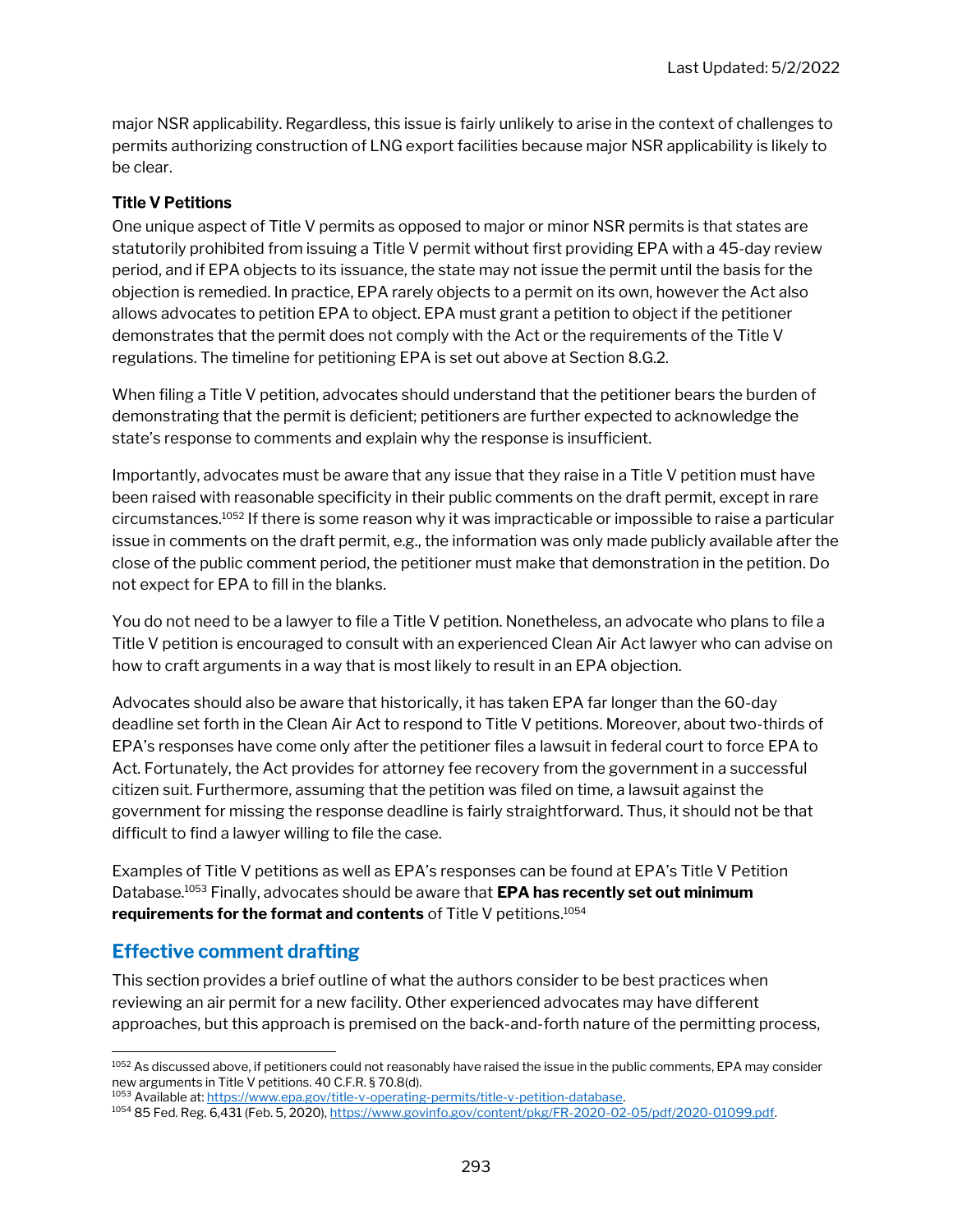which can be viewed as an adversarial proceeding between the applicant, the state, and finally the public.

 Start with the application(s). This is where the company will set out the details of the proposed project, which Clean Air Act requirements they believe apply, and, most critically, which do not, according to them. If there is a close question of applicability for any given requirement, the company will tend to advocate for non-applicability. The concept of "the lady doth protest too much" is a general guiding principle when reviewing permit applications. If the applicant expends significant amounts of ink justifying why something doesn't apply to them, it's worth asking why.

A review of the application may also include a hard look at emission rates (i.e. emission factors, discussed below) and operating assumptions if the source is claiming certain requirements like major NSR doesn't apply to them.

In sum, a deep read of the application and communications between the applicant and the agency is the best way to familiarize yourself with the context of the draft permit.

 Next, read the agency's technical review document. Regardless of the permit type, almost all agencies will provide a document wherein they state their interpretation of the application, whether or not they agreed with the applicant's claims, and how they drafted the permit and its conditions based on the application.

#### A TIP FOR SEARCHING VOLUMINOUS APPLICATION FILES

Often there may be dozens or even hundreds of individual PDF documents that form the application or permitting record, each of which may contain relevant information to a particular issue. Reading through each page of all such documents may simply not be feasible or advisable when reviewing a draft permit on short notice.

One method to speed the review process is to combine all PDFs into one single PDF. Then, targeted word searches can help learn about a given subject; of the documents are not initially wordsearchable, many PDF viewers and online services provide for "OCR" to convert imaged PDFs to searchable text PDFs.

- 
- In many instances, it can be very valuable to review other, similar sources. For instance, what technology and limits have been applied to this type of facility? Has the applicant and state included all similar sources, and not just those in the RBLC (discussed above)?
- What emission rates have been demonstrated in practice at similar sources? Note that this can cut both ways, if another source has achieved lower emissions, that should probably be included in setting limits for your source; alternatively, if a source is claiming it will be a minor or synthetic minor source, but similar sources have been found to emit higher rates than the applicant claims for its facility, is your source trying to evade major source requirements?
- Finally, review the draft permit. Now that you have a grasp on what the applicant is asking for, and how the agency has responded, look at the draft permit itself to see if it contains enforceable conditions related to the applicant's claims and the agency's interpretations. Also look to see if all of the assumptions made in the permitting process are reflected in the permit; if they performed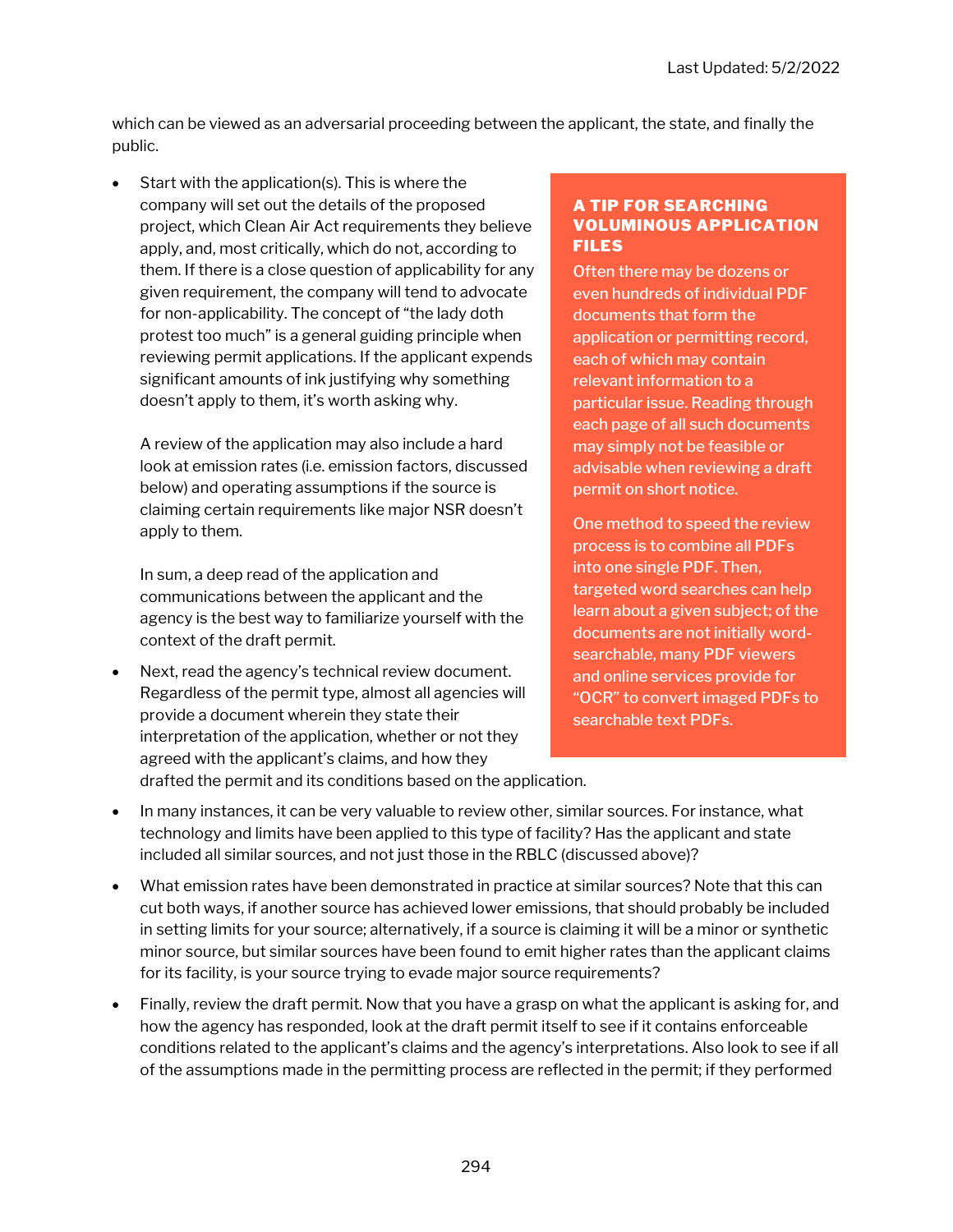modeling assuming, say, 5,000 hours of operations per year, is there a permit limit reflecting this?

Again, it can be helpful to review permits for similar sources. Are those permits including limits and requirements that are not included in the permit you're reviewing? If so, why not?

#### Pollutants and Technology at LNG Export Facilities.

This section serves as a rough overview of the pollutants emitted by LNG export facilities as well as the applicable air pollution control technologies.

#### Pollutants emitted by LNG facilities.

This section gives a quick overview of the major pollutants emitted by LNG facilities and why they are regulated.

NO<sub>X</sub>: Nitrogen Oxides combine with VOCs and sunlight to cause ground-level ozone, also known as smog. Breathing ground-level ozone is harmful to anyone, but especially the elderly, children, and individuals with lung conditions such as asthma. Constituents of NOx also cause acid rain.

CO: Carbon Monoxide displaces oxygen and can result in health impacts; the greatest concern is for individuals with certain medical conditions, especially heart conditions, whose ability to get oxygen to their hearts may be especially sensitive.

VOCs: Volatile Organic Compounds, like NOx, contribute to ground-level ozone and smog. VOCs are a vast mix of individual chemical compounds, many of which are also hazardous air pollutants (HAPs), meaning they are toxic or carcinogenic even in small quantities. For instance, LNG plants emit the HAP formaldehyde, a known human carcinogen, which is also a VOC.

PM: particulate matter, especially fine particulate matter, or PM2.5 (meaning particles smaller than 2.5 micrometers in diameter) is particularly harmful to any individual because these particles are small enough to cross through the lungs into the blood stream. Exposure to PM2.5 has been linked to increased rates of heart disease and premature death.

HAPs: As discussed above, HAPs are those pollutants listed by Congress as toxic and/or carcinogenic even in small quantities. LNG plants emit a large amount of the HAP formaldehyde, which is a known carcinogen. Additionally, while the plants emit lower levels of the HAP acrolein, that particular pollutant is so acutely toxic that even vastly lower emission rates may still be a risk to public health.

#### Emission factors.

Prior to constructing a new facility, there will obviously be no direct measurements of the facility's emissions. Yet, to determine what requirements apply (e.g. Title V, Major vs. Minor NSR, NESHAP standards, etc.), applicants must estimate potential emissions for dozens of pollutants from many different types of processes. Emission factors are the most common method of calculating these potential emissions.

An emission factor is the rate a pollutant is emitted per unit of production, throughput, combustion, or other measurable, planned activity. A simple example would be that for every ton of coal burned in a power plant, the plant emits nine pounds of NOx; the emission factor here would be expressed as 9 lb/ton. If a planned coal power plant intends to burn 1 million tons of coal per year, that emission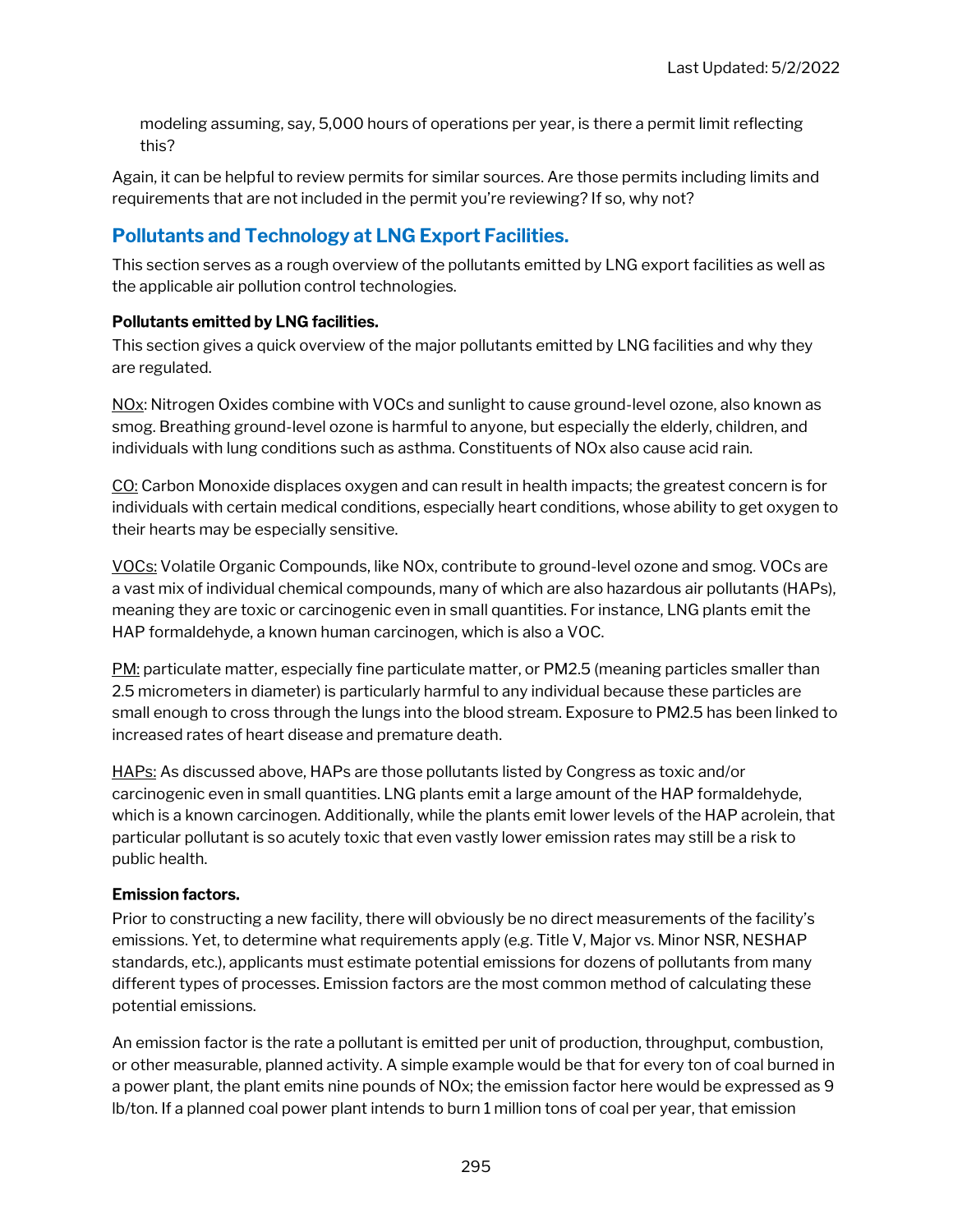factor would indicate the plant will emit 9 million pounds of NOx (9 \* 1,000,000 = 9,000,000), or 4,500 tons of NOx per year.

Another example, a bit more complex but fundamentally the same idea and relevant to LNG facilities, would be that for every unit of heat input in a combustion turbine (expressed as million metric British thermal units, or "MMBtus"), the turbine will emit 0.32 pounds of NOx, or 0.32 lb/MMBtu. If a planned new turbine will have a maximum heat input rating of 300 MMBtu per hour (a fairly typical rating), that means the turbine operating at full capacity for the full year will emit 8,409,600 pounds of NOx (4,200 tons) per year: 300 MMBtu/hr \* 8760 hours (the number of hours in a year) \* 0.32 lb/MMBtu (the emission factor) = 8,409,600 pounds/year; to convert to tons per year, divide by 2,000.

Because these emission factors are so central to estimating emissions, which in turn is vital to regulatory applicability and accurate modeling analyses (after all, if a facility is underestimating emissions, then the model will not be representative), emission factors must be well supported in the record and, more than anything, represent the facility's true PTE.

AP-42: In this industry, and in many others, the most common source of emission factors is EPA's compilation of emission factors known as AP-42. EPA periodically surveys existing data on emission rates (e.g., stack tests) from various industries, puts them together into vast excel documents, and averages the results into emission factors. For instance, AP-42 Chapter 3.1 contains EPA's emission factors for combustion turbines.

The problem with averages and emission factors is that, generally speaking, about 50% of all sources within a source category will have emission rates that are higher than the average emission factor, perhaps vastly so. As such, EPA itself has repeatedly warned against using AP-42 emission factors in applicability determinations.<sup>1055</sup> Despite that, applicants and states routinely do just so. As discussed above, this is improper.

Trade Association Data: Some LNG applications rely on emission factors developed by trade associations, in particular the American Petroleum Institute (API). These emission factors are similar to AP-42 emission factors in that they are averages of multiple tests and sources, and therefore likewise do not represent potential emissions. Worse yet, with trade association emission factors, the underlying data is often not publicly available as it is treated as proprietary; even permitting agencies may not have access to the underlying data. Advocates should argue that use of such opaque emission factors does not meet the various requirements that require applicants to set forth the basis for a source's emissions calculations.

Manufacturer data: Another common source of emission factors is "manufacturer data" or "manufacturer's guarantee" or something similar. Almost universally, these emission factors will be listed without any supporting information and a mere footnote stating the basis is some iteration of the foregoing. This is problematic as the opaqueness of these emission factors makes it impossible for the public or permit writers to scrutinize how these emission factors were derived. The lack of transparency alone is grounds for comments that the applicant has not provided sufficient data on emissions calculations.

<sup>1055</sup> U.S. EPA, Enforcement Alert, "EPA Reminder About Inappropriate Use of AP-42 Emission Factors," Publication No. 325-N-20-001 (Nov. 2020), https://www.epa.gov/sites/default/files/2021-01/documents/ap42-enforcementalert.pdf.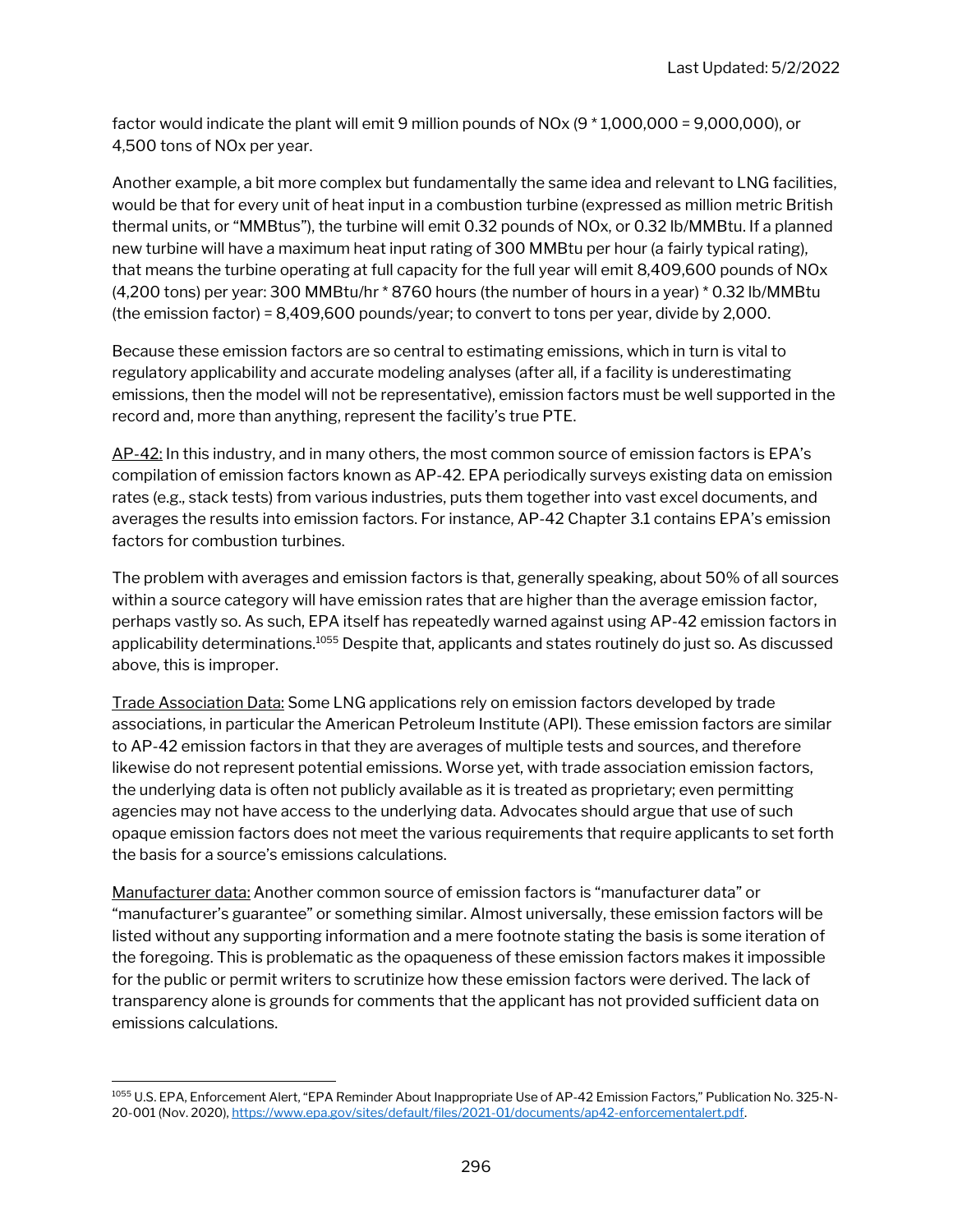Moreover, as to manufacturer "guarantees," these guarantees are typically only made one the basis of very specific operation parameters. Yet those parameters are known only to the manufacturer and the applicant, and not the agency or public. To properly rely on that guarantee, the permit should include such operating parameters as enforceable conditions, but almost never do.

Finally, and perhaps most troublesome, is the recurring pattern of applicants listing "manufacturer's data/guarantee" while simultaneously listing the manufacturer as "TBD" in the application forms. Most states require that applicants supply the make and model of each unit in their permit application forms, yet it is quite common to see an applicant simultaneously list the make and model as "TBD" then claim emission factors are based on this unknown manufacturer's guarantee. This is obviously a major contradiction: how can the source have manufacturer's data if they don't know who the manufacturer is?

Engineering estimates: Similar to manufacturer's data above, emission factors are often based in "engineering estimates." And, as above, the bases for these emission factors are largely omitted from the application record. Even if the engineering estimate is a good-faith effort at quantifying emission rates, the bases of the engineer's estimates should be included in the application and any assumptions about the facility's design or operation must be included as enforceable conditions in the permit.

#### Fugitive emissions

Fugitive emissions are defined as "those emissions which could not reasonably pass through a stack, chimney, vent, or other functionally equivalent opening."<sup>1056</sup> In the context of LNG export facilities, most fugitive emissions are VOCs and greenhouse gases (methane in particular) emitted from leaks in valves, flanges, and connectors and from certain venting activities. Note that fugitive emissions must be considered in BACT and LAER analyses; industry typically argues that proper design and maintenance is BACT/LAER, but advocates should be aware that technology exists to reduce or eliminate leaks, such as "leakless" valves and fully-welded connections.<sup>1057</sup> Additionally, permits should contain monitoring to detect and fix leaks (usually referred to as "Leak Detection and Repair," or LDAR); advocates have argued that optical gas imaging is a necessary component of adequate monitoring. Note that monitoring itself can qualify as part of BACT/LAER, as better monitoring will reduce emissions.

#### Control technologies at LNG plants

The following provides an overview of control technology that is commonly used at LNG plants, or that could potentially be used to provide greater level of control. Note that while 'control' may invoke add-on filters that scrub an exhaust stream, in the section "control" means any technology or technique that reduces emissions, regardless of where it is used in the process.

Controls for combustion turbines:

NOx controls for turbines:

<sup>1056</sup> 40 C.F.R. § 52.21(b)(20).

1057 For examples, see TCEQ's Air Permit Technical Guidance for Chemical Sources Fugitive Guidance, APDG 6422 (June 2018).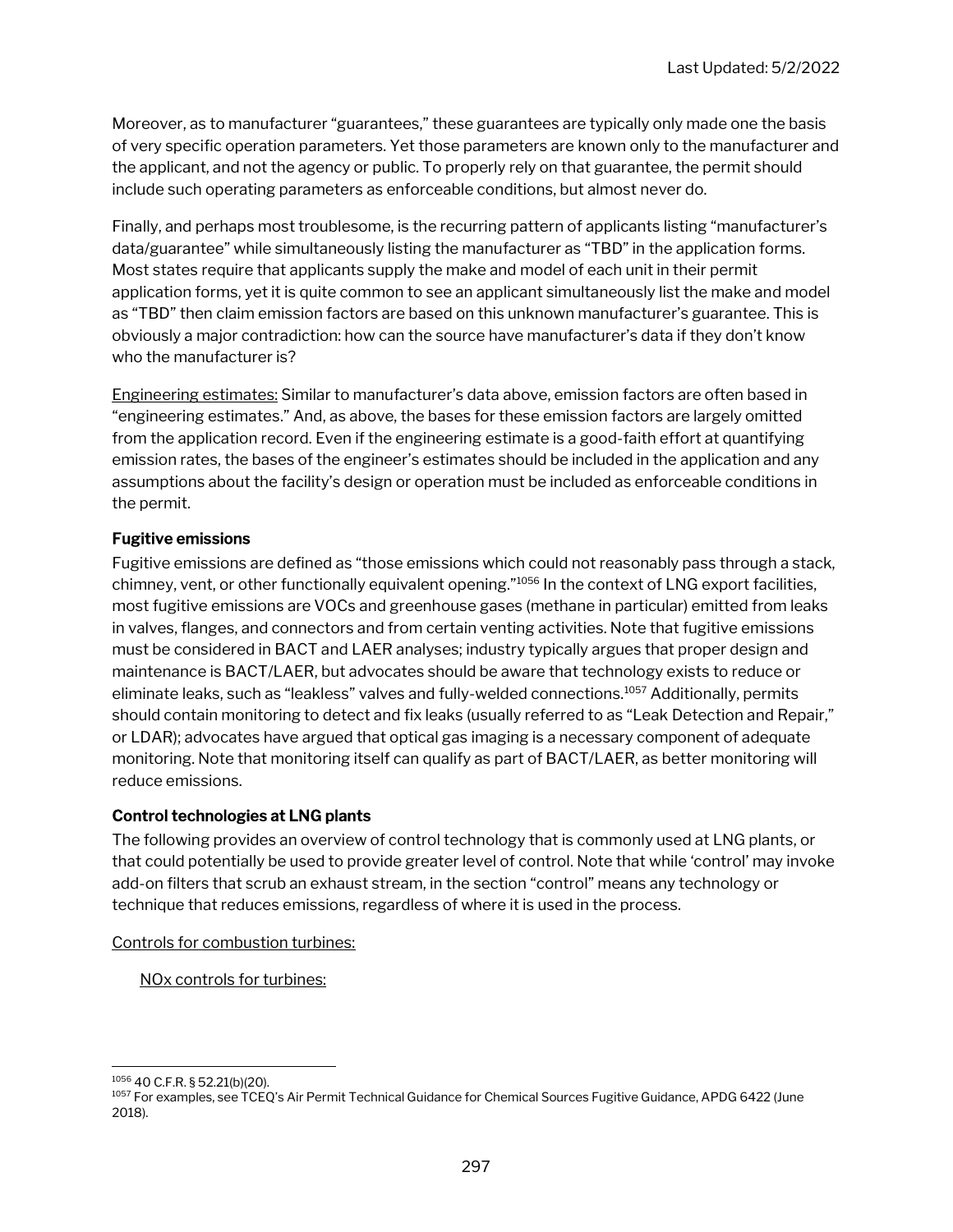- Selective Catalytic Reduction (SCR) is an add-on control that uses a spray of ammonia in conjunction with a catalyst bed to selectively reduce  $NO<sub>x</sub>$  to nitrogen and water. SCR's control efficiency is often cited as 70 to 90% or greater.
- Selective Non-Catalytic Reduction (SNCR) is an add-on control similar to SCR but without the use of a catalyst bed. Control efficiency is typically cited as 30 to 50%.
- Low-NO<sub>x</sub> Burners or Dry Low NO<sub>x</sub> Burners (LNB or DLNB) are a variety of burner designs that engineer combustion so as to reduce NOx formation. These burners can achieve up to 75% or more reduction in NO<sub>x</sub> formation. Note that LNB and DLNB can be paired with SCR or other add-on controls to achieve even further emissions reduction.
- Water or steam injection:  $NO_x$  pollution is generally increased as the temperature of combustion increases, therefore injecting water or steam into the combustion chamber to lower the combustion temperature will decrease  $NO<sub>x</sub>$  formation (but may increase CO emissions).
- Electrification: this is the most significant form of  $NO<sub>x</sub>$  reduction; replacing combustion turbines with electric compressors will reduce  $NO<sub>x</sub>$  emissions to zero.
- $\bullet$  Other proprietary controls: there are a wide range of proprietary NO<sub>x</sub> controls, such as EMx,  $NO_xOUT$ , or LoTO<sub>x</sub> (all trademarked) that typically include some combination of the foregoing techniques to reduce  $NO<sub>x</sub>$  and potentially other pollutants.

#### Other controls for turbines:

- VOCs and CO: Catalytic oxidation is, to date, the only add-on technology considered appropriate for turbines. Control efficiencies for CO and VOCs have been cited at rates well above 90%.<sup>1058</sup>
- PM controls for turbines are generally non-existent. While add-on controls may be feasible, industry has argued that combusting natural gas in turbines produces sufficiently low levels of PM that add on controls are not warranted.
- $\bullet$  SO<sub>2</sub> controls include flue gas desulfurization (FGD) and wet scrubbers have been proposed for controls on turbines, but have not been required to date.

#### Controls for units other than turbines:

Flares: Flares are used to burn-off (incinerate) waste gases such as methane. LNG export facilities operate several types of flares depending on the type of process being controlled. One key issue common to flares at LNG plants is overestimating the destruction efficiency of flares, which results in underestimating emissions. For more on this, see the Affidavit of Dr. Ranajit Sahu, attached to Sierra Club's 2021 comments on the draft permit for Magnolia LNG.<sup>1059</sup>

Thermal Incinerators (also known as thermal oxidizers) are conceptually similar to flares except that they combust supplemental fuel (usually natural gas or propane) to incinerate a waste stream, and combustion occurs inside a controlled environment rather than at the tip of a smokestack. At LNG

<sup>1058</sup> EPA, Hazardous Air Pollutant Emission Control Technology for New Stationary Combustion Turbines, at 1 (Aug. 21, 2001), https://www.mdeq.ms.gov/wp-content/uploads/2017/06/CT\_HAP.pdf.  $\frac{1059}{\text{App. 60, at 13}}$ .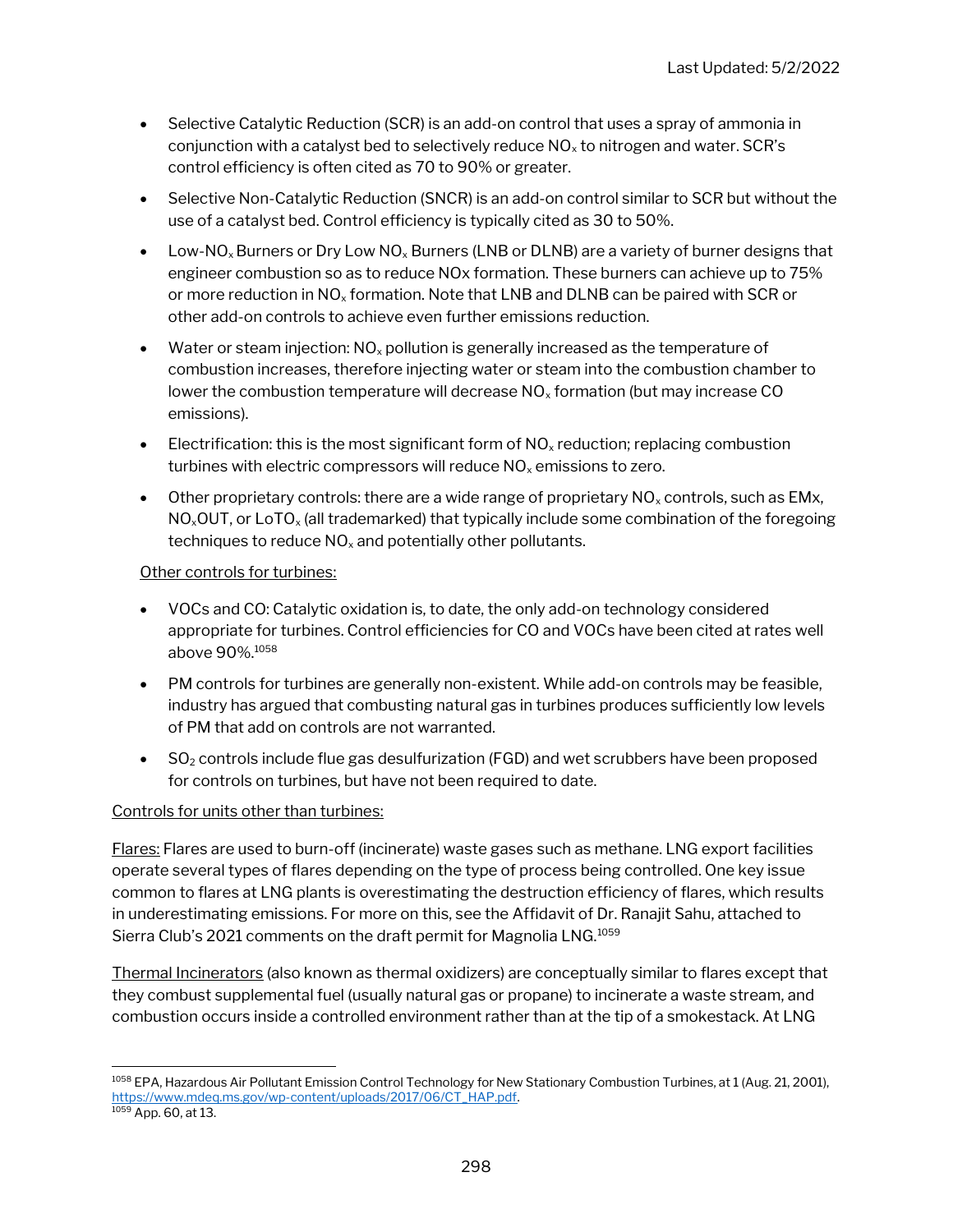plants, thermal incinerators are used to control the amine units (sometimes referred to as the gas sweetening units) for destruction of hydrogen sulfide and carbonyl sulfide.

#### Sources of data and information broadly

This section provides resources for advocates looking to learn more about air permitting generally and LNG air permitting in particular.

#### Online State Agency Databases

Many states maintain online databases where the state agencies provide access to facility-specific documents, including everything from applications and permits to, in some instances, all communications between a company and the state.

#### Texas

TCEQ maintains several overlapping, and frankly confusing, online databases for permit related material:

**TCEQ Central File Room Online: This is the** electronic version of TCEQ's physical central file room and will contain many documents related to a facility, including air permits, applications, enforcement and investigation files, and so. In the

#### HOW TO BULK DOWNLOAD DOCUMENTS FROM ELECTRONIC DATABASES

Advocates may find it easiest to bulk download files from electronic databases for review, and while some databases allow for this, many do not. However, if an electronic database provides links to documents (perhaps several hundred at a time), browser extensions such as Chrome's Batch Link Downloader can save a tremendous amount of time.

experience of this author, the online Central File Room may be incomplete or not up to date, but is still relatively useful. If you suspect files are missing, you may need to file a public records request. Available at: https://www.tceq.texas.gov/agency/data/records-services.

- New Source Review and Title V Operating Permits Database: these two parallel databases allow advocates to search for all NSR (including minor NSR) and Title V permits issued in Texas or in particular counties. This includes some pending permits that have yet to be issued. Unfortunately, the actual permits are not available for download here, but instead you can find permit numbers and permitting dates. Available at: https://www2.tceq.texas.gov/airperm/index.cfm.
- TCEQ Commissioners' Integrated Database: this database lists filing dates and agency action on air permits. Typically the only documents available here are public comments, hearing requests, motions to overturn, and other similar communication from the public. Available at: https://www.tceq.texas.gov/agency/decisions/cc/cc\_db.html.

#### Louisiana

Louisiana provides one comprehensive database which contains almost all documents relevant to air sources; applications, investigations, permits, public comments, etc. The database is called the Electronic Document Management System and is available at https://www.deq.louisiana.gov/page/edms.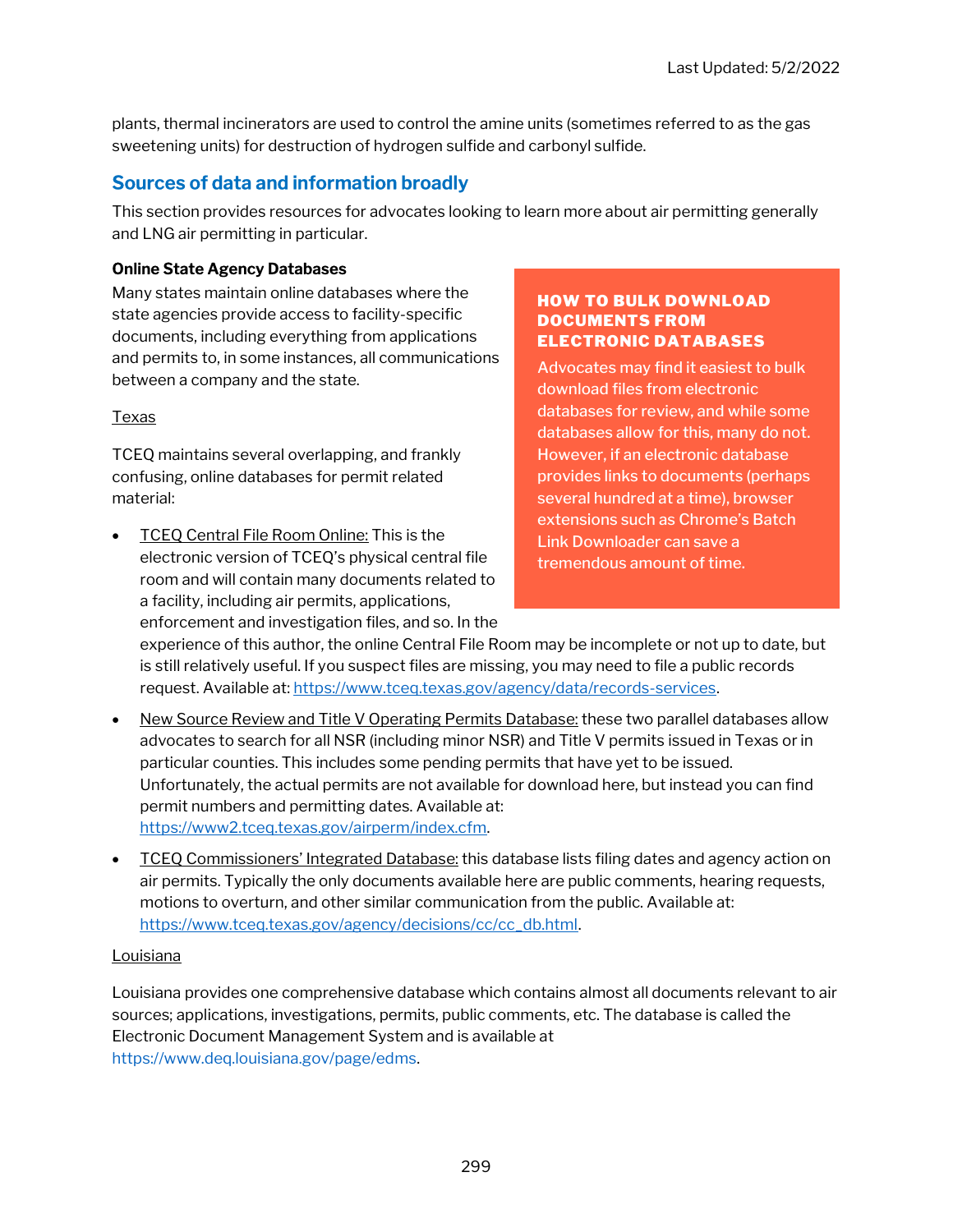#### How to find public comments, petitions, and other advocacy material

A great way to quickly learn about issues with a particular industry is to look at what other advocates have identified as issues in public comments or other documents.

First, we have compiled the few public comments made to date on LNG export facilities at Appendices 59 through 67. Second, advocates can search for public comments in online databases in many states, as detailed above. Third, advocates should be aware of EPA's Title V petition database, which hosts all advocate's petitions to EPA to object to Title V permits (see the next section for more details).

#### Legal guides and resources

EPA's (Draft) NSR Manual: Although the Manual is not considered legally binding, it is recognized as the best resource for EPA's interpretation of NSR regulations and requirements. Many of those interpretations have been included in other EPA's documents or decisions that are binding, such as decisions by EPA's Environmental Appeals Board or in Title V petition orders. The manual is currently available at: https://www.epa.gov/nsr/nsr-workshop-manual-draft-october-1990.

EPA's New Source Review Policy and Guidance Document Index: EPA has issued hundreds of guidance and policy documents related to NSR since 1976. These include numerous source-specific determinations that may provide valuable citations for concepts set forth in the Draft NSR Manual and unlike the Manual, these decisions do have legal authority. EPA maintains a comprehensive online Index as well as a search tool to search all such guidance, available at https://www.epa.gov/nsr/new-source-review-policy-and-guidance-document-index.

EPA's Environmental Appeals Board (EAB) Decisions: These decisions are essentially administrative "case law" issued by the EAB when someone challenges certain NSR permits (primarily those issued by EPA or in permits in states with delegated authority). The primary type of issue heard by EAB is PSD permit appeals, so this resource is most valuable for researching PSD issues like BACT or applicability determinations. Advocates can search these decisions online at: https://yosemite.epa.gov/oa/EAB\_Web\_Docket.nsf/Board+Decisions?OpenPage.

Title V permitting: The Proof is in the Permit: This is an excellent guide to all things related to Title V permitting, and is available at: http://www.cacwny.org/docs/Title%20V%20- %20The%20proof%20is%20in%20the%20permit.PDF.

EPA's Title V Petition Database: Title V petitions, and particularly EPA's orders on petitions, can be a valuable tool for researching Title V permit issues. Although only EPA's orders carry legal authority, petitions can also be valuable for assessing how other advocates have made legal arguments. A searchable database of all petitions and orders is at: https://www.epa.gov/title-v-operatingpermits/title-v-petition-database.

#### Technical Guides and Resources

This section briefly provides several helpful tools for reviewing the technical aspects of a permit, e.g. emissions calculations.

RACT/BACT/LAER Clearinghouse (RBLC): is a database of air pollution controls that have been required as RACT, BACT, or LAER at new sources. Note that RBLC is notoriously incomplete and